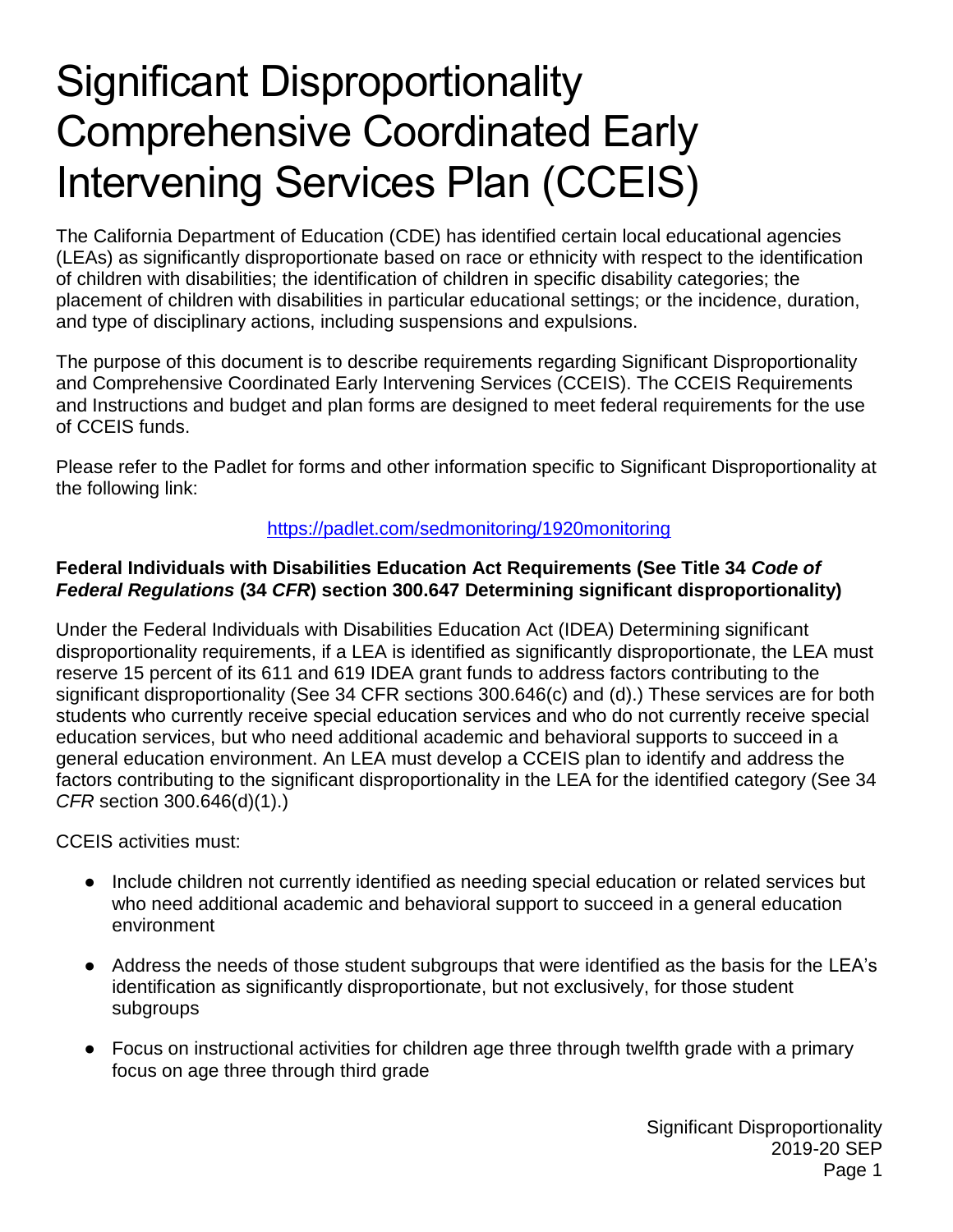- Allow expenditures on children ages three through five if an LEA has an established preschool program as part of the educational system
- Focus on academic and behavioral instructional services and professional development
- Occur within the allowable CCEIS budget period (27 months)

(See 34 *CFR* sections 300.646(d)(3) and (4).)

#### **Budget and Allowable Expenditures Information for 2020 (See 34** *CFR* **section 300.646(d)(1)(iii).)**

The following are required for the development of the CCEIS Budget:

- CCEIS expenses for 2020 must conform to the U.S. Office of Special Education Programs (OSEP) IDEA Part B Regulations Significant Disproportionality (Equity in IDEA). For detailed allowable Comprehensive Coordinated Early Intervening Services (Comprehensive CEIS), please refer specifically to Questions C-3-1 through C-3-10, pages 19 through 24, on the U.S. Department of Education Web page at [https://www2.ed.gov/policy/speced/guid/idea/memosdcltrs/significant-disproportionality-qa-2-](https://www2.ed.gov/policy/speced/guid/idea/memosdcltrs/significant-disproportionality-qa-2-23-17.pdf) [23-17.pdf.](https://www2.ed.gov/policy/speced/guid/idea/memosdcltrs/significant-disproportionality-qa-2-23-17.pdf)
- Reserve 15 percent of the Fiscal Year 2020–21 IDEA grant funds for CCEIS. (Refer to the OSEP regulations, Questions C-3-6, page 21)
- IDEA funds budgeted for the 2020 CCEIS plan must be exhausted within the 27-month report period: July 1, 2020, through September 30, 2022. Implementation of CCEIS cannot begin until written approval of the CCEIS Plan is provided by the CDE.
- Clarification on the appropriate use of CCEIS funds:
	- o **Supplement not supplant**: CCEIS funds should only be used to supplement, and not supplant, activities funded with, and implemented utilizing, Part B funds or other federal funds (See 34 *CFR* section 300.266(e).) (Refer to the OSEP regulations, Question C-3-7, Page 21 of 28).
	- o **Professional development**: CCEIS professional development events are for preschool through grade twelve personnel who are responsible for students who need additional academic and behavioral supports to succeed in the general education environment. (Refer to the OSEP regulations, Questions C-3-8, page 22)

Personnel who exclusively serve students with individualized education programs (IEPs) cannot be funded using CCEIS funds. However, special education personnel can be included in professional development activities associated with the implementation of CCEIS under certain circumstances. For example, if they do not increase the cost of the professional development, the quality of the professional development does not decrease, and their participation does not lead to the exclusion of personnel who are serving students defined as needing additional support, then special education personnel may be included in professional development.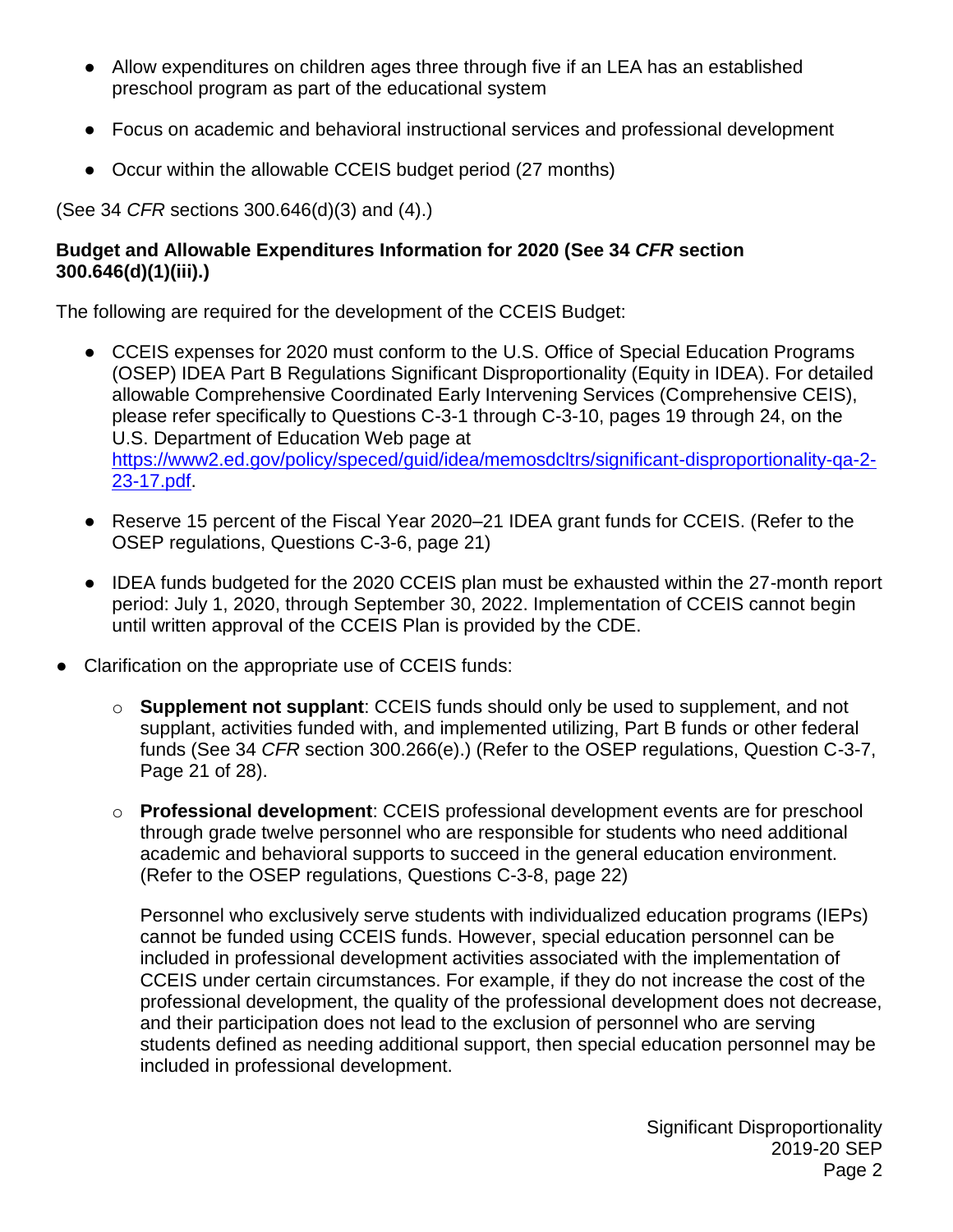**CCEIS planning process**: Support the CCEIS planning process with a clear relationship to the development of the CCEIS Plan. CCEIS funds may be used to hire a CDE-approved technical assistance facilitator to assist with the development and the implementation of the CCEIS Plan. To the extent that special education personnel is involved in developing the CCEIS Plan, the LEA may use CCEIS funds to pay for this involvement.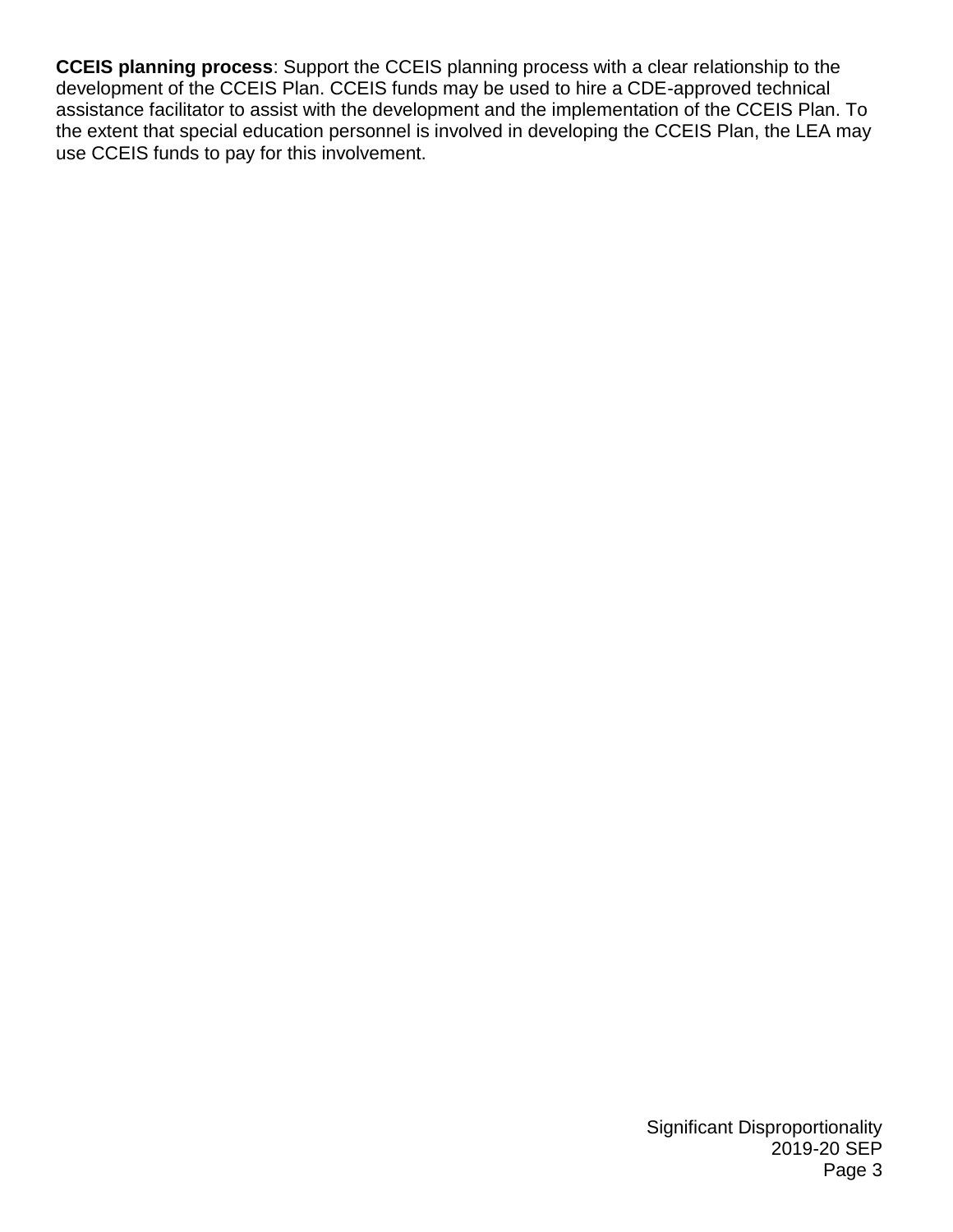# **Phase 1**

**1.1 Leadership Team: List members' names, emails, titles/roles, and responsibilities related to the CCEIS Plan. In small LEAs, there may be a group that covers both the leadership and stakeholder functions. Multiple roles may be assigned to one administrator or team member.**

| <b>Name</b>             | <b>Title/Role</b>                                                         | <b>CCEIS Team</b><br><b>Responsibility for</b><br><b>Development and</b><br><b>Implementation of</b><br><b>CCEIS Plan</b>                                                                                                                                                                       | <b>Email</b>                  |
|-------------------------|---------------------------------------------------------------------------|-------------------------------------------------------------------------------------------------------------------------------------------------------------------------------------------------------------------------------------------------------------------------------------------------|-------------------------------|
| <b>Kristen Hardy</b>    | <b>SELPA Director</b>                                                     | Facilitate Stakeholder,<br>Leadership, Core<br>Implementation Teams,<br>and Social Emotional<br>Behavior subgroup.<br>Write and oversee<br>implementation of<br><b>CCEIS and SEP plans</b><br>and monitoring<br>processes                                                                       | kristen.hardy@wccusd.n<br>et  |
| Sonja Neely-<br>Johnson | Director - Secondary<br><b>Special Education</b>                          | Facilitate community<br>engagement session to<br>gather qualitative data<br>related to the<br>identification of Root<br>Causes, and participate<br>on Stakeholder,<br>Leadership and Core<br>Implementation Team to<br>develop, oversee and<br>monitor implementation<br>of CCEIS and SEP plans | sneely-<br>johnson@wccusd.net |
| <b>William McGee</b>    | Director - Office of<br>African American<br><b>Student</b><br>Achievement | Participate on<br>Stakeholder, Leadership<br>and Core<br>Implementation Team to<br>develop, oversee and<br>monitor implementation<br>of CCEIS and SEP plans                                                                                                                                     | wmcgee@wccusd.net             |
| LaShante Smith          | Director - Office of<br><b>Culture and Climate</b>                        | Participate on<br>Stakeholder, Leadership<br>and Core<br>Implementation Team to<br>develop, oversee and<br>monitor implementation<br>of CCEIS and SEP                                                                                                                                           | Ismith2@wccusd.net            |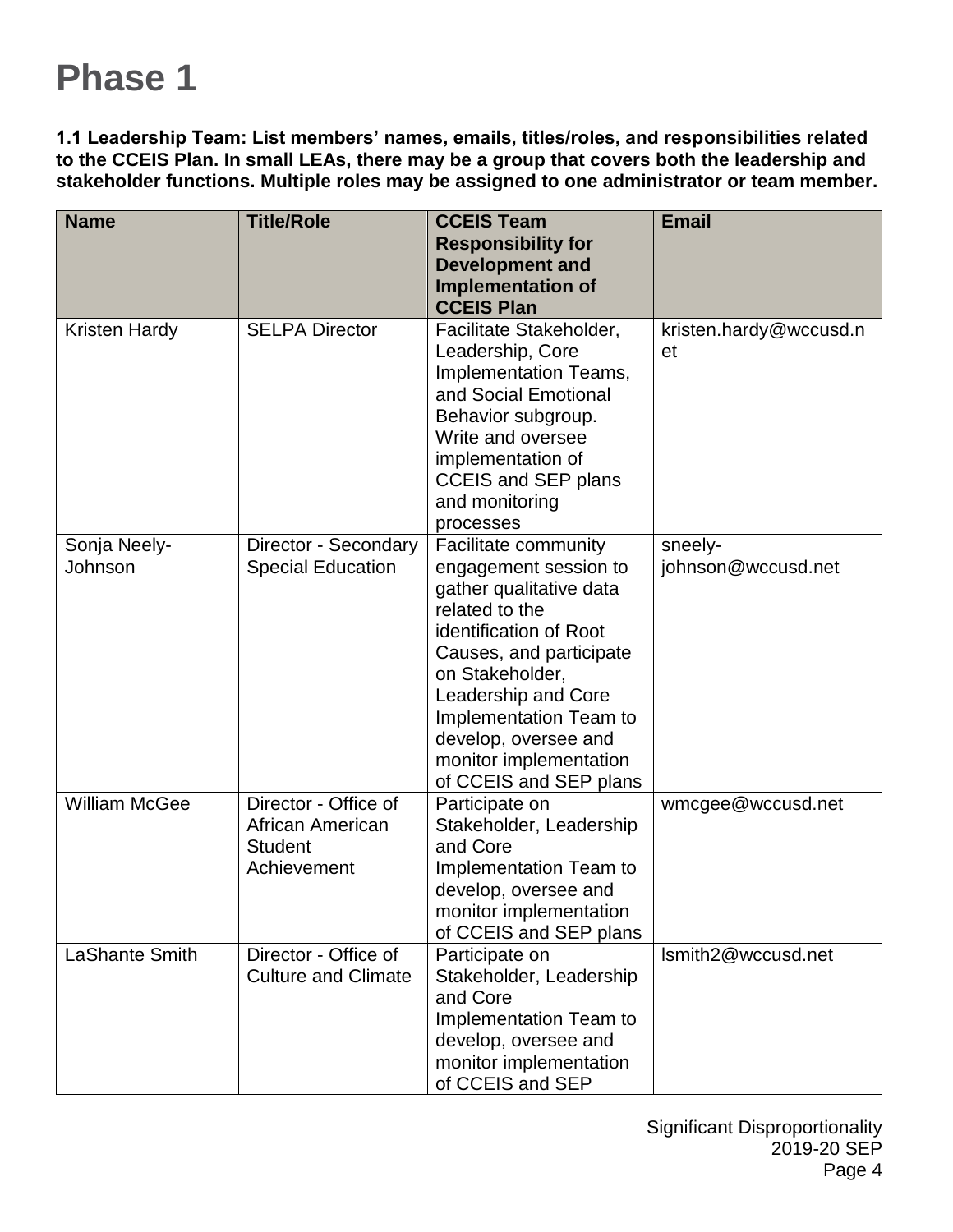|                      |                                                                                              | plans. Participate in<br>monthly Social<br><b>Emotional Behavior</b><br>subgroup to monitor<br>implementation of social<br>emotional behavioral<br>interventions at the<br>target schools. Facilitate<br>monthly Social<br><b>Emotional Behavior PLC</b><br>with school<br>psychologists at target<br>schools                                       |                              |
|----------------------|----------------------------------------------------------------------------------------------|-----------------------------------------------------------------------------------------------------------------------------------------------------------------------------------------------------------------------------------------------------------------------------------------------------------------------------------------------------|------------------------------|
| <b>Martine Blake</b> | Director of<br>Community<br>Engagement                                                       | Participate on<br>Stakeholder, Leadership<br>and Core<br>Implementation Team to<br>develop, oversee and<br>monitor implementation<br>of CCEIS and SEP<br>plans. Participate in<br>monthly Social<br><b>Emotional Behavior</b><br>subgroup to monitor<br>implementation of social<br>emotional behavioral<br>interventions at the<br>target schools. | martine.blake@wccusd.n<br>et |
| Dr. Jodi Couick      | Director of<br>Educationally<br><b>Related Mental</b><br><b>Health Services</b>              | Participate on<br>Stakeholder, Leadership<br>and Core<br>Implementation Team to<br>develop, oversee and<br>monitor implementation<br>of CCEIS and plans.<br>Participate in monthly<br><b>Social Emotional</b><br>Behavior subgroup to<br>monitor implementation<br>of social emotional<br>behavioral interventions<br>at the target schools.        | jcouick@wccusd.net           |
| Rubén Aurelio        | Associate<br>Superintendent of<br>Educational<br>Services / Chief<br><b>Academic Officer</b> | Participate on<br>Stakeholder and<br>Leadership Team to<br>develop, oversee and<br>monitor implementation<br>of CCEIS and SEP<br>plans. Coordinate with                                                                                                                                                                                             | Rubén.aurelio@wccusd.<br>net |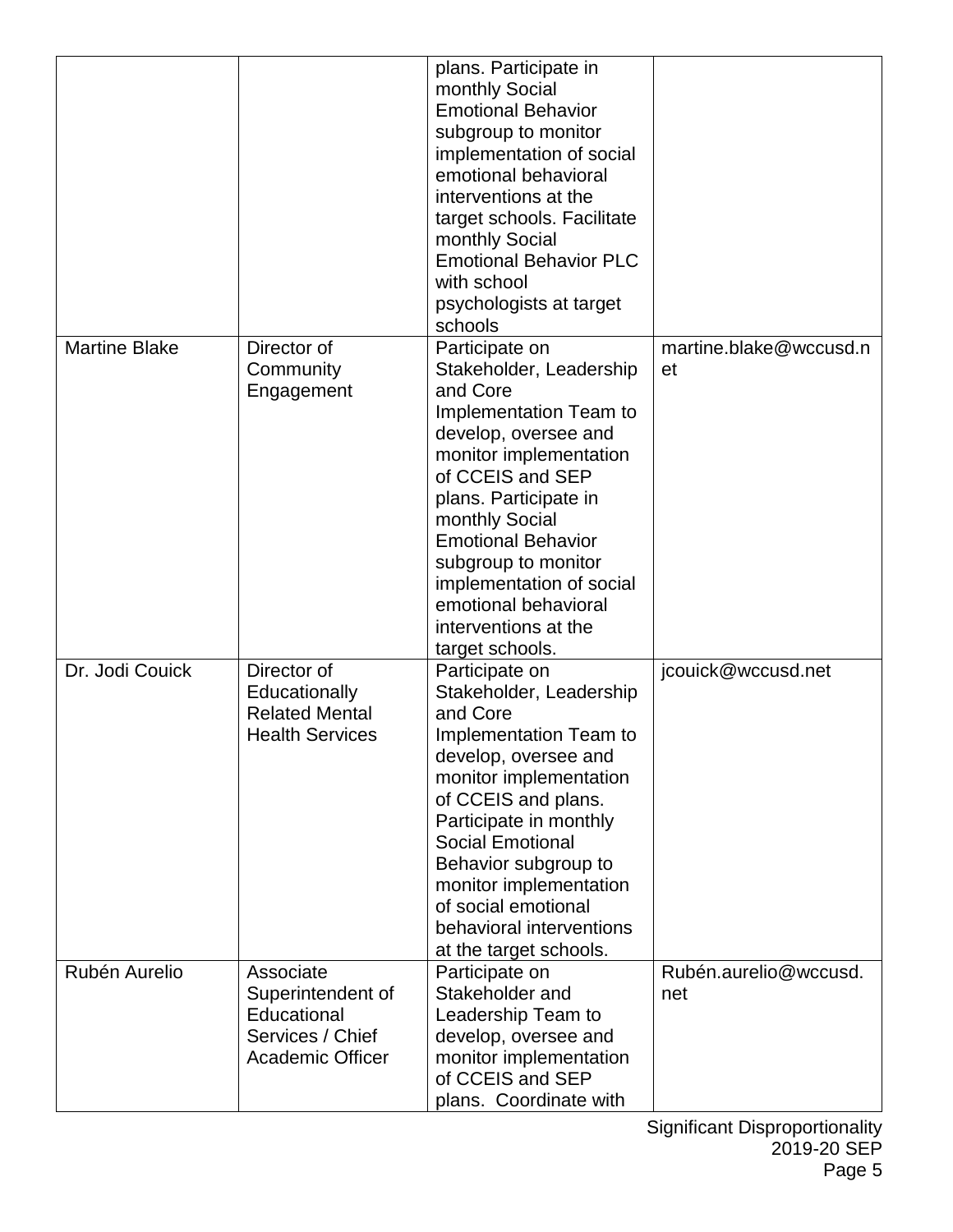|                  |                           | <b>SELPA Director to align</b>                       |                          |
|------------------|---------------------------|------------------------------------------------------|--------------------------|
|                  |                           | and allocate resources to                            |                          |
|                  |                           | support plan                                         |                          |
|                  |                           | implementation and                                   |                          |
|                  |                           | refinement.                                          |                          |
| Rachel Avanesian | Director -                | Participate on                                       | ravanessian@wccusd.ne    |
|                  | <b>Elementary Special</b> | Stakeholder and                                      | t                        |
|                  | Education                 | Leadership Team to                                   |                          |
|                  |                           | develop, oversee and                                 |                          |
|                  |                           | monitor implementation                               |                          |
|                  |                           | of CCEIS and SEP                                     |                          |
|                  |                           | plans. Collaborate with                              |                          |
|                  |                           | Director of Early Literacy                           |                          |
|                  |                           | / ELD to oversee,                                    |                          |
|                  |                           | monitor, and refine                                  |                          |
|                  |                           | literacy interventions at                            |                          |
|                  |                           | target schools.                                      |                          |
| Christi Roscigno | Director of Early         | Participate on                                       | christi.roscigno@wccusd. |
|                  | Literacy / ELD            | Stakeholder and                                      | net                      |
|                  |                           | Leadership Team to                                   |                          |
|                  |                           | develop, oversee and                                 |                          |
|                  |                           | monitor implementation                               |                          |
|                  |                           | of CCEIS and SEP                                     |                          |
|                  |                           | plans. Collaborate with                              |                          |
|                  |                           | Director of Elementary                               |                          |
|                  |                           | <b>Special Education to</b><br>oversee, monitor, and |                          |
|                  |                           | refine literacy                                      |                          |
|                  |                           | interventions at target                              |                          |
|                  |                           | schools.                                             |                          |
| Edith Jordan-    | Principal of              | Participate on                                       | edith.jordan-            |
| <b>McCormick</b> | Alternative Ed -          | Stakeholder and                                      | mccormick@wccusd.net     |
|                  | Vista High School         | Leadership Team to                                   |                          |
|                  |                           | develop, oversee and                                 |                          |
|                  |                           | monitor implementation                               |                          |
|                  |                           | of CCEIS and SEP                                     |                          |
|                  |                           | plans.                                               |                          |
| Jeanine Bishop   | <b>School Community</b>   | Participate on                                       | jbishop@wccusd.net       |
|                  | <b>Outreach Work</b>      | Stakeholder and                                      |                          |
|                  | <b>Special Education</b>  | Leadership Team to                                   |                          |
|                  |                           | develop, oversee and                                 |                          |
|                  |                           | monitor implementation                               |                          |
|                  |                           | of CCEIS and SEP                                     |                          |
|                  |                           | plans.                                               |                          |
| John Cable       | Coordinator of            | Participate on                                       | john.cable@wccusd.net    |
|                  | African American          | Stakeholder, Leadership                              |                          |
|                  | <b>Student</b>            | and Core                                             |                          |
|                  | Achievement               | Implementation Team to                               |                          |
|                  |                           | develop, oversee and                                 |                          |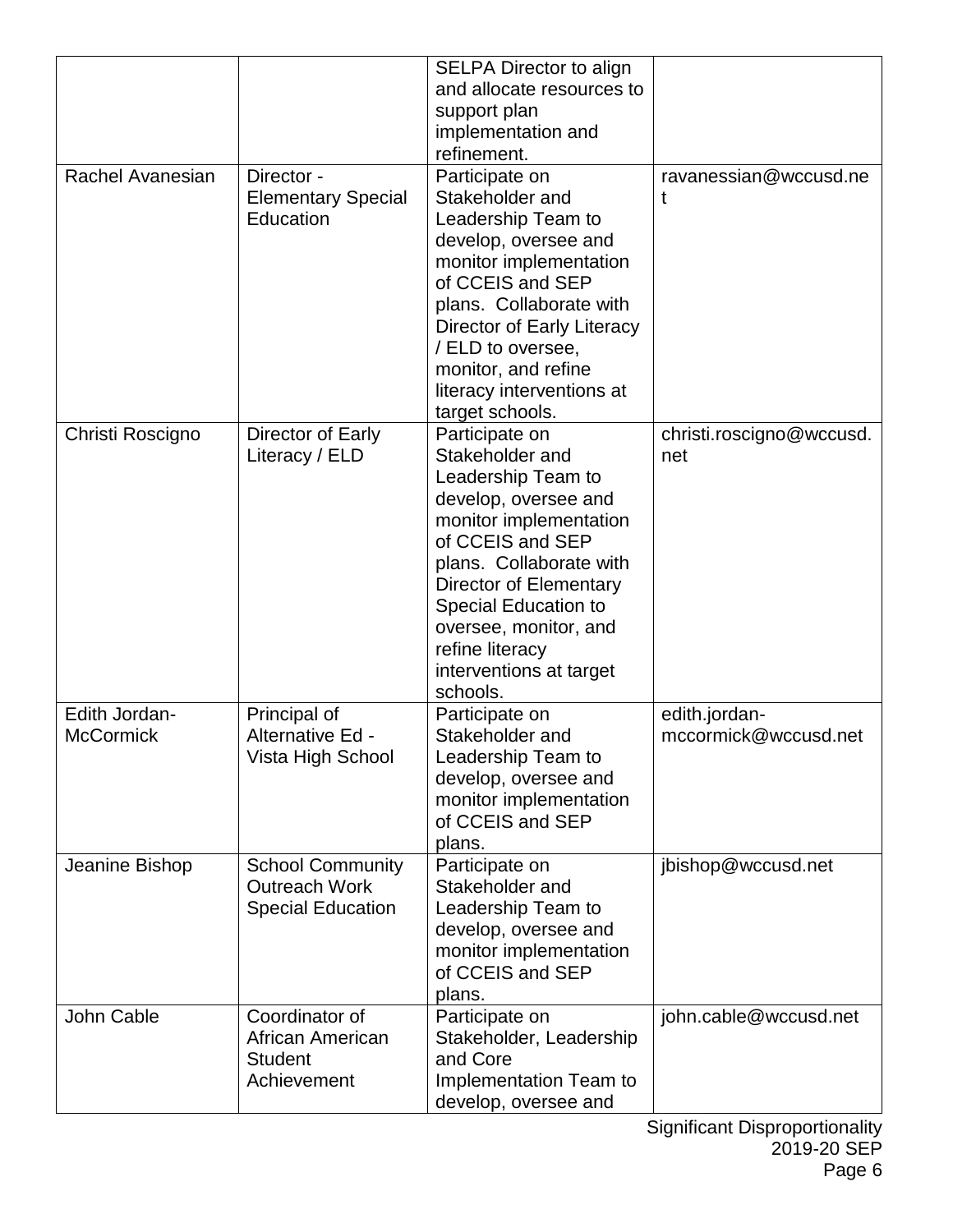|                         |                             | monitor implementation                            |                      |
|-------------------------|-----------------------------|---------------------------------------------------|----------------------|
|                         |                             | of CCEIS and SEP plans                            |                      |
| <b>Michele Harrison</b> | Project / Program           | Participate on                                    | mharrison@wccusd.net |
|                         | <b>Assistant Special</b>    | Stakeholder and                                   |                      |
|                         | Education                   | Leadership Team to                                |                      |
|                         |                             | develop, oversee and                              |                      |
|                         |                             | monitor implementation                            |                      |
|                         |                             | of CCEIS and SEP                                  |                      |
|                         |                             | plans.                                            |                      |
| Nicole Joyner           | <b>Director</b>             | Participate on                                    | njoyner@wccusd.net   |
|                         | Accountability              | Stakeholder and                                   |                      |
|                         |                             | Leadership Team to                                |                      |
|                         |                             | develop, oversee and                              |                      |
|                         |                             | monitor implementation                            |                      |
|                         |                             | of CCEIS and SEP                                  |                      |
|                         |                             | plans. Complete data                              |                      |
|                         |                             | analysis toward Root                              |                      |
|                         |                             | Cause Analysis, Target<br>Student identification, |                      |
|                         |                             | <b>CCEIS and SEP Plan</b>                         |                      |
|                         |                             | development, and on                               |                      |
|                         |                             | going progress                                    |                      |
|                         |                             | monitoring toward                                 |                      |
|                         |                             | implementation and                                |                      |
|                         |                             | refinement of Action Plan                         |                      |
| Robert Mendoza          | <b>Elementary Principal</b> | Participate on                                    | rmendoza@wccusd.net  |
|                         |                             | Stakeholder and                                   |                      |
|                         |                             | Leadership Team to                                |                      |
|                         |                             | develop, oversee and                              |                      |
|                         |                             | monitor implementation                            |                      |
|                         |                             | of CCEIS and SEP                                  |                      |
|                         |                             | plans.                                            |                      |
| <b>Allison Huie</b>     | Director, College &         | Participate on                                    | ahuie@wccusd.net     |
|                         | Career                      | Stakeholder and                                   |                      |
|                         |                             | Leadership Team to                                |                      |
|                         |                             | develop, oversee and                              |                      |
|                         |                             | monitor implementation                            |                      |
|                         |                             | of CCEIS and SEP                                  |                      |
|                         |                             | plans.                                            |                      |
| Sylvia Greenwood        | Director Human              | Participate on                                    | sgreenwood@wccusd.ne |
|                         | Resources -                 | Stakeholder and                                   |                      |
|                         | <b>Certificated Staff</b>   | Leadership Team to                                |                      |
|                         |                             | develop, oversee and                              |                      |
|                         |                             | monitor implementation                            |                      |
|                         |                             | of CCEIS and SEP                                  |                      |
|                         |                             | plans. Support with the                           |                      |
|                         |                             | recruitment and retention                         |                      |
|                         |                             | of highly qualified African                       |                      |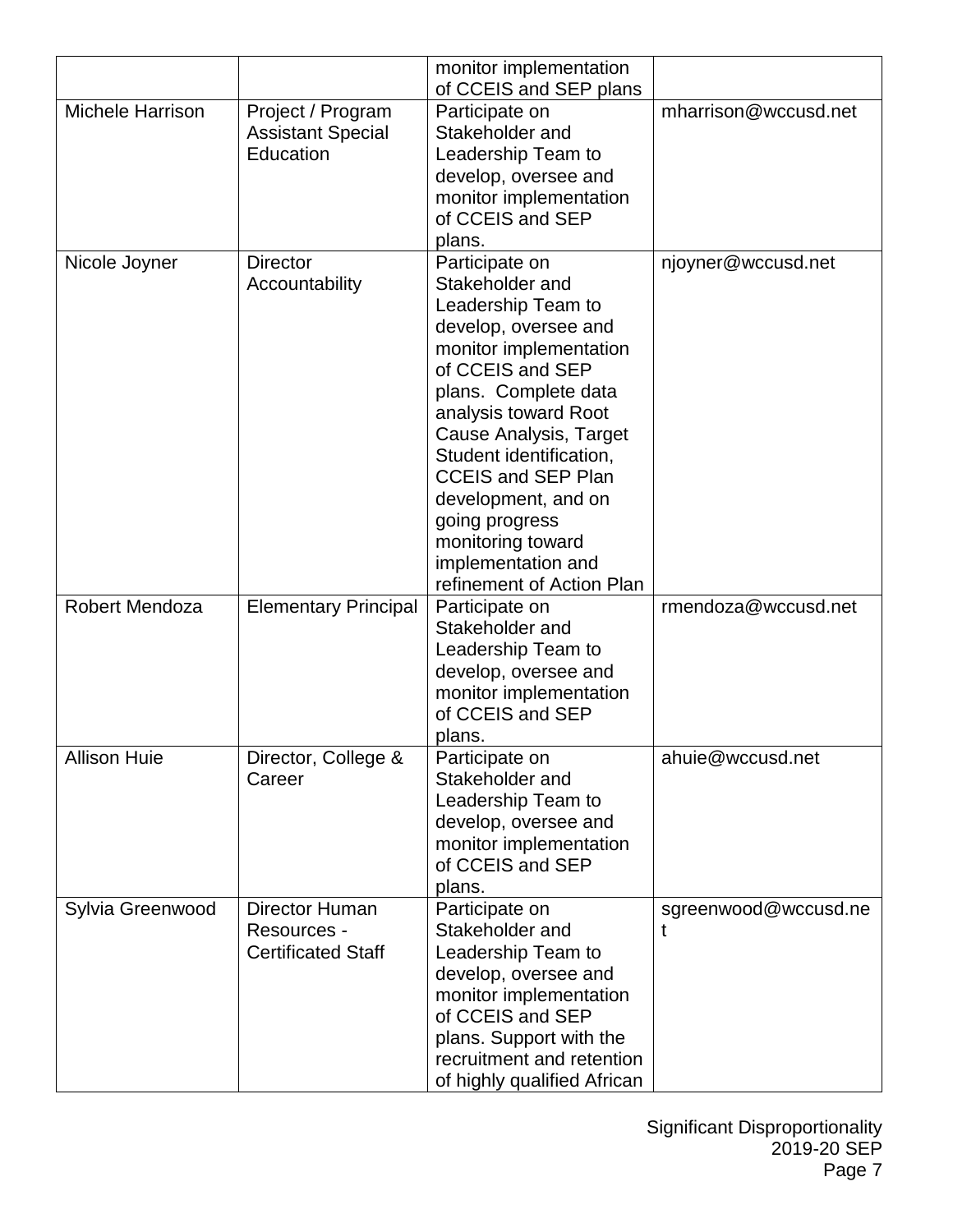|                         |                                                              | American teachers and<br>administrators                                                                                                                         |                                |
|-------------------------|--------------------------------------------------------------|-----------------------------------------------------------------------------------------------------------------------------------------------------------------|--------------------------------|
| <b>Adam McCormick</b>   | <b>Special Education</b><br>Teacher                          | Participate on<br>Stakeholder and<br>Leadership Team to<br>develop, oversee and<br>monitor implementation<br>of CCEIS and SEP<br>plans.                         | amccormick@wccusd.net          |
| Lawrence Pang           | <b>General Education</b><br>Teacher                          | Participate on<br>Stakeholder and<br>Leadership Team to<br>develop, oversee and<br>monitor implementation<br>of CCEIS and SEP<br>plans.                         | lpang@wccusd.net               |
| <b>Gabriel Chilcott</b> | Director of<br>Curriculum,<br>Instruction, and<br>Assessment | Participate on<br>Stakeholder and<br>Leadership Team to<br>develop, oversee and<br>monitor implementation<br>of CCEIS and SEP<br>plans.                         | gchilcott@wccusd.net           |
| Mary Campbell           | <b>School Psychologist</b>                                   | Participate on<br>Stakeholder and<br>Leadership Team to<br>develop, oversee and<br>monitor implementation<br>of CCEIS and SEP<br>plans.                         | mcampbell@wccusd.net           |
| <b>Steve Collins</b>    | <b>TA Facilitator</b>                                        | Participate on<br>Stakeholder, Leadership<br>and Core<br>Implementation Team to<br>develop, oversee and<br>monitor implementation<br>of CCEIS and SEP<br>plans. | scollins@wccusd.net            |
| <b>Mildred Browne</b>   | <b>TA Facilitator</b>                                        | Participate on<br>Stakeholder, Leadership<br>and Core<br>Implementation Team to<br>develop, oversee and<br>monitor implementation<br>of CCEIS and SEP<br>plans. | brownemildred@gmail.co<br>m    |
| <b>Sue Parker</b>       | Technical<br>Assistance<br>Facilitator                       | Facilitate community<br>Focus Group sessions to<br>gather qualitative data                                                                                      | sueparker849@sbcglobal<br>.net |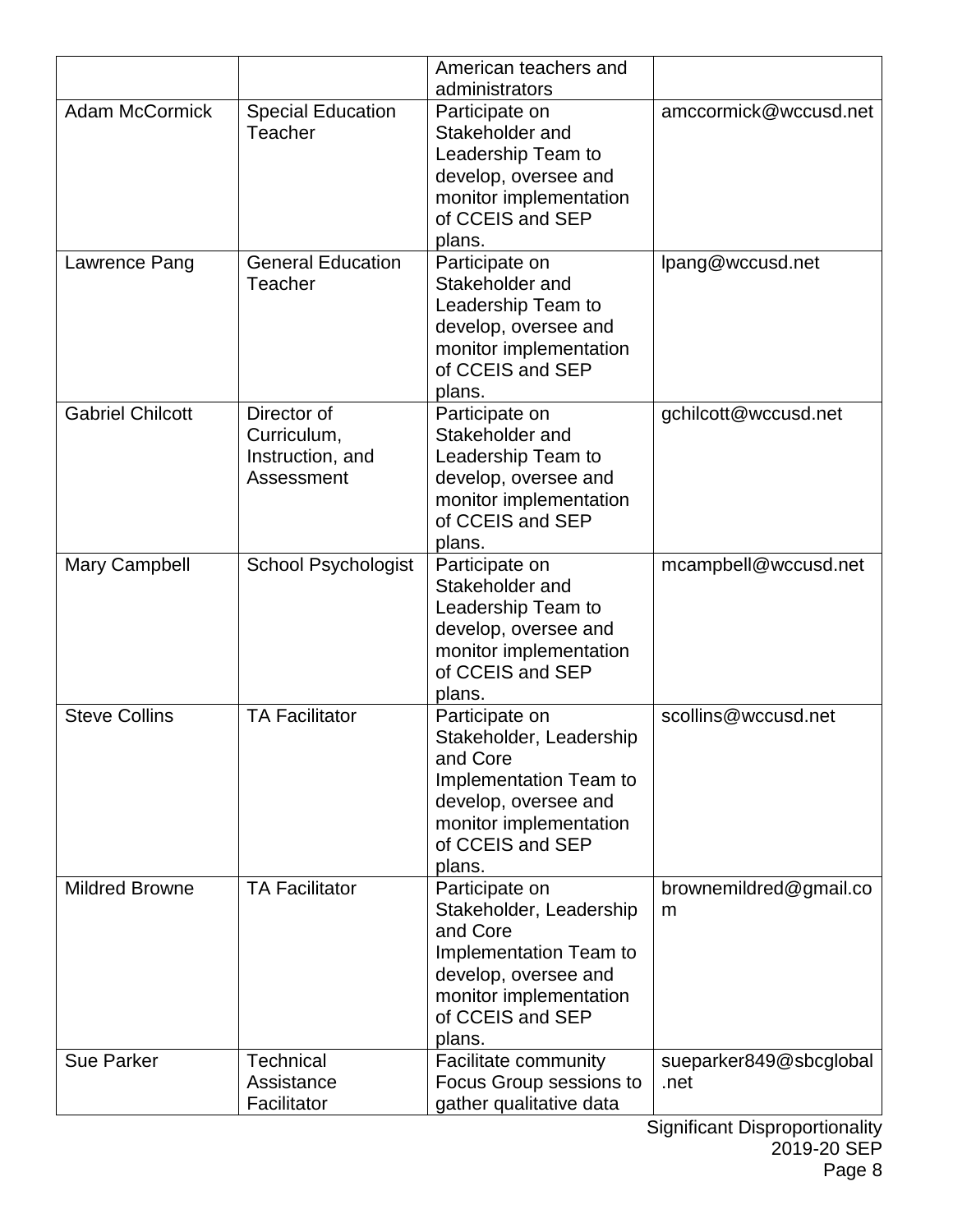|                        |                                        | related to identification of<br>Root Causes, and<br>participate on<br>Stakeholder, Leadership<br>and Core<br>Implementation Team to<br>develop, oversee and<br>monitor implementation<br>of CCEIS and SEP plans |                                          |
|------------------------|----------------------------------------|-----------------------------------------------------------------------------------------------------------------------------------------------------------------------------------------------------------------|------------------------------------------|
| <b>Suwinder Cooper</b> | Technical<br>Assistance<br>Facilitator | Facilitate community<br>Focus Group sessions to<br>gather qualitative data<br>related to identification of<br><b>Root Causes</b>                                                                                | cooperfreelance@gmail.c<br><sub>om</sub> |

Do the members of this team have decision-making authority? What is the process for LEA approval of this CCEIS plan? Type answer here:

Members of this team have decision-making authority across multiple levels of the organization at both the district and site levels. Parent and community members of the Stakeholder team are also members of and hold offices on other district advisory committees, such as DLCAP, AASAT, MDAC and CAC. The composition of the Stakeholder team resulted in a wide ranging group of individuals with deep and broad knowledge of the organization and community who could engage in robusts conversations based on institutional knowledge and who can carry this work back out across the organization and community to ensure that the resulting plan is implemented with fidelity. The Executive Cabinet, including the Superintendent, CAO, CFO, CTO, Chief Personnel Officer, Chief Engineering Officer, and SELPA Director meet twice weekly where the CCEIS Plan is regularly discussed, including communication to the Board and community. In addition, the Academic Cabinet meets one time weekly. The CCEIS Plan and process are regularly discussed, including data related to key metrics, alignment of programs and services to at risk students, and professional development for staff on race and equity, social emotional learning, behavior, and curriculum. The process for LEA approval of the CCEIS plan was for the Leadership team to review the draft plan and provide input / recommendations. Then the full Stakeholder Team was provided an opportunity to review, provide input, and ratify. Final step in the approval was for the plan to be presented to the Board of Education twice, once for discussion, followed by consent at the next Board meeting.

Has your district been previously identified as significantly disproportionate? Yes or No.

#### **No**

If your district been previously identified as significantly disproportionate, list previous year(s) of identification (please include indicator(s) and race/ethnicity for each year ie 2018 Indicator 10, White Emotional Disturbance):

N/A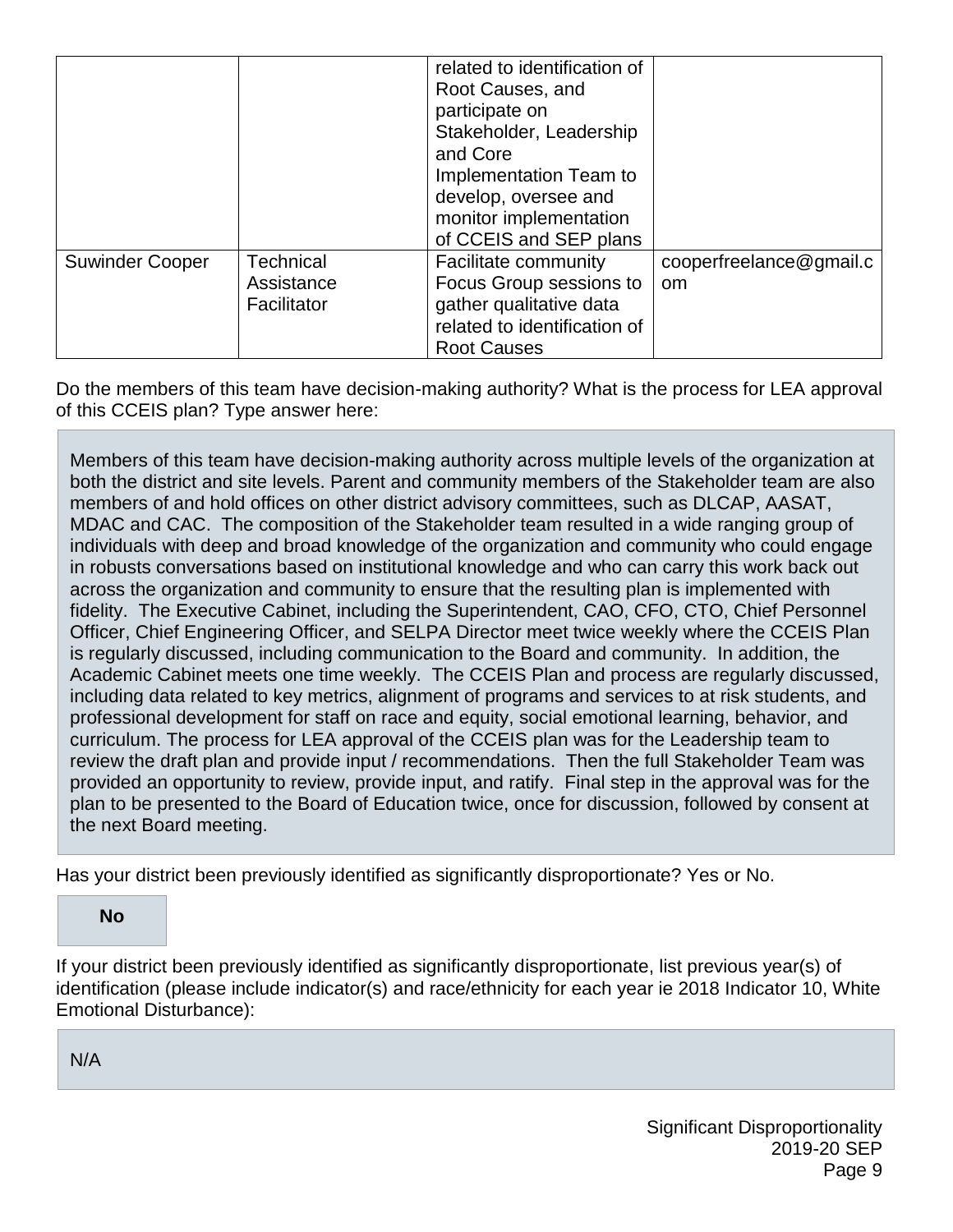## **1.2 Stakeholder Group: List members' names, roles, and CCEIS related responsibilities.**

| <b>Name</b>                         | <b>Title/Role</b>                                                                              | <b>CCEIS Team Responsibility for Development and</b><br><b>Implementation of CCEIS Plan</b>                                                                                                                                                                                |
|-------------------------------------|------------------------------------------------------------------------------------------------|----------------------------------------------------------------------------------------------------------------------------------------------------------------------------------------------------------------------------------------------------------------------------|
| <b>Rubén</b><br><b>Aurelio</b>      | Cabinet Level -<br><b>General Education</b><br><b>Executive and</b><br><b>Academic Cabinet</b> | Decision making authority: Participate on Stakeholder and<br>Leadership Team to develop, oversee and monitor<br>implementation of CCEIS and SEP plans. Coordinate with<br>SELPA Director to align and allocate resources to support plan<br>implementation and refinement. |
| <b>Kristen</b><br><b>Hardy</b>      | Cabinet Level -<br><b>Special Education</b><br><b>Executive and</b><br><b>Academic Cabinet</b> | Decision making authority: Facilitate Stakeholder, Leadership,<br>Core Implementation Teams, and Social Emotional Behavior<br>subgroup. Write and oversee implementation of CCEIS and<br>SEP plans and monitoring processes                                                |
| <b>Christi</b><br>Roscigno          | Director of<br>Curriculum (Early<br>Literacy and ELD)<br>and<br><b>Academic Cabinet</b>        | Participate on Stakeholder and Leadership Team to develop,<br>oversee and monitor implementation of CCEIS and SEP<br>plans. Collaborate with the Director of Elementary Special<br>Education to oversee, monitor, and refine literacy interventions<br>at target schools.  |
| <b>Kristen</b><br><b>Hardy</b>      | <b>SELPA Director</b><br>Executive and<br><b>Academic Cabinet</b>                              | Decision making authority: Facilitate Stakeholder, Leadership,<br>Core Implementation Teams, and Social Emotional Behavior<br>subgroup. Write and oversee implementation of CCEIS and<br>SEP plans and monitoring processes                                                |
| <b>Gabriel</b><br><b>Chilcott</b>   | Director of<br>Curriculum,<br>Instruction, and<br>Assessment and<br><b>Academic Cabinet</b>    | Participate on Stakeholder and Leadership Team to develop,<br>oversee and monitor implementation of CCEIS and SEP<br>plans.                                                                                                                                                |
| <b>Lawrence</b><br>Pang             | <b>Appropriate Grade</b><br><b>Level General</b><br><b>Education Teacher</b>                   | Participate on Stakeholder and Leadership Team to develop,<br>oversee and monitor implementation of CCEIS and SEP<br>plans.                                                                                                                                                |
| Adam<br><b>McCormick</b>            | <b>Appropriate Grade</b><br><b>Level Special</b><br><b>Education Teacher</b>                   | Participate on Stakeholder and Leadership Team to develop,<br>oversee and monitor implementation of CCEIS and SEP<br>plans.                                                                                                                                                |
| <b>Scottie</b><br><b>Smith</b>      | Community<br>Member                                                                            | Participate in Focus Groups to provide input on Root Causes<br>and development of Action Plan. Oversee implementation of<br>plan and attend quarterly Stakeholder Meeting                                                                                                  |
| <b>Shakira</b><br><b>Reynolds</b>   | Parent (diverse<br>representation)                                                             | Participate in Focus Groups to provide input on Root Causes<br>and development of Action Plan. Oversee implementation of<br>plan and attend quarterly Stakeholder Meeting                                                                                                  |
| <b>Zelon Harris</b>                 | Parent (diverse<br>representation)                                                             | Participate in Focus Groups to provide input on Root Causes<br>and development of Action Plan. Oversee implementation of<br>plan and attend quarterly Stakeholder Meeting                                                                                                  |
| Yolanda<br><b>Vierra Allen</b>      | Parent (diverse<br>representation)                                                             | Participate in Focus Groups to provide input on Root Causes<br>and development of Action Plan. Oversee implementation of<br>plan and attend quarterly Stakeholder Meeting                                                                                                  |
| <b>Stephanie</b><br><b>Sequiera</b> | Parent (diverse<br>representation)                                                             | Participate in Focus Groups to provide input on Root Causes<br>and development of Action Plan. Oversee implementation of<br>plan and attend quarterly Stakeholder Meeting                                                                                                  |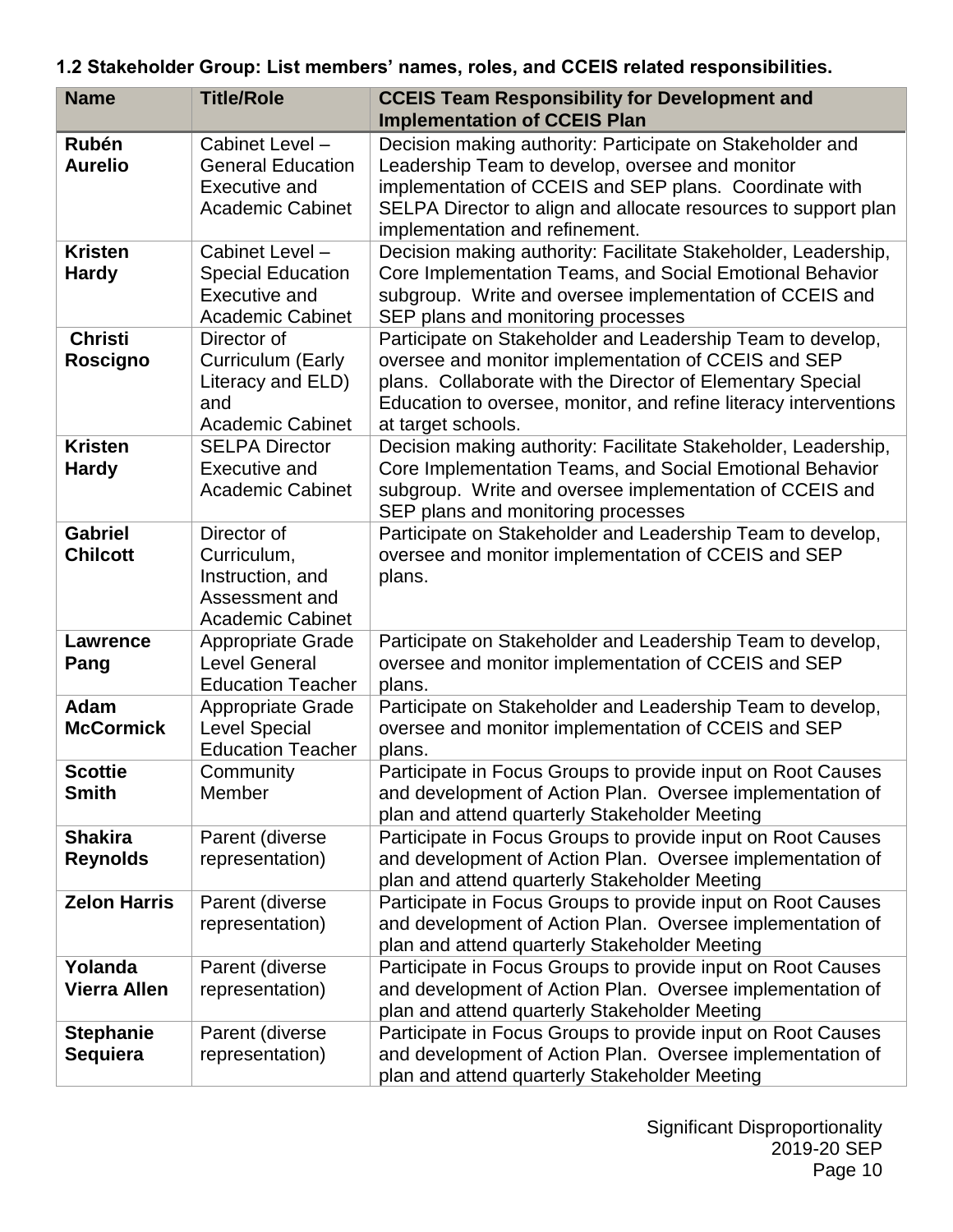| <b>Matthew</b><br><b>Duffy</b><br><b>Robert</b><br><b>Mendoza</b><br><b>Edith</b> | Superintendent<br><b>Executive and</b><br><b>Academic Cabinet</b><br><b>Site Level</b><br>Administrator<br><b>Site Level</b> | Decision making authority: Through Executive and Academic<br>Cabinet and weekly 1:1 meetings with the SELPA Director<br>oversee and provide input into the<br>development, implementation, monitoring, and adjustments of<br>all aspects of the CCEIS Plan<br>Participate on Stakeholder and Leadership Team to develop,<br>oversee and monitor implementation of CCEIS and SEP<br>plans.<br>Participate on Stakeholder and Leadership Team to develop, |
|-----------------------------------------------------------------------------------|------------------------------------------------------------------------------------------------------------------------------|---------------------------------------------------------------------------------------------------------------------------------------------------------------------------------------------------------------------------------------------------------------------------------------------------------------------------------------------------------------------------------------------------------------------------------------------------------|
| Jordan-<br><b>McCormick</b>                                                       | Administrator                                                                                                                | oversee and monitor implementation of CCEIS and SEP<br>plans.                                                                                                                                                                                                                                                                                                                                                                                           |
| Dr. Tony<br>Wold                                                                  | <b>Fiscal Services</b><br>Representative<br><b>Executive Cabinet</b>                                                         | Decision making authority: Through Executive Cabinet and<br>regular meetings with the SELPA Director provide input and<br>support into the fiscal requirements of the CCEIS Plan                                                                                                                                                                                                                                                                        |
| <b>Sylvia</b><br>Greenwood                                                        | <b>Human Resources</b><br>Administrator<br>(optional)                                                                        | Participate on Stakeholder and Leadership Team to develop,<br>oversee and monitor implementation of CCEIS and SEP<br>plans. Support with the recruitment and retention of highly<br>qualified African American teachers and administrators                                                                                                                                                                                                              |
|                                                                                   | <b>Bargaining Unit</b><br>Representative<br>(optional)                                                                       | N/A                                                                                                                                                                                                                                                                                                                                                                                                                                                     |
| <b>LaShante</b><br><b>Smith</b>                                                   | Other: Director of<br>Culture and<br>Climate<br><b>Academic Cabinet</b>                                                      | Participate on Stakeholder, Leadership and Core<br>Implementation Team to develop, oversee and monitor<br>implementation of CCEIS and SEP plans. Participate in<br>monthly Social Emotional Behavior subgroup to monitor<br>implementation of social emotional behavioral interventions at<br>the target schools. Facilitate monthly Social Emotional<br>Behavior PLC with school psychologists at target schools                                       |
| William<br><b>McGee</b>                                                           | Other: Director of<br>Office of African<br><b>American Student</b><br>Achievement<br><b>Academic Cabinet</b>                 | Participate on Stakeholder, Leadership and Core<br>Implementation Team to develop, oversee and monitor<br>implementation of CCEIS and SEP plans                                                                                                                                                                                                                                                                                                         |
| <b>Martine</b><br><b>Blake</b>                                                    | Other: Office of<br>Community<br>Engagement<br><b>Academic Cabinet</b>                                                       | Participate on Stakeholder, Leadership and Core<br>Implementation Team to develop, oversee and monitor<br>implementation of CCEIS and SEP plans. Participate in<br>monthly Social Emotional Behavior subgroup to monitor<br>implementation of social emotional behavioral interventions at<br>the target schools.                                                                                                                                       |
| Sonja Neely-<br>Johnson                                                           | Other: Director -<br><b>Secondary Special</b><br>Education<br><b>Academic Cabinet</b>                                        | Facilitate community Focus Groups to gather qualitative data<br>related to identification of Root Causes, and participate on<br>Stakeholder, Leadership and Core Implementation Team to                                                                                                                                                                                                                                                                 |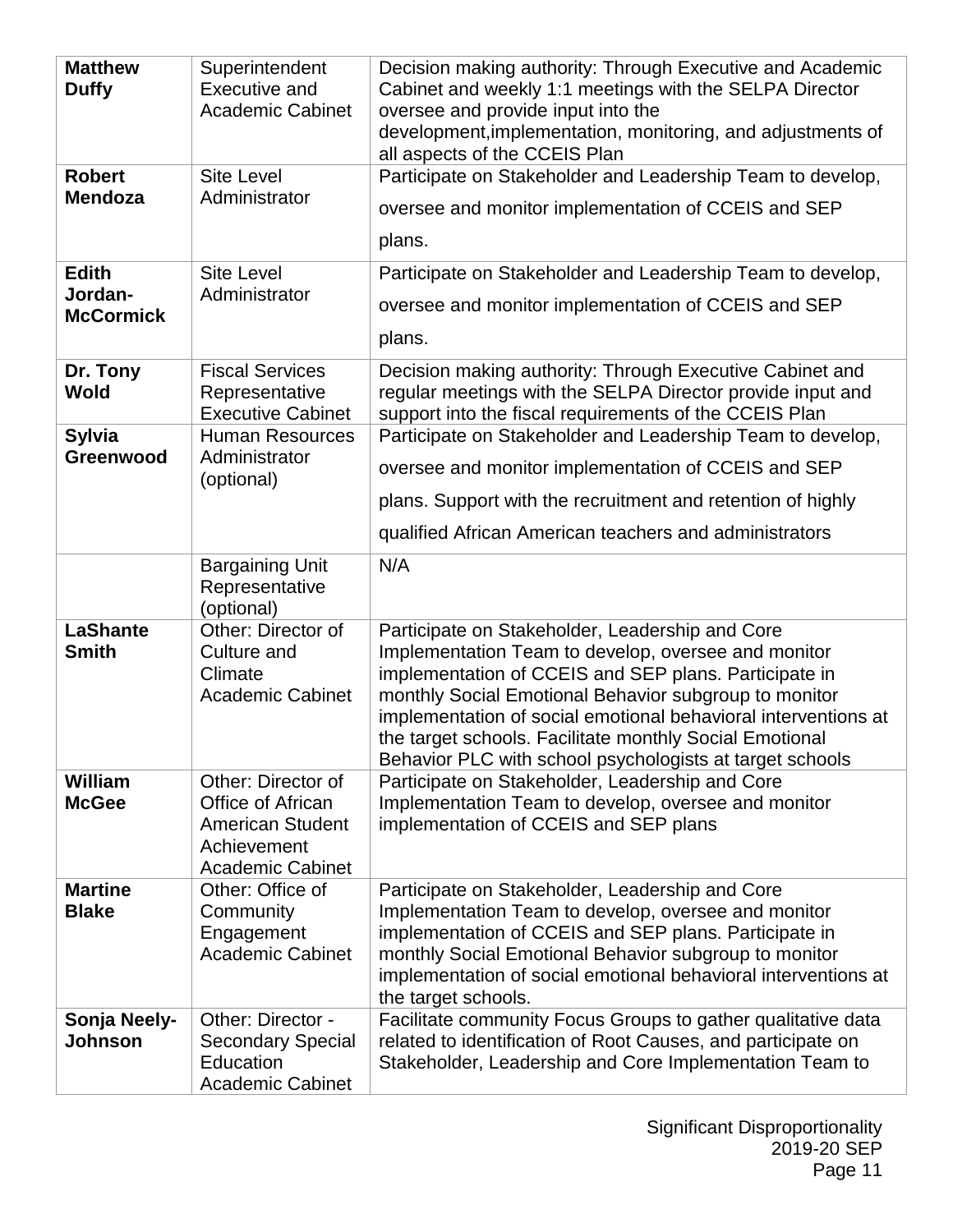|                                    |                                                                                                                   | develop, oversee and monitor implementation of CCEIS and<br>SEP plans                                                                                                                                                                                                                                                                       |
|------------------------------------|-------------------------------------------------------------------------------------------------------------------|---------------------------------------------------------------------------------------------------------------------------------------------------------------------------------------------------------------------------------------------------------------------------------------------------------------------------------------------|
| <b>Rachel</b><br><b>Avanessian</b> | Other: Director -<br><b>Elementary Special</b><br>Education<br><b>Academic Cabinet</b>                            | Participate on Stakeholder and Leadership Team to develop,<br>oversee and monitor implementation of CCEIS and SEP<br>plans. Collaborate with the Director of Early Literacy and ELD<br>to oversee, monitor, and refine literacy interventions at target<br>schools.                                                                         |
| Dr. Jodi<br><b>Couick</b>          | Other: Director of<br>Educationally<br><b>Related Mental</b><br><b>Health Services</b><br><b>Academic Cabinet</b> | Participate on Stakeholder, Leadership and Core<br>Implementation Team to develop, oversee and monitor<br>implementation of CCEIS and SEP plans. Participate in<br>monthly Social Emotional Behavior subgroup to monitor<br>implementation of social emotional behavioral interventions at<br>the target schools.                           |
| <b>Allison Huie</b>                | Other: Director of<br>College & Career<br><b>Academic Cabinet</b>                                                 | Participate on Stakeholder and Leadership Team to develop,<br>oversee and monitor implementation of CCEIS and SEP<br>plans.                                                                                                                                                                                                                 |
| <b>Esaul</b><br><b>Orozco</b>      | <b>Other: Coordinator</b><br>Educational<br><b>Services</b>                                                       | Participate on Stakeholder and Leadership Team to develop,<br>oversee and monitor implementation of CCEIS and SEP<br>plans.                                                                                                                                                                                                                 |
| <b>Jeanine</b><br><b>Bishop</b>    | Other: School<br>Community<br><b>Outreach Work</b>                                                                | Participate on Stakeholder and Leadership Team to develop,<br>oversee and monitor implementation of CCEIS and SEP<br>plans.                                                                                                                                                                                                                 |
| <b>Nicole</b><br>Joyner            | <b>Other: Director</b><br>Accountability<br><b>Academic Cabinet</b>                                               | Participate on Stakeholder and Leadership Team to develop,<br>oversee and monitor implementation of CCEIS and SEP<br>plans. Complete data analysis toward Root Cause Analysis,<br>Target Student identification, CCEIS and SEP Plan<br>development, and on going progress monitoring toward<br>implementation and refinement of Action Plan |
| Dr. Mildred<br><b>Browne</b>       | <b>Other: Technical</b><br>Assistance<br>Facilitator                                                              | Participate on Stakeholder, Leadership and Core<br>Implementation Team to develop, oversee and monitor<br>implementation of CCEIS and SEP plans.                                                                                                                                                                                            |
| <b>Steve Collins</b>               | <b>Other: Technical</b><br>Assistance<br>Facilitator                                                              | Participate on Stakeholder, Leadership and Core<br>Implementation Team to develop, oversee and monitor<br>implementation of CCEIS and SEP plans.                                                                                                                                                                                            |
| <b>Sue Parker</b>                  | <b>Other: Technical</b><br>Assistance                                                                             | Participate on Stakeholder, Leadership and Core<br>Implementation Team to develop, oversee and monitor<br>implementation of CCEIS and SEP plans.                                                                                                                                                                                            |
| <b>Mary</b><br><b>Campbell</b>     | Other: School<br>Psychologist                                                                                     | Participate on Stakeholder and Leadership Team to develop,<br>oversee and monitor implementation of CCEIS and SEP<br>plans.                                                                                                                                                                                                                 |
| <b>John Cable</b>                  | <b>Other: Coordinator</b><br>African American<br><b>Student</b><br>Achievement                                    | Participate on Stakeholder, Leadership and Core<br>Implementation Team to develop, oversee and monitor<br>implementation of CCEIS and SEP plans                                                                                                                                                                                             |

Note: Team composition requires a diverse group of parents and community members, including representatives of the identified racial/ethnic category.

Provide the dates the Stakeholder group met and a summary of the work completed by the Stakeholder Group: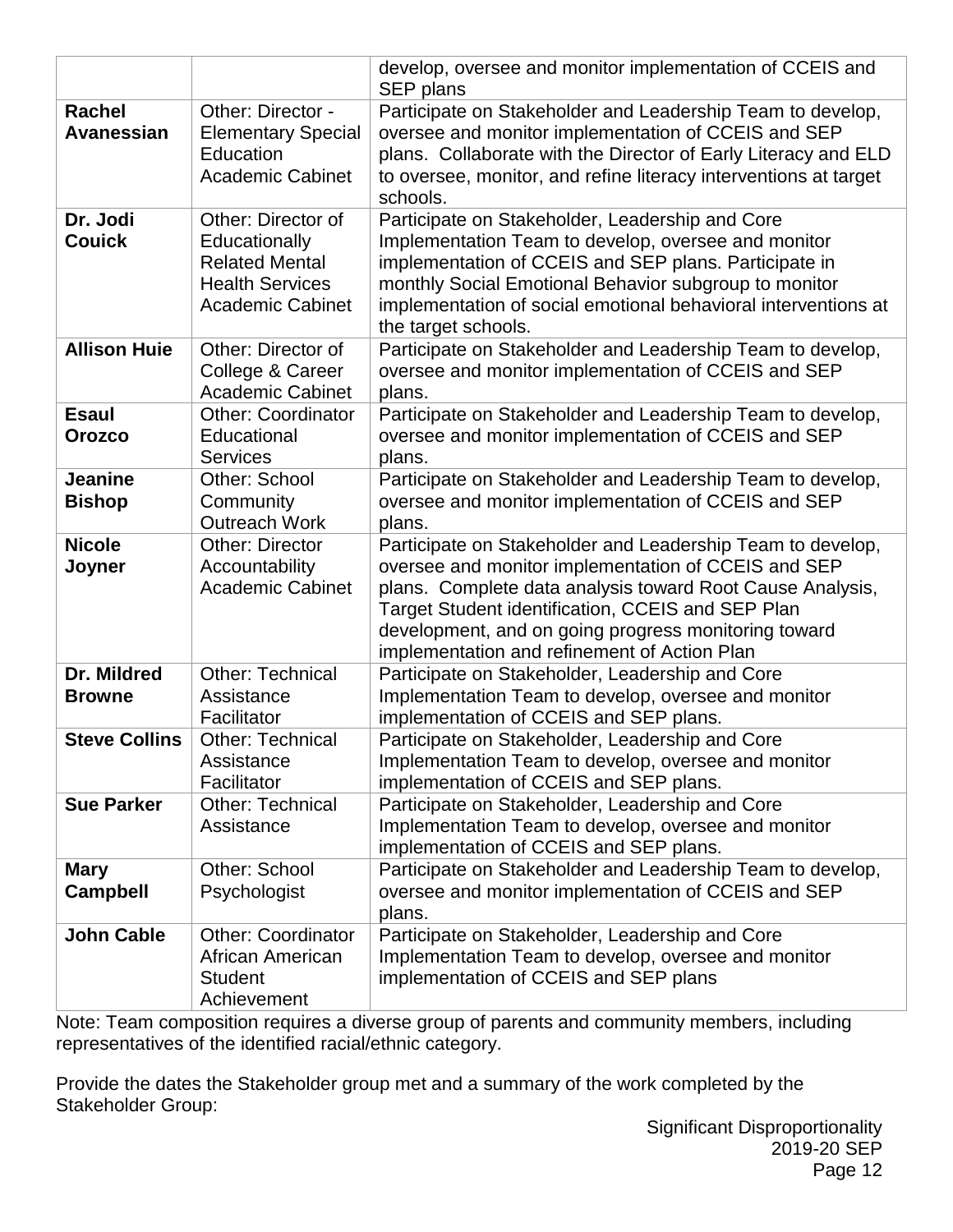The Stakeholder Team held their first meeting on August 11, 2020 to establish working norms, develop a clear understanding of the CCEIS process and the connections to the Special Education, as well as a discussion of the data to be collected to identify the Root Causes [\(link](https://drive.google.com/file/d/1ieIXTnB43Cbmh8CbfRyFtDomv2XsGgtG/view?usp=sharing) to meeting notes)

The Stakeholder Team held their second meeting on October 8, 2020 to establish working norms, develop a clear understanding of the CCEIS process and the connections to the Special Education, as well as to review a comprehensive set of qualitative and quantitative data to identify root causes for disproportionality. [\(Link](https://docs.google.com/presentation/d/1g_a5EdVgo1LCNdWwHwgW2Ln5xrA2SLV518Klne26qS4/edit?usp=sharing) to the presentation).

The team met again on November 19th to identify the target student population, schools where interventions would be implemented, coordinate early intervening services, expected measurable outcomes, timeline and staff responsible for each action [\(Link](https://docs.google.com/presentation/d/1nvEwgiZOya3aVJnso5XCz_BftGvLrLGJmryay33OstA/edit?usp=sharing) to the presentation)

The Stakeholder Team will meet quarterly thereafter to monitor the implementation of the plan

## **1.3List the activities the LEA has completed to support the development of the CCEIS Plan\*:**

Convened Focus Groups and Interviews: Parents, Community Members, Teachers, Site Administrators, Counselors, and School Psychologists using the Wisconsin Annotated Checklist for Addressing Racial Disproportionality

Gathered and analyzed relevant local and state data

Conducted student special education file review

Completed Initiatives Inventory

Completed Policy, Practices, and Procedures review

Updated Board Policies and Procedure Manuals as appropriate based on analysis

Obtained Board approval for revised and new Board policies

Completed Root Cause Analysis based on quantitative and qualitative data analysis

Conducted Leadership, Stakeholder, and Core Implementation Team meetings to verify Root Causes and develop, review and revise Target Student and School Profile based on Root Cause Analysis, and develop and revise the Action Plan

Held Stakeholder meeting to ratify Action Plan

Facilitated Board discussions of the CCEIS process and Action Plan

\*Communicated with CDE FMTA Consultant and Technical Assistance Facilitator; Participated in virtual Community of Practice (CoP) meetings; Attended CCEIS Workshop Phase 1 and 2; Attended CCEIS Workshop Phase 3 and 4

## **1.4 Choose Technical Assistance (TA) Facilitator(s)**

Name the TA Facilitator(s) and describe current and anticipated services. LEAs are required to contract for a minimum of 10 hours or TA Facilitation for each area of identification. You must supply a copy of the contract or MOU for each TA facilitator. If you are using a non-SPP-TAP TA facilitator you must obtain prior permission from the CDE and supply a copy of the TA facilitator's resume and contract to the FMTA consultant.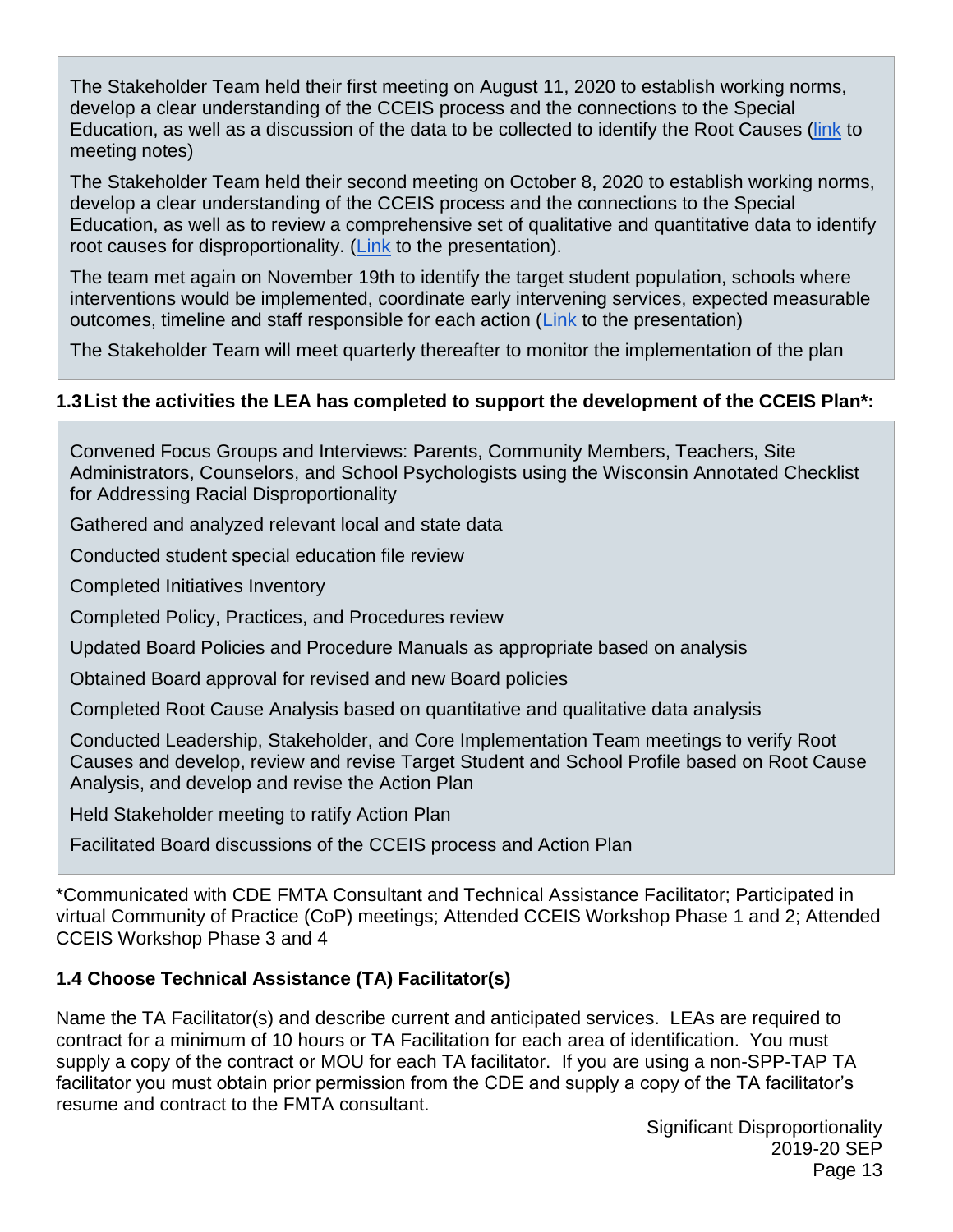| <b>Name</b>               | <b>Current Service</b>                                                                                                                                                                                                                                                                               | <b>Anticipated Service</b>                                                               |
|---------------------------|------------------------------------------------------------------------------------------------------------------------------------------------------------------------------------------------------------------------------------------------------------------------------------------------------|------------------------------------------------------------------------------------------|
| <b>Dr. Mildred Browne</b> | Consult on the gathering and<br>analysis of data related to<br>the Root Cause Analysis;<br>consult on the development<br>of the CCEIS Plan                                                                                                                                                           | Consult on the implementation,<br>monitoring, and adjustment of the<br><b>CCEIS Plan</b> |
| <b>Steve Collins</b>      | Consult on the gathering and<br>analysis of data related to<br>the Root Cause Analysis;<br>conduct Policies, Practices,<br>and Procedures review,<br>supported with development<br>of Initiatives Inventory,<br>consult on the development<br>of the CCEIS Plan                                      | Consult on the implementation,<br>monitoring, and adjustment of the<br><b>CCEIS Plan</b> |
| <b>Sue Parker</b>         | <b>Conduct Focus Groups and</b><br>interviews using the<br><b>Wisconsin Annotated</b><br><b>Checklist for Addressing</b><br>Racial Disproportionality.<br>Consult on the gathering and<br>analysis of data related to<br>the Root Cause Analysis;<br>consult on the development<br>of the CCEIS Plan | Consult on the implementation,<br>monitoring, and adjustment of the<br><b>CCEIS Plan</b> |
| <b>Suwinder Cooper</b>    | <b>Conduct Focus Groups and</b><br>support with development of<br>the Root Cause Analysis,<br>based on the Wisconsin<br><b>Annotated Checklist for</b><br><b>Addressing Racial</b><br>Disproportionality                                                                                             | N/A                                                                                      |

#### **1.5 Gather Relevant Data**

List the relevant sources of data that are used to inform decision-making. Are there any additional data sources that would be beneficial but data was not available (e.g., Referral data by teacher, etc.)? *(See State Performance Plan Technical Assistance Project's website: <https://spptap.org/significant-disproportionality/sd-ceis-guidance-documents-and-forms/>for additional information*.)

Multiple sources of data between 2017-18 and the present were gathered and analyzed in order to conduct the Root Cause Analysis. These included both qualitative and quantitative data.

Quantitative Data: California Schools Dashboard (district and site level data: chronic absenteeism, Smarter Balance ELA and math performance, suspension rate, disability status), CalPADS (student level data: race / ethnicity, grade level, date of entry into special education, discipline,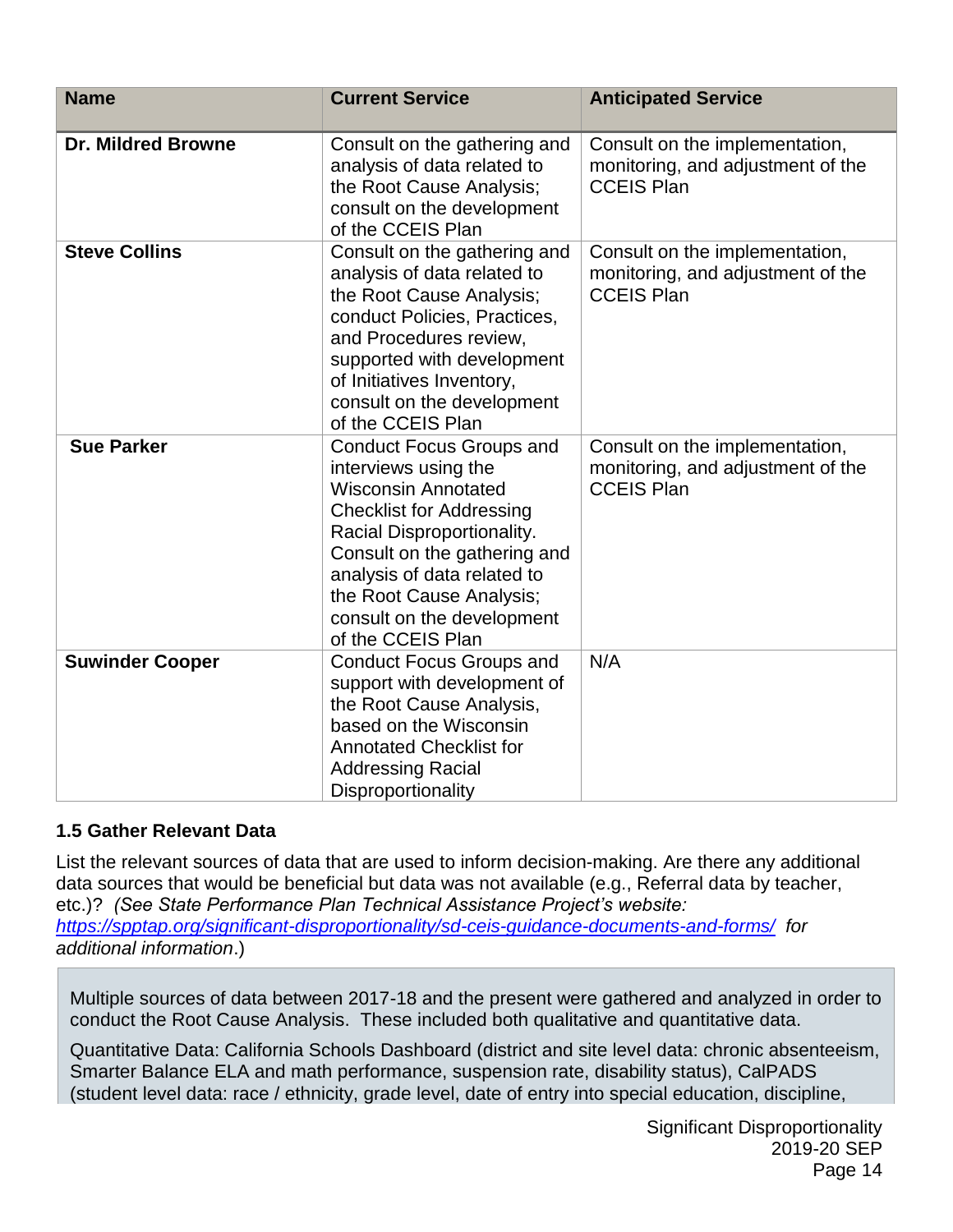enrollment), PowerSchool (student and school level data: race/ ethnicity, attendance, grades, Smarter Balance ELA, discipline), SEIS (student level data: special education eligibility category by ethnicity), Renaissance Learning (student level data: STAR reading levels), MUNIS (employee ethnicity and school site assignment), Youth Truth Surveys (parent and student responses)

Qualitative Data: Focus Group and interview data using the Wisconsin Annotated Checklist for Addressing Racial Disproportionality, WCCUSD School Psychologist Practices and Assessments Audit

Additional data would have been beneficial to the analysis, but were not available. These included:

- Office referrals by school site, student and teacher
- SST / CARE / COST team data by school site, student, and teacher
- Intervention data: student info, type of intervention, materials used, frequency and duration, and response to instruction
- Student participation in general education / short term counseling through school
- Smarter Balance assessment results from spring 2020
- A full year of data for suspensions during 2019-20. Suspension data for 2019-20 is dramatically lower than prior years. This is suspected to be at least partially the result of Distance Learning that began in March 2020 as a result of COVID 19 and the state mandates for Shelter in Place. However the district had evidenced a downward trend in overall suspensions over the prior three years.

## **Phase 2**

## **2.1 Complete a Local Educational Agency (LEA) Initiative Inventory**

Enter your LEA initiatives that align or have some areas of integration with the efforts to address disproportionality.

| Initiative<br>and<br>Funding<br><i>Source</i> | <b>Relationship to</b><br><b>LCAP and other</b><br><b>Initiative</b><br><b>Goals/Priorities</b> | <b>Target</b><br><b>Group</b> | <b>Leaders and</b><br><b>Responsible</b><br><b>Staff</b> | <b>Educational</b><br>Areas:<br><b>Curriculum</b><br>and<br>Instruction,<br>Behavior,<br><b>Family and</b><br><b>Community</b><br>Engagement,<br>Climate,<br>Social-<br><b>Emotional</b><br>Learning,<br><b>Other</b> |
|-----------------------------------------------|-------------------------------------------------------------------------------------------------|-------------------------------|----------------------------------------------------------|-----------------------------------------------------------------------------------------------------------------------------------------------------------------------------------------------------------------------|
| Roadmap 2.0 - General<br>Fund, LCFF, CARES,   | Roadmap 2.0<br>To ensure that we<br>prepare students                                            | All<br>students               | Matthew Duffy -<br>Superintendent                        | Curriculum and<br>Instruction,<br>Behavior,                                                                                                                                                                           |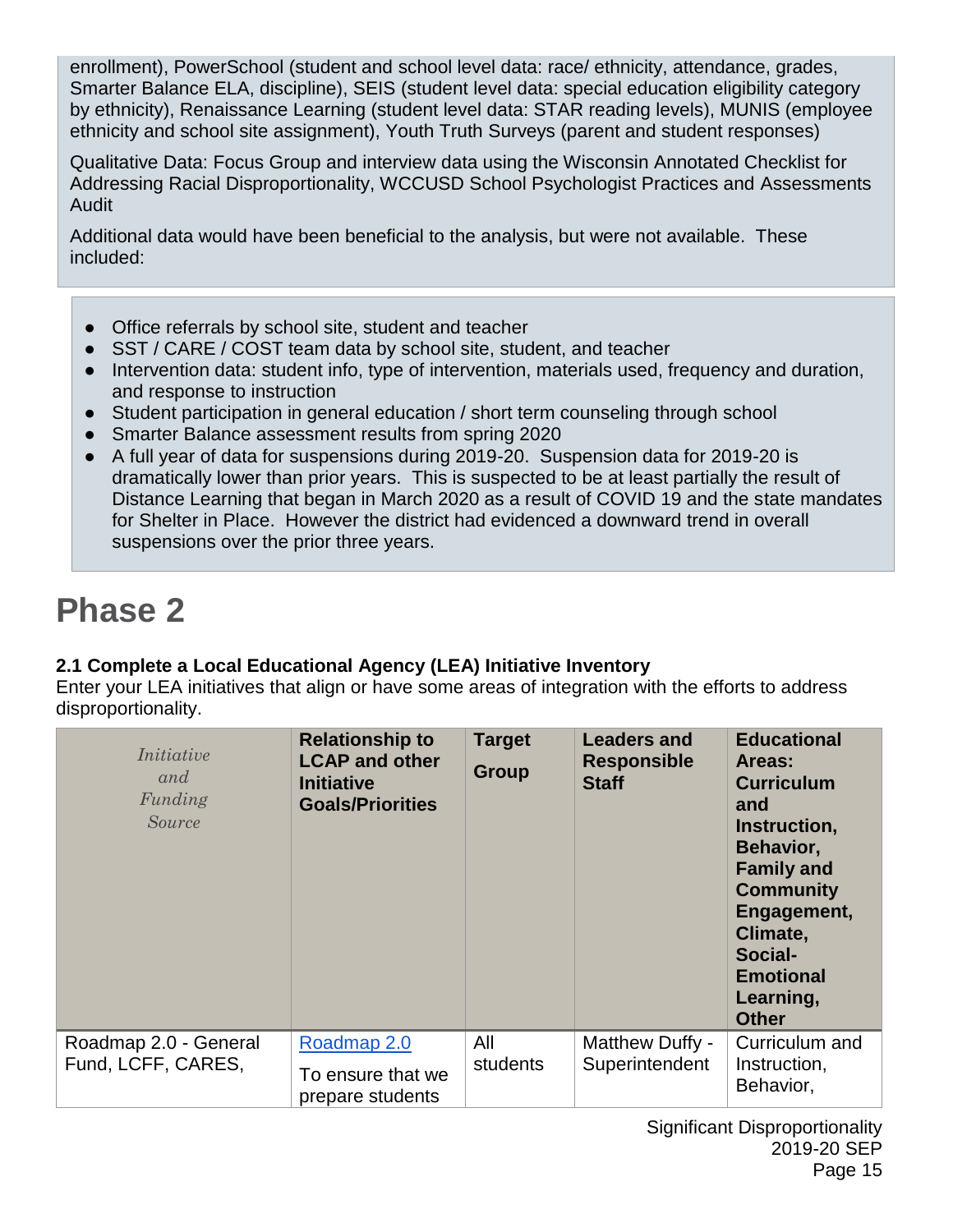| <b>ESSER, and Categorical</b> | to be 21st                            | Rubén Aurelio -               | Family and                   |
|-------------------------------|---------------------------------------|-------------------------------|------------------------------|
| <b>Funds</b>                  | graduates ready to                    | <b>CAO</b>                    | Community                    |
|                               | thrive and succeed                    | Dr. Tony Wold -               | Engagement,                  |
|                               | in college, career,                   | <b>CFO</b>                    | Climate, Social-             |
|                               | and beyond, we                        | Tracey Logan -                | Emotional                    |
|                               | must commit to 5<br>major principles: | <b>CTO</b><br>Kristen Hardy - | Learning,<br>Recruitment and |
|                               |                                       | <b>SELPA Director</b>         | Retention of                 |
|                               | 1.Learner                             | Marci Williams -              | highly Qualified,            |
|                               | centered: We must                     | <b>CPO</b>                    | Cultural                     |
|                               | create the                            |                               | Responsive                   |
|                               | conditions for                        |                               | <b>Staff</b>                 |
|                               | learning, so that                     |                               |                              |
|                               | educational<br>experiences for        |                               |                              |
|                               | students and                          |                               |                              |
|                               | adults foster                         |                               |                              |
|                               | deeper learning                       |                               |                              |
|                               | and build the                         |                               |                              |
|                               | lifelong skills of the                |                               |                              |
|                               | graduate profile.                     |                               |                              |
|                               | 2. Student Voice:                     |                               |                              |
|                               | We need to                            |                               |                              |
|                               | dedicate time and                     |                               |                              |
|                               | energy to listening                   |                               |                              |
|                               | to our students                       |                               |                              |
|                               | and be ready to<br>act to make        |                               |                              |
|                               | changes based on                      |                               |                              |
|                               | what they                             |                               |                              |
|                               | recommend.                            |                               |                              |
|                               |                                       |                               |                              |
|                               | 3. Resource smart                     |                               |                              |
|                               | and system                            |                               |                              |
|                               | aligned: We must<br>not spread        |                               |                              |
|                               | resources too thin                    |                               |                              |
|                               | but be targeted                       |                               |                              |
|                               | and disciplined                       |                               |                              |
|                               | about how we                          |                               |                              |
|                               | spend.                                |                               |                              |
|                               | 4. Data informed:                     |                               |                              |
|                               | We must commit                        |                               |                              |
|                               | to a culture of data                  |                               |                              |
|                               | where we ask                          |                               |                              |
|                               | questions and                         |                               |                              |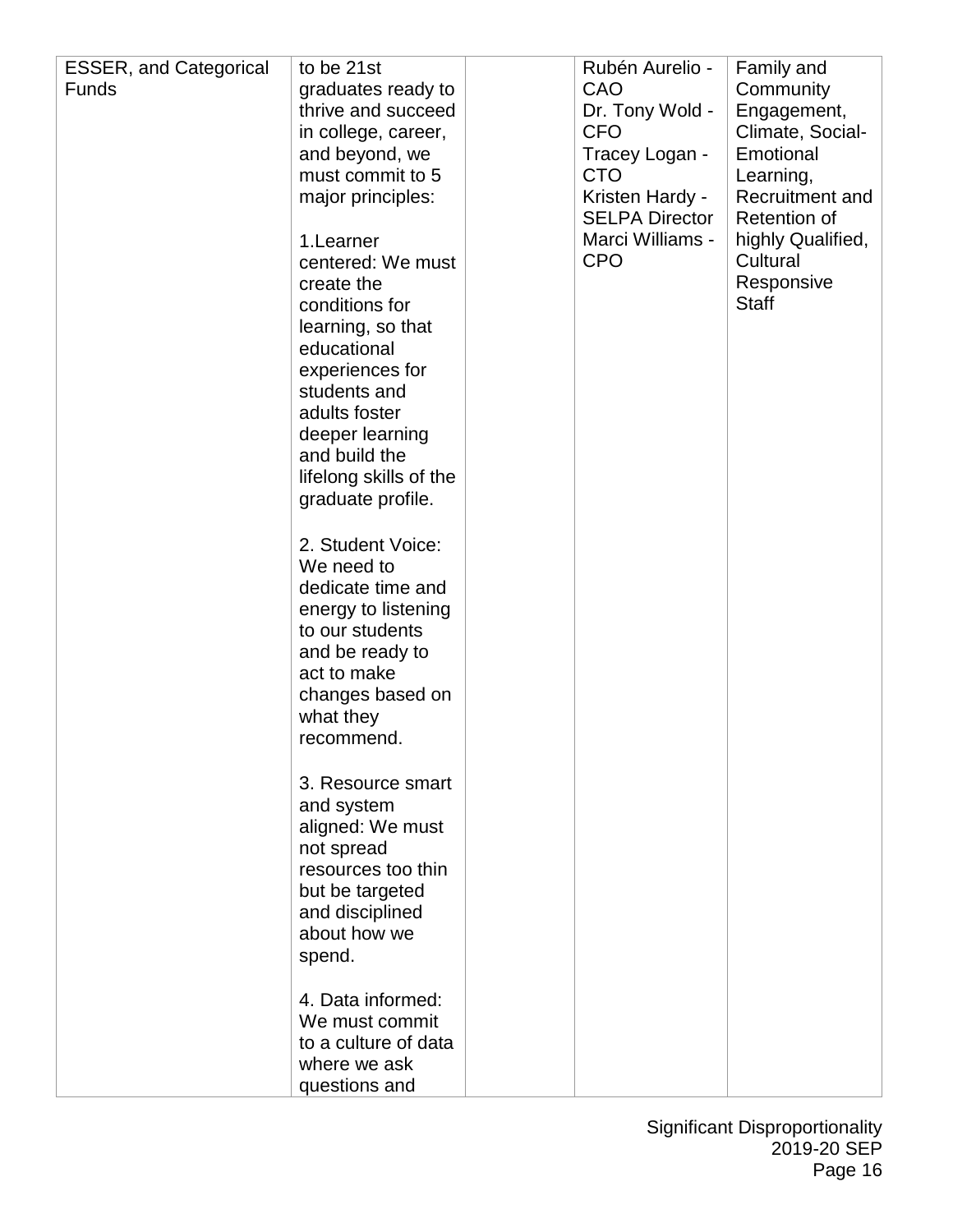| have the right        |  |  |
|-----------------------|--|--|
| tools to answer       |  |  |
|                       |  |  |
| those questions.      |  |  |
|                       |  |  |
| 5. Whole system       |  |  |
| agency and            |  |  |
|                       |  |  |
| accountability: We    |  |  |
| must cultivate        |  |  |
| agency and            |  |  |
| accountability        |  |  |
| among the             |  |  |
|                       |  |  |
| practitioners         |  |  |
| around vision,        |  |  |
| strategies,           |  |  |
| ownership, and        |  |  |
| results.              |  |  |
|                       |  |  |
|                       |  |  |
| Target outcomes       |  |  |
| identified:           |  |  |
| -80% of third         |  |  |
| graders will reach    |  |  |
| proficiency in        |  |  |
|                       |  |  |
| reading               |  |  |
| -80% of African       |  |  |
| American students     |  |  |
| will be proficient in |  |  |
| math in 6th grade     |  |  |
|                       |  |  |
| -80% of English       |  |  |
| Language              |  |  |
| Learners will         |  |  |
| reclassify within 5   |  |  |
| years                 |  |  |
| -80% of our           |  |  |
| graduates will be     |  |  |
|                       |  |  |
| UC/CSU eligible or    |  |  |
| career / industry     |  |  |
| ready                 |  |  |
| -80% of our           |  |  |
| employees will        |  |  |
| remain with us for    |  |  |
|                       |  |  |
| more than 5 years     |  |  |
| -80% of our           |  |  |
| families will report  |  |  |
| high levels of        |  |  |
| safety and            |  |  |
| satisfaction          |  |  |
|                       |  |  |
|                       |  |  |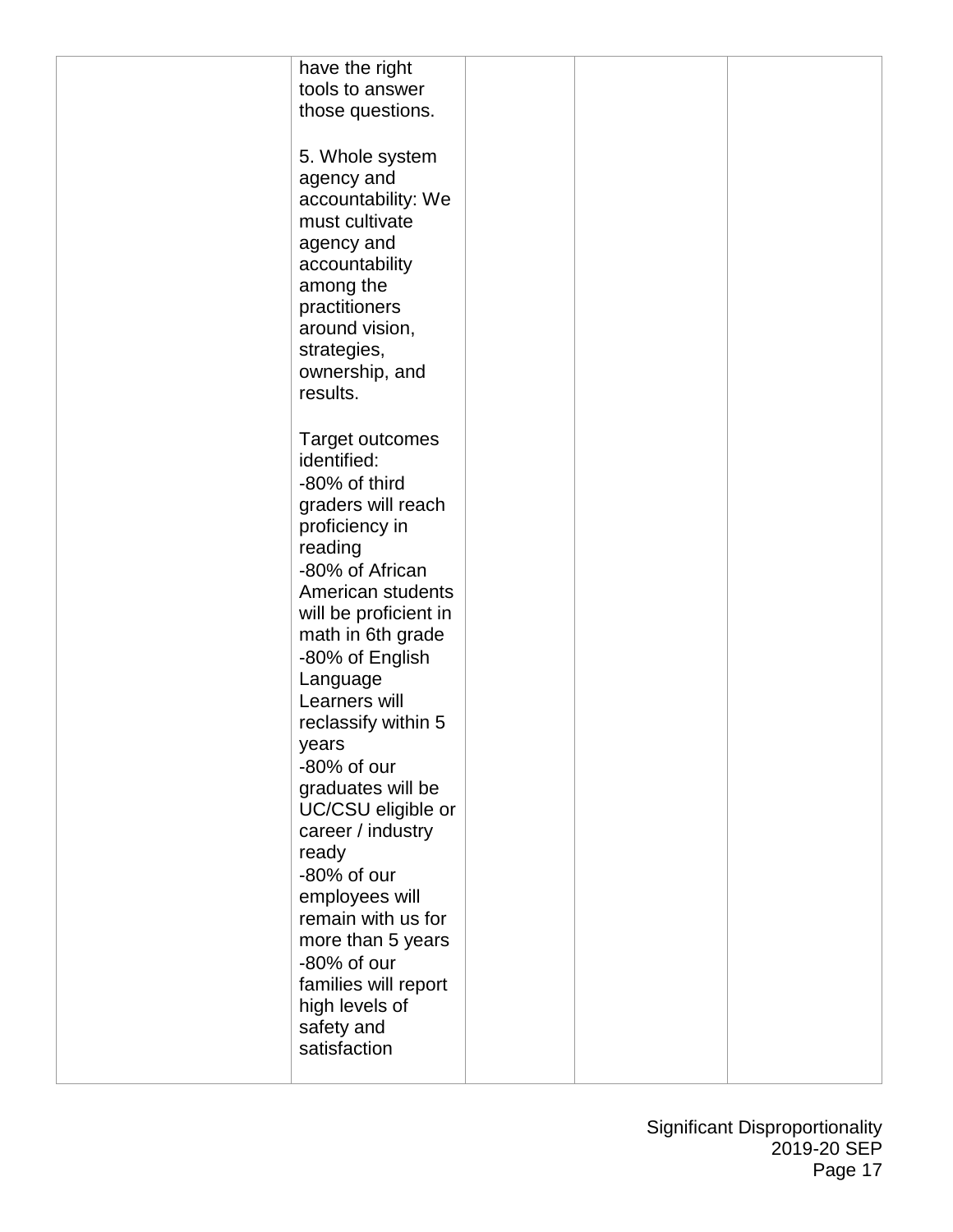| Learning Continuity Plan - | Learning                 | All             | Rubén Aurelio -   | Curriculum and   |
|----------------------------|--------------------------|-----------------|-------------------|------------------|
| LCFF, CARES, ESSER,        | <b>Continuity Plan</b>   | students,       | CAO               | Instruction,     |
| and PAASSS budget          | Section on               | with a          | Dr. Tony Wold -   | Behavior,        |
|                            | supporting African       | particular      | <b>CFO</b>        | Family and       |
|                            | American                 | focus on        | Lyn Potter -      | Community        |
|                            | <b>Students: Support</b> | student         | Director of State | Engagement,      |
|                            | of mental health         | population      | and Federal       | Climate, Social- |
|                            | and trauma               | s at higher     | Programs          | Emotional        |
|                            | informed practices       | risk of         |                   | Learning         |
|                            | for Black/African        | learning        |                   |                  |
|                            | American students        | loss during     |                   |                  |
|                            | via a Board              | <b>Distance</b> |                   |                  |
|                            | adopted resolution       | Learning        |                   |                  |
|                            | as follows, Be It        | to include:     |                   |                  |
|                            | <b>Further Resolved:</b> | African         |                   |                  |
|                            | The district             | American,       |                   |                  |
|                            | OAASA in                 | English         |                   |                  |
|                            | partnership with         | Language        |                   |                  |
|                            | the AASAT                | Learners,       |                   |                  |
|                            | <b>Executive</b>         | Special         |                   |                  |
|                            | Committee, will          | Education,      |                   |                  |
|                            | provide one              | <b>Homeless</b> |                   |                  |
|                            | mental health            | and Foster      |                   |                  |
|                            | clinician, per           | Youth           |                   |                  |
|                            | school family, to        |                 |                   |                  |
|                            | support the mental       |                 |                   |                  |
|                            | health of African        |                 |                   |                  |
|                            | American/Black           |                 |                   |                  |
|                            | students, who are        |                 |                   |                  |
|                            | trained and skilled      |                 |                   |                  |
|                            | in early childhood       |                 |                   |                  |
|                            | trauma/ACE's             |                 |                   |                  |
|                            | particularly as it       |                 |                   |                  |
|                            | relates to African       |                 |                   |                  |
|                            | American/Black           |                 |                   |                  |
|                            | Children.                |                 |                   |                  |
|                            | • Establishment of       |                 |                   |                  |
|                            | an ongoing,              |                 |                   |                  |
|                            | sustainable,             |                 |                   |                  |
|                            | coherent, well-          |                 |                   |                  |
|                            | articulated              |                 |                   |                  |
|                            | program of               |                 |                   |                  |
|                            | supports for             |                 |                   |                  |
|                            | African                  |                 |                   |                  |
|                            | American/Black           |                 |                   |                  |
|                            | students: o              |                 |                   |                  |
|                            | Establishment of         |                 |                   |                  |
|                            | an Office of             |                 |                   |                  |
|                            | African American         |                 |                   |                  |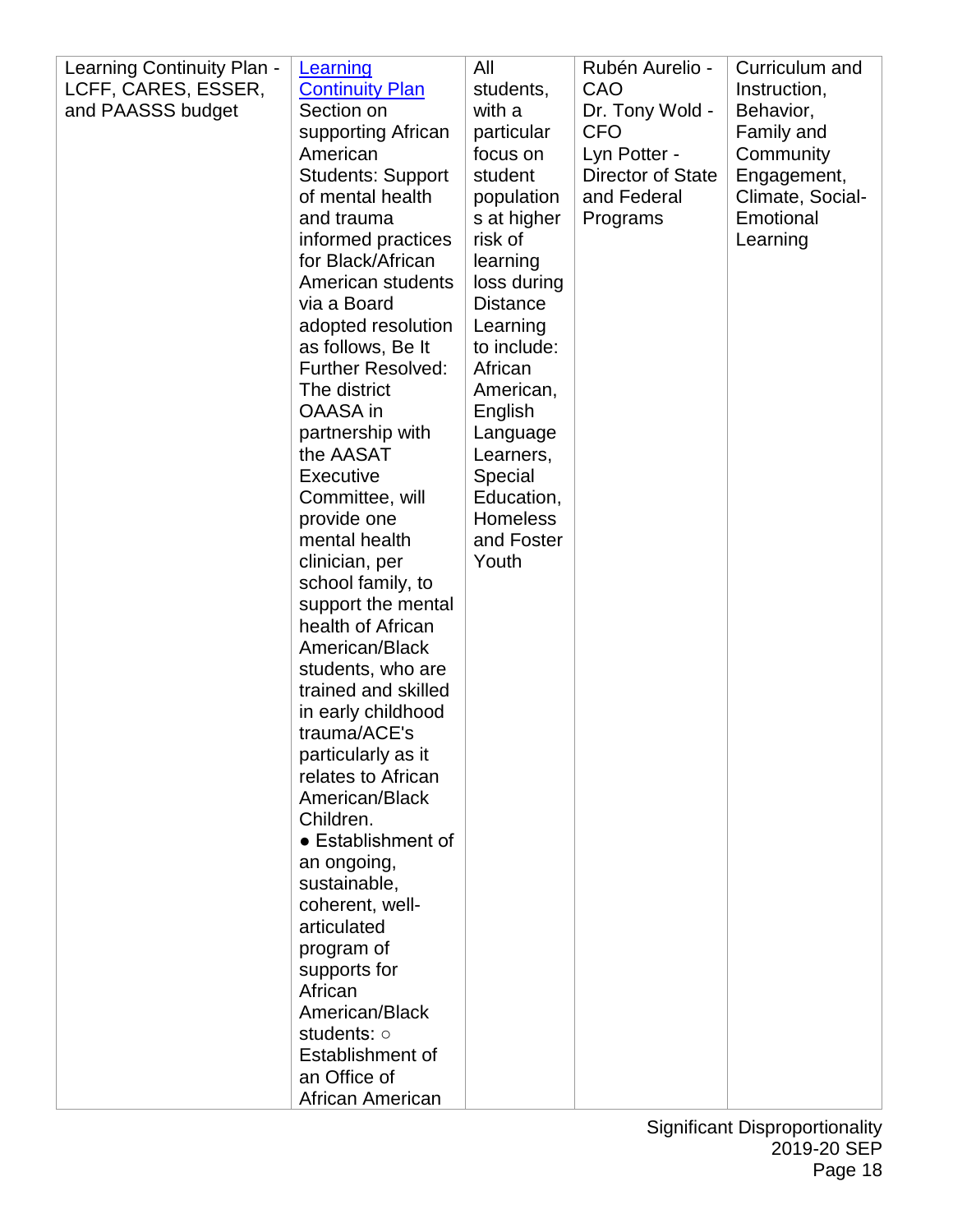| <b>Student</b>           |  |  |
|--------------------------|--|--|
| Achievement              |  |  |
| which includes           |  |  |
| new staff for 2020-      |  |  |
| 2021: Director,          |  |  |
| Coordinator and          |  |  |
|                          |  |  |
| other part-time          |  |  |
| support staff to         |  |  |
| oversee and              |  |  |
| coordinate the           |  |  |
| academic and             |  |  |
| social emotional         |  |  |
| support programs         |  |  |
| as well as               |  |  |
| outreach efforts to      |  |  |
| parents of               |  |  |
| <b>Black/African</b>     |  |  |
| American                 |  |  |
| students. o              |  |  |
| Mafanikio after          |  |  |
| school program:          |  |  |
| provides site-           |  |  |
| based programs           |  |  |
| for students to          |  |  |
| engage in                |  |  |
| academic and             |  |  |
| enrichment               |  |  |
| activities designed      |  |  |
| and coordinated          |  |  |
| specifically for         |  |  |
| <b>Black/AfricanAmer</b> |  |  |
| ican students o          |  |  |
| District partnership     |  |  |
| with Rising              |  |  |
| Scholars to              |  |  |
| provide                  |  |  |
| opportunities for        |  |  |
| students to              |  |  |
| experience               |  |  |
| enriched learning        |  |  |
| opportunities            |  |  |
| <b>WCCUSD</b>            |  |  |
| Updated                  |  |  |
| 9/18/2020 Page           |  |  |
| 15 $\circ$ District      |  |  |
| partnership with         |  |  |
| <b>Equal Opportunity</b> |  |  |
| schools to ensure        |  |  |
|                          |  |  |
| greater access to        |  |  |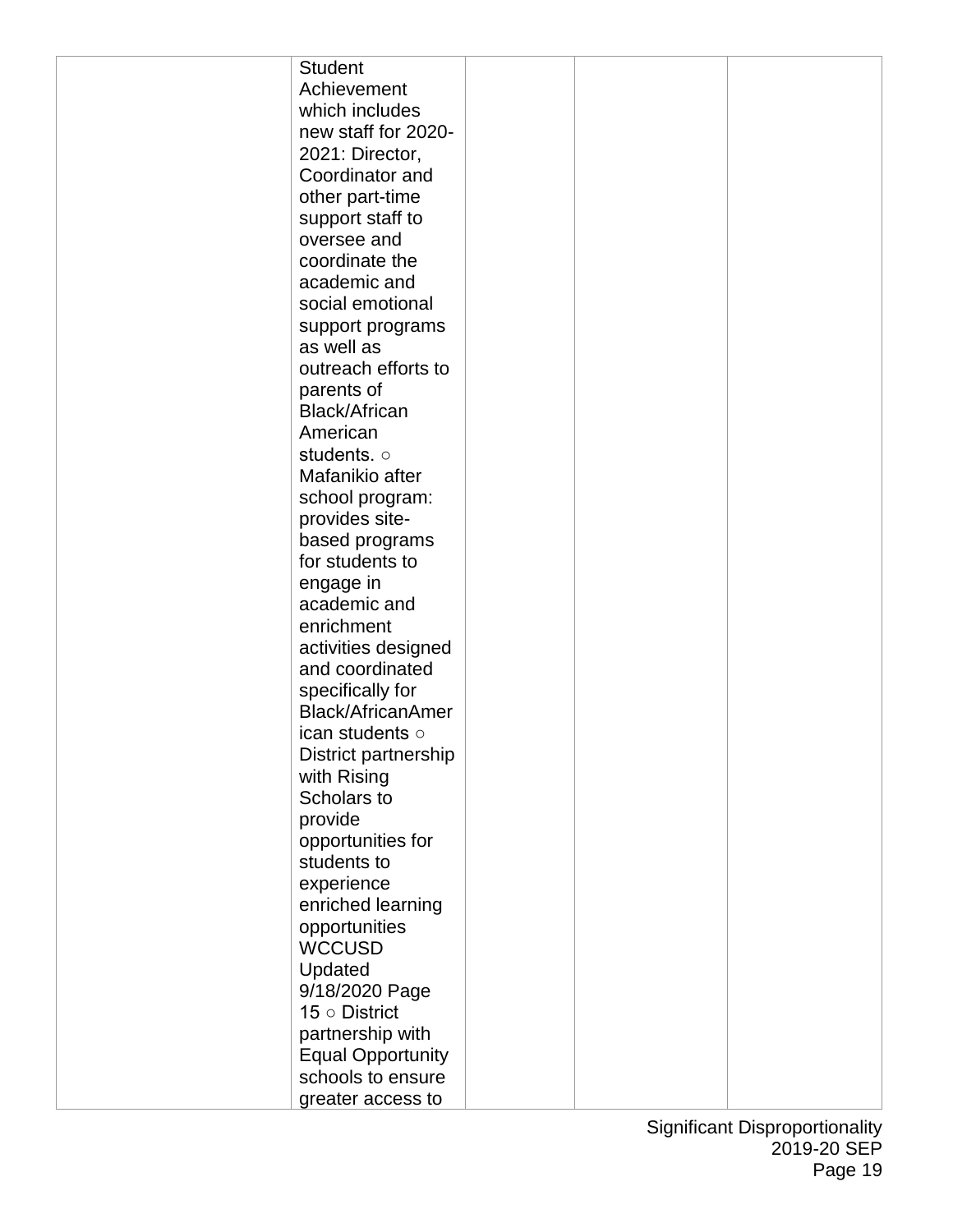| advanced classes        |  |  |
|-------------------------|--|--|
| for Black/African       |  |  |
| American students       |  |  |
| • Utilize research-     |  |  |
| based literacy          |  |  |
| materials for           |  |  |
| targeted                |  |  |
| instruction to build    |  |  |
| reading, writing,       |  |  |
| speaking and            |  |  |
| listening               |  |  |
| skills, designed        |  |  |
| primarily on a site     |  |  |
| by site basis are       |  |  |
| described in each       |  |  |
| school's SPSA           |  |  |
|                         |  |  |
| • Literacy Packs        |  |  |
| for Black/African       |  |  |
| American students       |  |  |
| (primarily at Title I   |  |  |
| identified schools)     |  |  |
| collections of          |  |  |
| engaging student        |  |  |
| libraries to support    |  |  |
| student                 |  |  |
| engagement with         |  |  |
| reading for             |  |  |
| enjoyment               |  |  |
| (AASAT                  |  |  |
| Recommendation)         |  |  |
| • Professional          |  |  |
| development for         |  |  |
| teachers on SEL         |  |  |
| and strategies to       |  |  |
| promote building        |  |  |
| strong                  |  |  |
| relationships           |  |  |
| between teachers        |  |  |
| and Black/ African      |  |  |
| American students       |  |  |
| $\bullet$ Reinforcement |  |  |
| of Science and          |  |  |
| Engineering             |  |  |
| practices to build      |  |  |
| skills of a scientist   |  |  |
| and engineer by         |  |  |
| ensuring access to      |  |  |
| <b>STEM</b> instruction |  |  |
| at all grade levels     |  |  |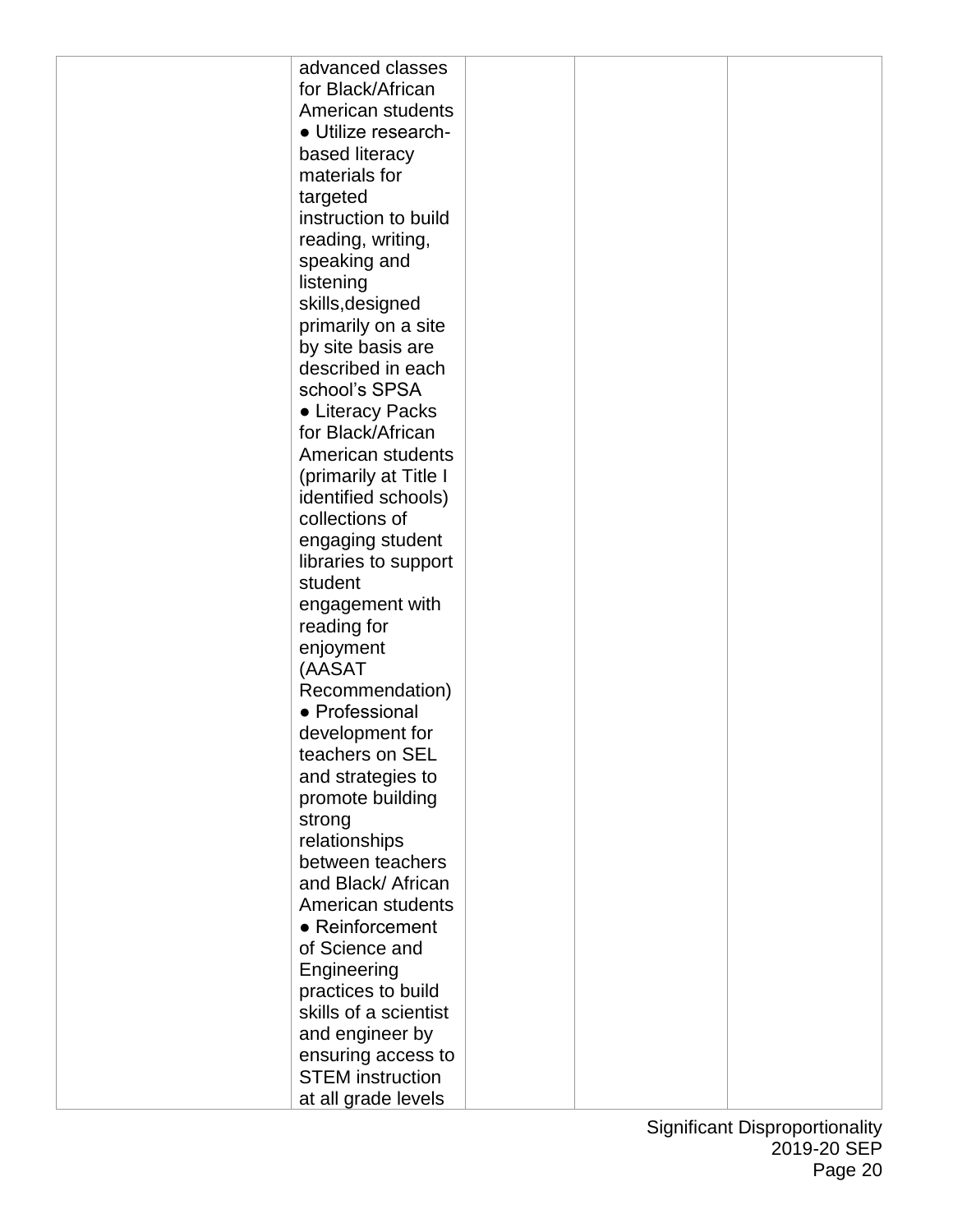|         | and creating             |  |  |
|---------|--------------------------|--|--|
|         | opportunities for        |  |  |
|         | students                 |  |  |
|         | interested in            |  |  |
|         |                          |  |  |
|         | Career and               |  |  |
|         | <b>Technical</b>         |  |  |
|         | Education (CTE)          |  |  |
|         | programs to              |  |  |
|         | participate in           |  |  |
|         | Career and               |  |  |
|         |                          |  |  |
|         | <b>Technical Student</b> |  |  |
|         | Organization             |  |  |
|         | (CTSO)                   |  |  |
|         | programming as           |  |  |
|         | an affinity-group.       |  |  |
|         | (AASAT                   |  |  |
|         |                          |  |  |
|         | Recommendation)          |  |  |
|         | • Emphasis on            |  |  |
| online  |                          |  |  |
|         | Phenomena-               |  |  |
|         | based instruction        |  |  |
|         | to develop               |  |  |
|         | vocabulary: $\bullet$    |  |  |
|         |                          |  |  |
|         | Attendance and           |  |  |
|         | engagement will          |  |  |
|         | be monitored on a        |  |  |
|         | daily basis with         |  |  |
|         | outreach by site         |  |  |
|         | staff to African         |  |  |
|         | American/Black           |  |  |
|         |                          |  |  |
|         | students who are         |  |  |
|         | not attending            |  |  |
|         | classes or               |  |  |
|         | engaging in              |  |  |
|         | classwork and            |  |  |
|         | assignments. •           |  |  |
|         | Weekly reports will      |  |  |
|         |                          |  |  |
|         | be provided to           |  |  |
|         | sites by the             |  |  |
|         | <b>Student Welfare</b>   |  |  |
|         | and Attendance           |  |  |
|         | Department               |  |  |
|         | (SWAT) identifying       |  |  |
| African |                          |  |  |
|         | American/Black           |  |  |
|         |                          |  |  |
|         | students who are         |  |  |
|         | absent from              |  |  |
|         | distance learning 3      |  |  |
|         | days or more and         |  |  |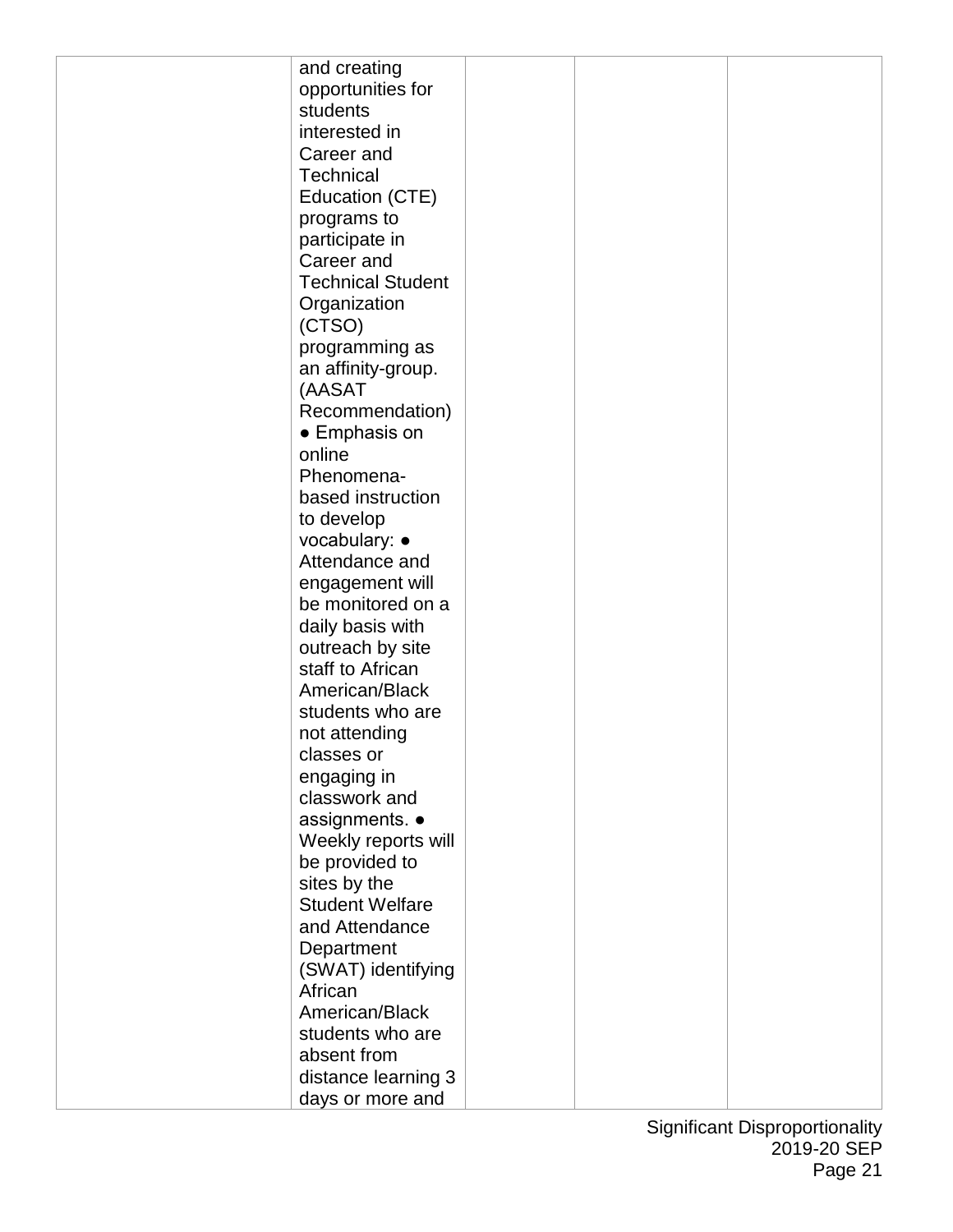|                                                                                                       | those who have<br>been identified as<br>non-engaged. •<br>Schools will be<br>required to<br>conduct<br>conferences with<br>families of truant<br>students to identify<br>root causes of<br>absences and<br>develop<br>intervention plans<br>(AASAT<br>Recommendation)                                                                                                                                                                                                                                            |                                                            |                                                                                                                                       |                                                                                                                                    |
|-------------------------------------------------------------------------------------------------------|------------------------------------------------------------------------------------------------------------------------------------------------------------------------------------------------------------------------------------------------------------------------------------------------------------------------------------------------------------------------------------------------------------------------------------------------------------------------------------------------------------------|------------------------------------------------------------|---------------------------------------------------------------------------------------------------------------------------------------|------------------------------------------------------------------------------------------------------------------------------------|
| African American Student<br><b>Achievement Resolution</b><br>46-1920 - PAASS budget,<br>LCFF, Title 1 | <b>Resolution</b><br>Includes creation<br>of AAPAC and<br>AASAT parent and<br>community<br>advisory panels at<br>the site and district<br>level and the<br>creation of the<br><b>Black Educators</b><br>Network to<br>increase the<br>retention and<br>advancement of<br>African American<br>educators in<br>WCCUSD.<br>Inception of<br>targeted<br>intervention and<br>enrichments<br>programs and the<br>disaggregation<br>and analysis of<br>data for African<br>American students<br>as a target<br>subgroup | African<br>American<br>students<br><b>PK-12</b>            | <b>William McGee</b><br>- Director of the<br>Office of African<br>American<br><b>Student</b><br>Achievement<br>Rubén Aurelio -<br>CAO | Curriculum and<br>Instruction,<br>Behavior,<br>Family and<br>Community<br>Engagement,<br>Climate, Social-<br>Emotional<br>Learning |
| Race and Equity<br>Professional<br>Development - LCP,<br>PAASS, CARES                                 | Creating anti-racist<br>systems across<br>the district:<br>increasing<br>awareness of                                                                                                                                                                                                                                                                                                                                                                                                                            | All<br>classified,<br>certificated<br>, and<br>administrat | Superintendent,<br>CAO, Director<br>of Office of<br>African<br>American                                                               | Climate and<br>Curriculum and<br>Instruction                                                                                       |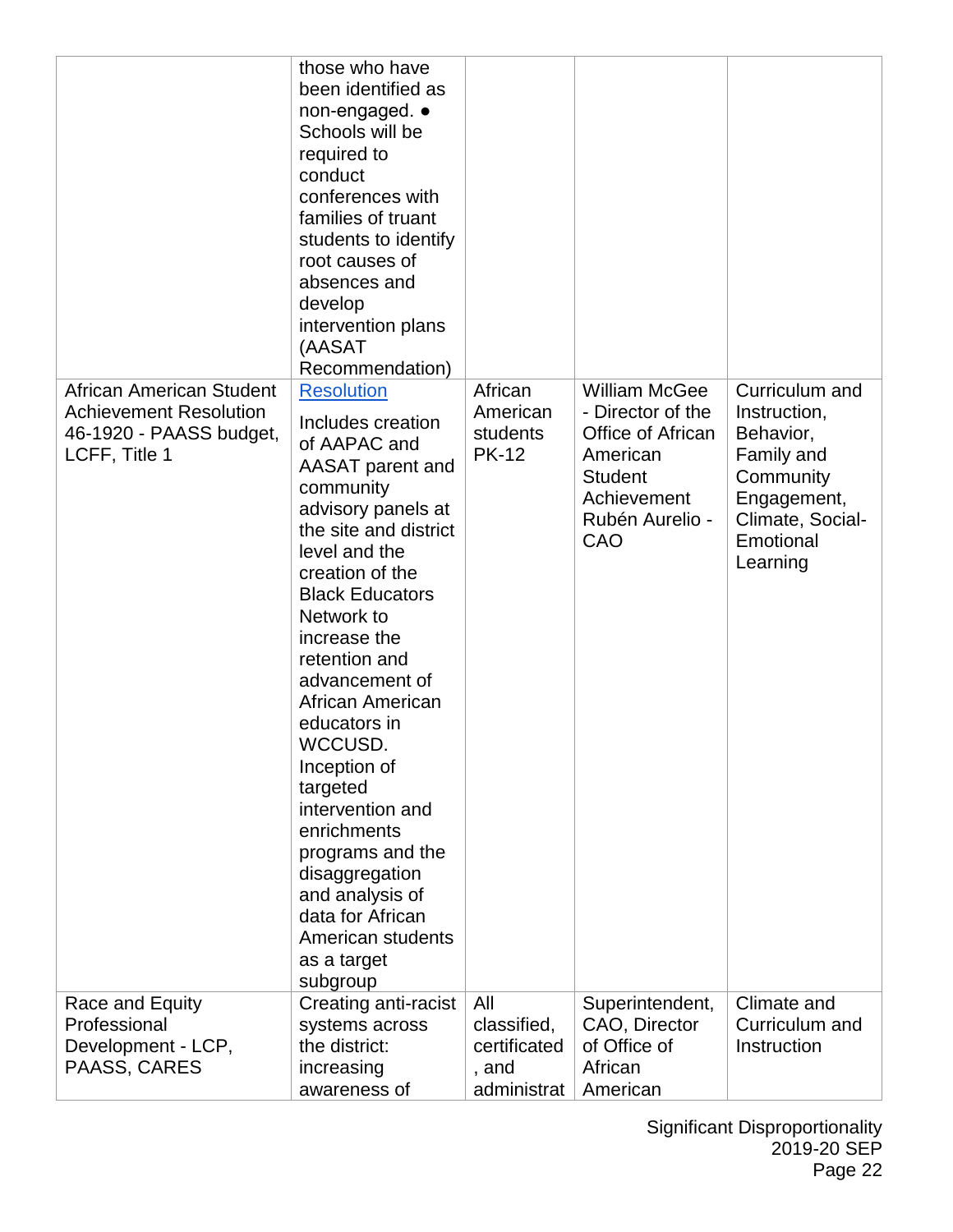|                                                                                                                                                      | racist systems<br>within our district<br>in order to<br>increase culturally<br>relevant<br>pedagogies for<br>instruction and<br>grading, establish<br>culturally<br>responsive and<br>anti-racist<br>relationships<br>between staff and<br>with families and<br>remove barriers to<br>access                                                  | ive staff in<br>the district                                                                                                                                        | <b>Student</b><br>Achievement,<br>Director of<br>Culture and<br>Climate,<br>Advisory group<br>of classified,<br>certificated and<br>administrative<br>staff |                               |
|------------------------------------------------------------------------------------------------------------------------------------------------------|-----------------------------------------------------------------------------------------------------------------------------------------------------------------------------------------------------------------------------------------------------------------------------------------------------------------------------------------------|---------------------------------------------------------------------------------------------------------------------------------------------------------------------|-------------------------------------------------------------------------------------------------------------------------------------------------------------|-------------------------------|
| <b>Teachers College</b><br><b>Reading and Writing</b><br>Workshop: professional<br>development for teachers<br>and site administrators -<br>Title II | Supporting the<br>implementation of<br>rigorous, focused,<br>culturally<br>responsive literacy<br>instruction in the<br>classroom, and<br>support of site<br>administrators to<br>guide and provide<br>effective modeling,<br>coaching, and<br>feedback to<br>teachers on the<br>above through the<br>framework of<br>Problems of<br>Practice | All literacy<br>teachers<br>and<br>administrat<br>ors in<br>schools<br>where<br><b>TCRWP</b> is<br>adopted                                                          | <b>Chief Academic</b><br>Officer -<br>Associate<br>Superintendent<br>of Instructional<br><b>Services</b><br>Director of Early<br>Literacy and<br><b>ELD</b> | Curriculum and<br>Instruction |
| <b>Early Literacy State Block</b><br>Grant program - CDE grant                                                                                       | Common focus on<br>ensuring that all<br>students are<br>proficient readers<br>by grade 3                                                                                                                                                                                                                                                      | $\overline{7}$<br>Elementar<br>y schools<br>within<br><b>WCCUSD</b><br>that are in<br>the lowest<br>performing<br>in the state<br>based on<br><b>SBAC</b><br>scores | Christi Roscigno<br>- Director of<br><b>Early Literacy</b><br>and ELD                                                                                       | Curriculum and<br>Instruction |
| <b>Equal Opportunity</b><br>Schools - 2??                                                                                                            | Focus on building<br>equity and<br>sustainability for                                                                                                                                                                                                                                                                                         | <b>Students</b><br>of color<br>and low-                                                                                                                             | <b>Chief Academic</b><br>Officer /<br>Associate                                                                                                             | Curriculum and<br>Instruction |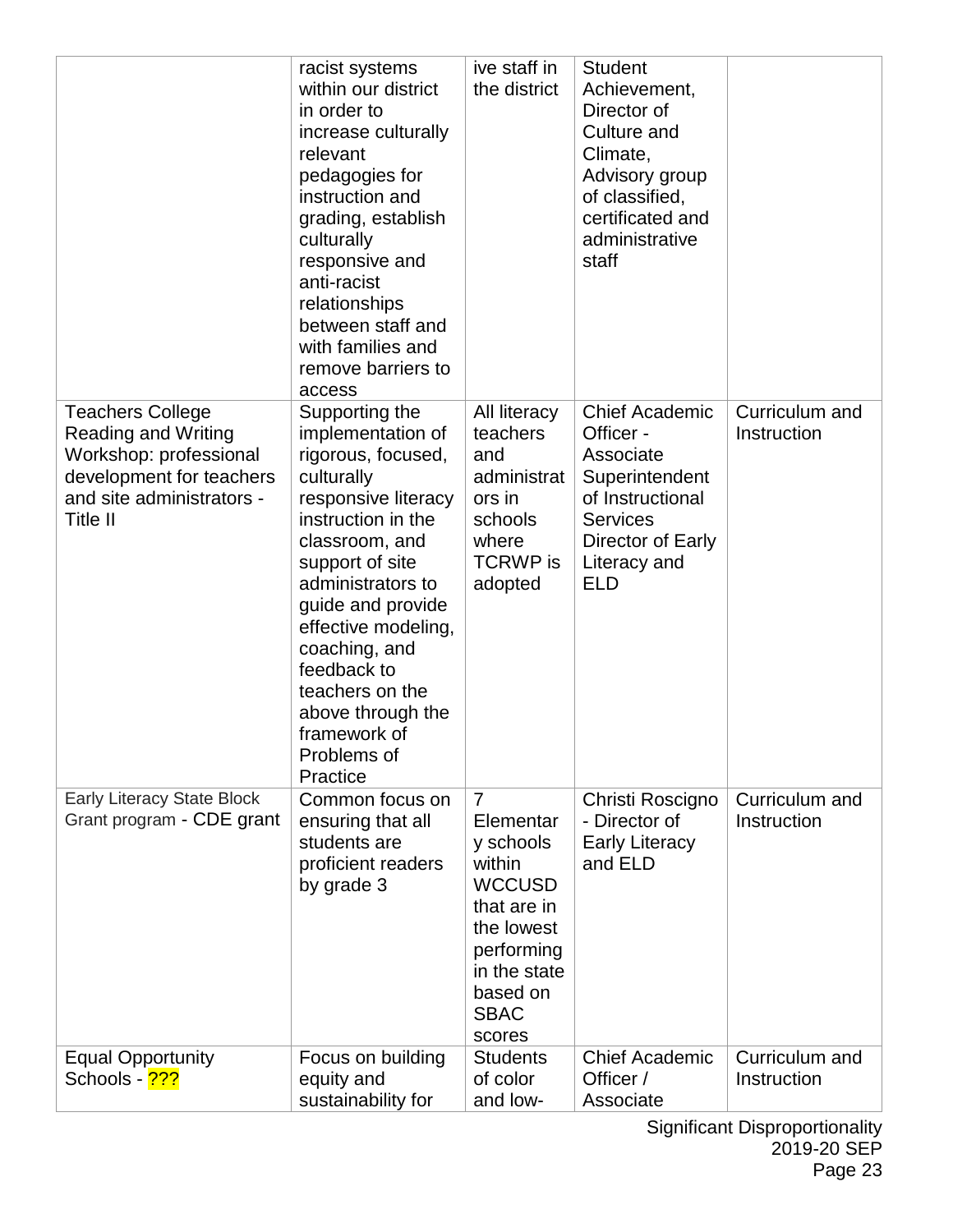|                                                                                                                                   | students of color<br>and low-income<br>students at the<br>highest levels of<br>your academic<br>high school course<br>offerings,<br>particularly in<br><b>IB/AP</b> courses<br>through<br>developing Equity<br>Leaders.                                                                                             | income<br>students                                                                                                                                                  | Superintendent<br>of Educational<br><b>Services</b>                                                                       |                                                    |
|-----------------------------------------------------------------------------------------------------------------------------------|---------------------------------------------------------------------------------------------------------------------------------------------------------------------------------------------------------------------------------------------------------------------------------------------------------------------|---------------------------------------------------------------------------------------------------------------------------------------------------------------------|---------------------------------------------------------------------------------------------------------------------------|----------------------------------------------------|
| <b>Unconditional Education -</b><br>Partnership with Seneca<br>Family of Agencies -<br><b>LCFF</b> and school site<br>allocations | Focus on PBIS -<br>social emotional<br>behavioral skill<br>development for<br>students and<br>coaching and<br>mentoring of<br>teachers to create<br>safe and culturally<br>responsive<br>classroom spaces<br>for learning and<br>proactive<br>instructional<br>strategies to<br>address individual<br>student needs | <b>Students</b><br>who are at<br>risk for<br>exclusion<br>from<br>instruction<br>al settings<br>due to<br>behavior,<br>and the<br>teachers<br>who work<br>with them | Martine Blake -<br>Director of<br>Community<br>Engagement<br>and the site<br>principals who<br>contract these<br>services | Social<br>Emotional<br>Learning and<br><b>PBIS</b> |

#### **2.2 Complete a Programmatic Self-Assessment**

Identify one or more of the approved Self-Assessment Tools used:

- X Annotated Checklist for Addressing Racial Disproportionality
- Preventing DISPROPORTIONALITY by Strengthening District Policies and Procedures — An Assessment and Strategic Planning Process
- Racial/Ethnic Disproportionality in Special Education/Data Analysis Workbook

Identify other relevant Self-Assessment Tools used:

- Quality Standards for Inclusive Schools: Self-Assessment Instrument
- Addressing the Root Causes of Disparities in School Discipline: An Educator's Action Planning Guide
- Other:

The Adapted Annotated Checklist for Addressing Racial Ethnic Disproportionality in Special Education (also referred to as the Wisconsin Checklist) was utilized as the programmatic selfassessment tool.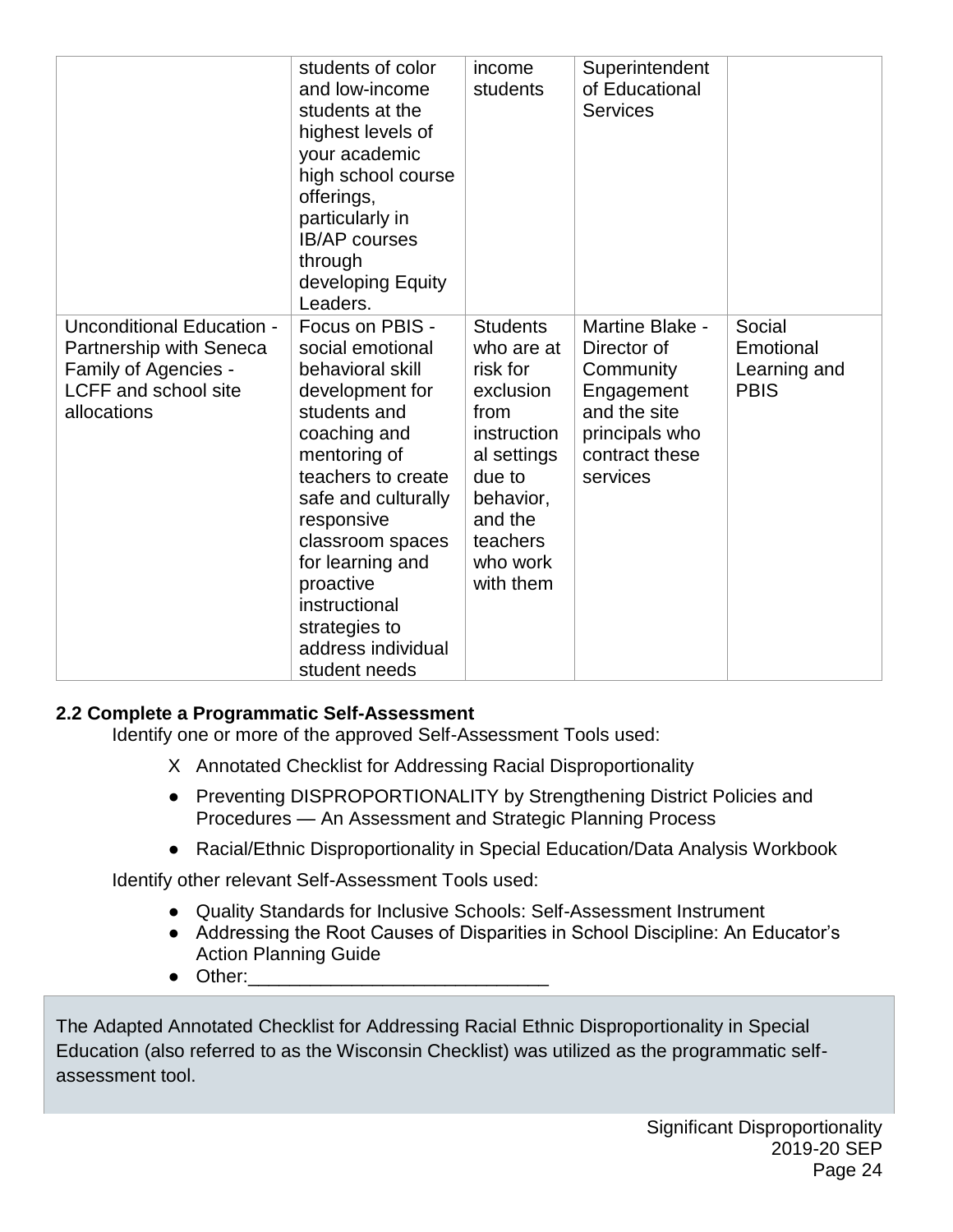The Annotated Checklist (Wisconsin) provides three checklists that address: 1) district and school resource issues 2) system policy, procedure, and practice issues at district, school and classroom levels 3) environmental factors to identify possible root causes of disproportionality. This checklist helps stakeholders analyze racial and ethnic disparities in Special Education identification, restrictiveness of setting, and discipline. It is also useful in identifying inappropriate policies and practices that may be contributing to the disparities. The Wisconsin checklist and the article by Catherine Kramarczuk Voulgarides & Natalie Zwerger, *Identifying the Root Causes of Disproportionality,* were used in an inquiry format as self-assessment tools to identify root causes and highlights some of the common policies, practices, and beliefs that place African American students at a disadvantage to their peers in West Contra Costa Unified School District.

During the self-assessment process, the CCEIS Team conducted focus group sessions to determine the root cause of areas of disproportionality with regard to the 1) overrepresentation of African American students in the category of Emotional Disturbance and 2) disciplinary actions such as office referrals and suspensions resulting in 2) greater than ten days out of school.

Between June - September 2020, a total of four focus groups and two stakeholder meetings were conducted, as part of stage two data collection phase of the programmatic improvement process. Ninety minute focus groups were conducted virtually with the following groups: two groups of school psychologists, one focus group with administrators, a focused interview with one school counselor, a stakeholder meeting with key community members, and a group of parents. The SELPA director, provided an introduction and overview of the data with regard to the significant disproportionality of African American - discipline and Emotional Disturbance. The facilitators provided the context and the use of the identified self-assessment tool to formulate potential hypotheses around the contributing factors. The conversations were focused using specific questions from the Annotated Checklist that relate to the role of the psychologists from the three checklists which include: district and school resources; system policy, procedures & practice issues at the district, school and classroom levels and environmental factors.

On June 8 and June 11, 2020, Mike Giambona, Licensed School Psychologist and Suwinder Cooper, both Technical Assistant Facilitator team members, met with district school psychologists via Zoom.

On August 11, 2020, Sonja Neely Johnson, Director of Special Education, Secondary, facilitated a focus group with African American Community Members.

On September 2, 2020, , Suwinder Cooper, Technical Assistant Facilitator, conducted a second 90 minute focus interview with one middle school counselor via Zoom.

On September 8, 2020, Technical Assistant Facilitators, Suwinder Cooper and Sue Parker conducted a second 90 minute focus group with elementary and secondary vice principals via Zoom.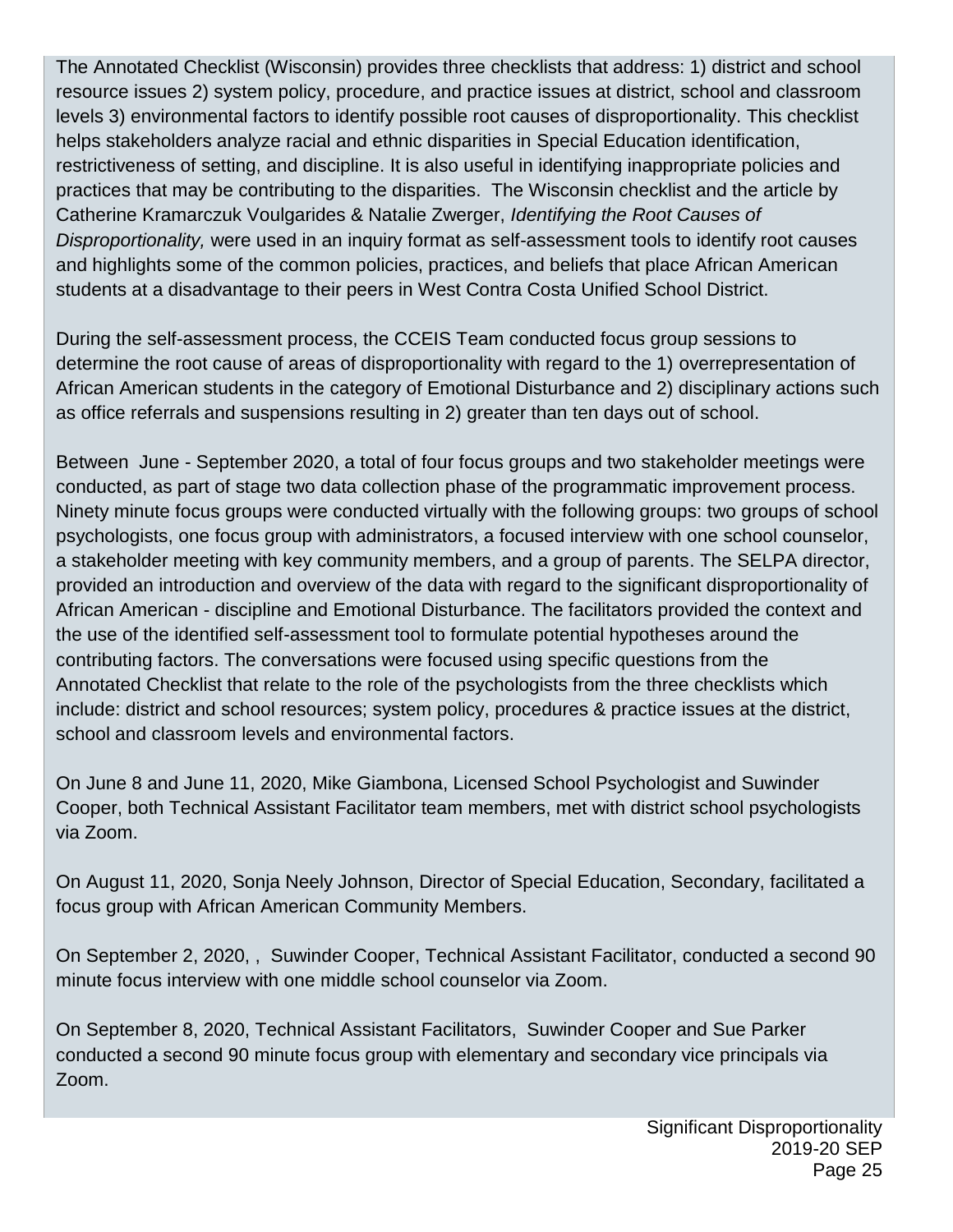On September 8, 2020 Director of Special Education, Secondary, Sonja Neely Johnson, facilitated focus group with African American Parents via Zoom.

Anecdotal data was captured through written notes and compiled into summaries for root cause analysis. The data was organized using categories from evidence based research outlined in the article, *Identifying the Root Causes of Disproportionality, New York University Technical Assistance Center on Disproportionality, by Catherin Kramarczuk & Natalie Zwerger.* Review of the anecdotal data from groups revealed common themes.

The key themes that emerged include: Implicit Bias and Lack of Cultural Awareness, Lack of Consistent use of Multi-Tiered System of Support (MTSS), Lack of Consistent Procedures and Practices in Pre-Referrals and Turnover in Certificated Staff.

1) **Implicit bias and lack of cultural awareness** results in a disproportionate outcomes for African American students, including over-identification and suspension

Notable quotes:

- -"*Implicit bias towards Black Boys is real"*
- -"*Horrifying, Trauma is viewed as a learning disability"*
- *- "ED is subjective. ED is labeled as emotional disturbance and not simply passion and energy"*
- *- "We are not aligned, it's a cultural thing"*
- *- Perception of Black and Brown kids "Something must be wrong with them"*
- *- "Need to have even more interventions, acknowledgement of the positive qualities, praise of students and not a culture of deficit thinking"*
- *- "Teachers need to acknowledge there are better ways to teach"*
- *- "Treat students with dignity and respect"*
- *- "Kids can tell when you are sincere or not"*
- *- "As adults we should deal with bias, adults cover it. It's a problem."*
- *- "They think the kids can't do the work. Two years behind, they can do the work"*

*-"All educators, black and white are taught to remove the black child. Because they are not taught black children's culture. They have not been taught to address behaviors."*

## 2) **Lack of consistency in practice** across the district's Multi-Tiered System of Support

Information from multiple focus groups indicated:

- Lack of data and clear documentation of interventions
- Inconsistent resource allocation across sites
- A lack of a consistent Multi-Tiered System of Support
- Lack of systemic RTI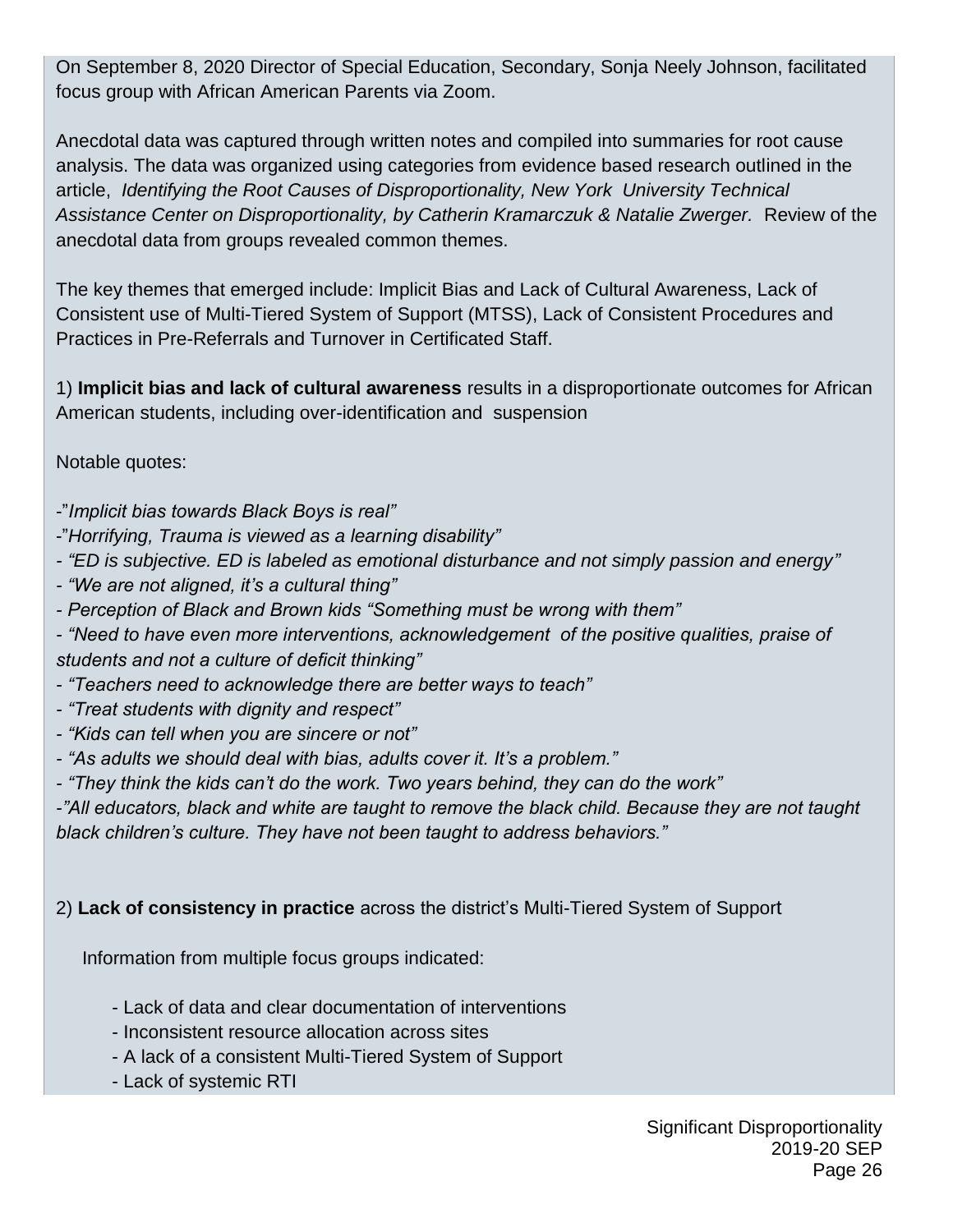- Lack district-wide counseling supports
- Lack of district wide Tier 1 or Tier 2 interventions
- Need to clarify the pre-referral intervention process
- Inconsistency in referrals and SST process
- Inconsistent implementation across the district sites
- Lack of counseling and support programs and strategies within general education
- Lack of early interventions, reading interventions, need literacy interventions

Notable Quotes:

- *- "Behavior issues = disability, really points to a lack of engagement in the classroom"*
- *- "Not many resources at the middle and high school, window dressing"*
- *- "Really big racial divide, what programs are offered based on race more apparent"*
- *- "Look at the preventative work, there has to be a lot of upfront work"*
- *- "Calling home is not an actual intervention, Interventions are not happening."*

*- "We are not building rapport with families, it is just not happening at the Tier I level. Something is very wrong with that thinking."*

*- "I met with a kid for 15 minutes, and I said this kid some help. IEP, what are the steps. IEP is not the first step, not the second step, it is the last step. What special education is, is a building structure for interventions."*

- *- "Special education is a well-worn path, the first, middle but the last step."*
- *- "Special education is Black Hole, students are trapped. The Path to get out is missing."*
- *- "There are two systems, SpEd is a "Gotcha" nothing in-between , You lose them in SpEd."*
- *- "The trauma is in the way of the learning. Not learning reading. Black and Brown kids have trauma*

*- "Need a program for kids and their parents, a program for 4,5 & 6 grades. Teach history and literature, teach Black kids to develop confidence in themselves."*

- *- "The elementary schools are failing us."*
- *- "No documentation of interventions, No data team."*
- *- "Resources are not proportionally distributed across sites."*
- *- "Site administration give the green light but don't necessarily lead the charge."*
- *- "District administration does not problem solve with us at the site level."*
- *- "Culturally responsive practices are not embedded into tiered levels of support."*
- *- "Resource mapping not universal."*
- *- "Little collaboration and partnership, who is in charge at the district level?"*

*- "Tier Two - there is not a menu of interventions to plug the kids into. We are struggling to get kids into interventions."*

*- "District wide SEL curriculum, nothing universal at the high school."*

*- "PBIS – resistance and challenging to get every school to get a team going. No time scheduled into the school day. Teacher specific. Teachers want to but lack the skills. It takes a toll on the kids to self-manage, it comes from trauma."*

*- "Any training on trauma is site specific."*

*- "No consistent message from the district from year to year. This year… this initial push… then nothing."*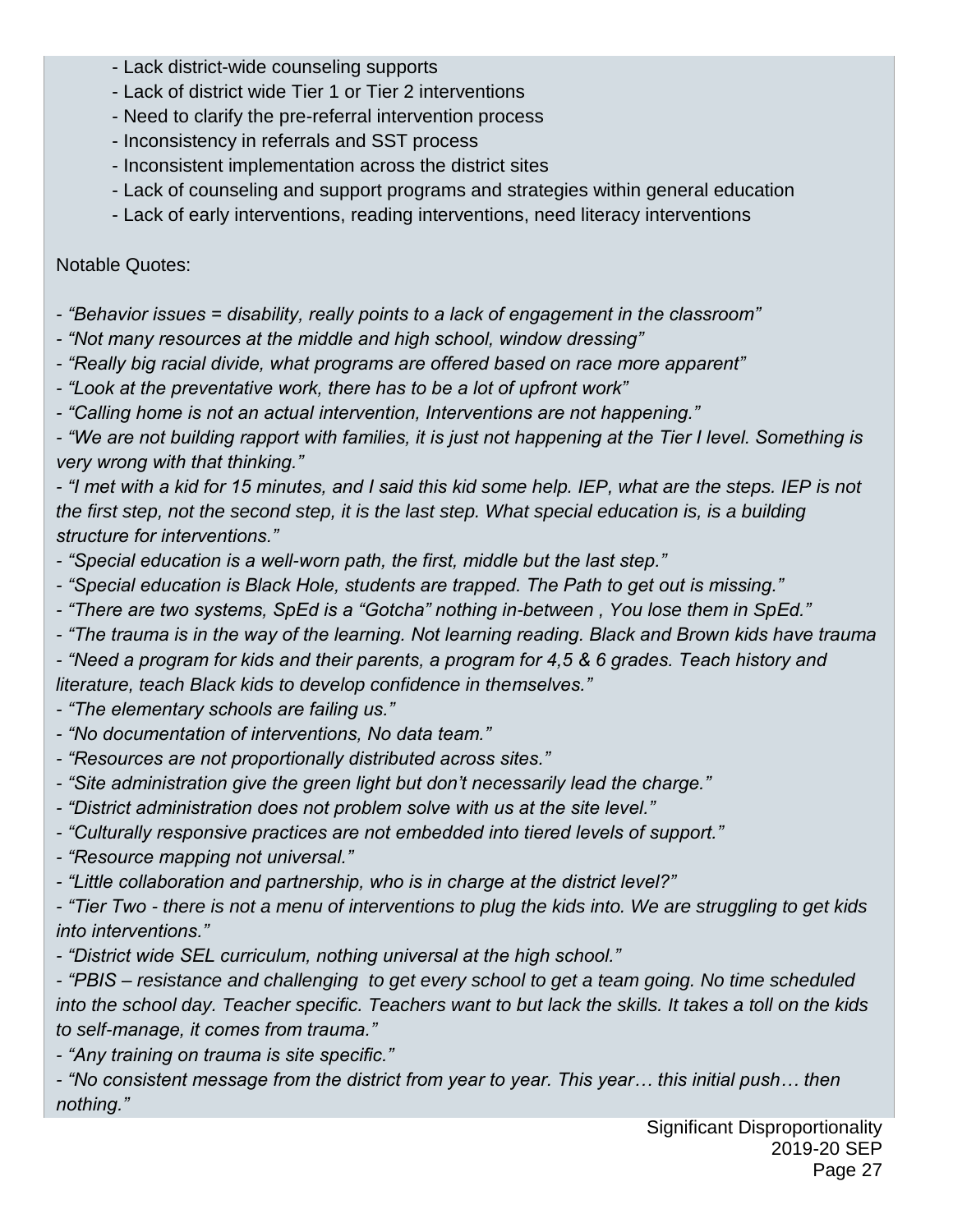*- "Use the data to analyze what are the root causes, what are the goals for African American and English Language Learners."*

*- "I don't want to crisis manage, put systems and structures in place, come up with a resolution from the district team without the power struggle with the teachers union."*

*- "We could use a tighter protocol with the academics."*

*- "Disconnect about teachers and about special education, this is a problematic concern."*

3) **Lack of implementation of consistent discipline procedures and practices** including pre-referral strategies not being implemented to interrupt student suspension

### Notable quotes:

*- "Look at the referrals and at what grades."*

*-" Young people, they speak for themselves. Some people feel you are questioning their authority."*

*- "Kids defend themselves. I keep telling the Black kids stop defending yourselves, you keep getting in trouble -suspensions."*

*- "As African American parents we love our kids. We teach them to stand up for themselves, we encourage them to talk and this gets looked at as responding back."*

*- "As a Black parent this hits home for me. As an educator and as a parent. These are good kids."*

*- "These are good kids, good people. But they are looked at as "here comes trouble" with a bull's eye approach."*

*- "As parents we do not trust the public school system to be fair to our children. I see and continue to see and I have experienced it. Trust is hard to gain."*

*- "Parents have a distrust with the public school system because of their own experiences."*

*- "Look at them in the eyes, look, come talk to me. Personal interaction for people who look like them. Goes beyond books."*

*- "There is a battle with the parents, parents don't have the support."*

*- "We are accountable to work with each other in the community."*

*- "Build it! Expectation that it is the responsibility of the administrator to build relations with families."*

*- "No one trains parents on how to communicate with teachers."*

*- "We don't have a home school liaison for African American families."*

*- "Some people are given the slack. Spreads around the school. Some deals are made when it comes to discipline"*

4) **Turn over in certificated staffing** and the limited targeted recruitment of AA staff

Notable quotes:

*-"A lot of educators do not understand Black culture. 95% explicit bias plays into the significant disproportionality."*

*-"If you don't have the knowledge of the Black experience you can't be held accountable*

Significant Disproportionality 2019-20 SEP Page 28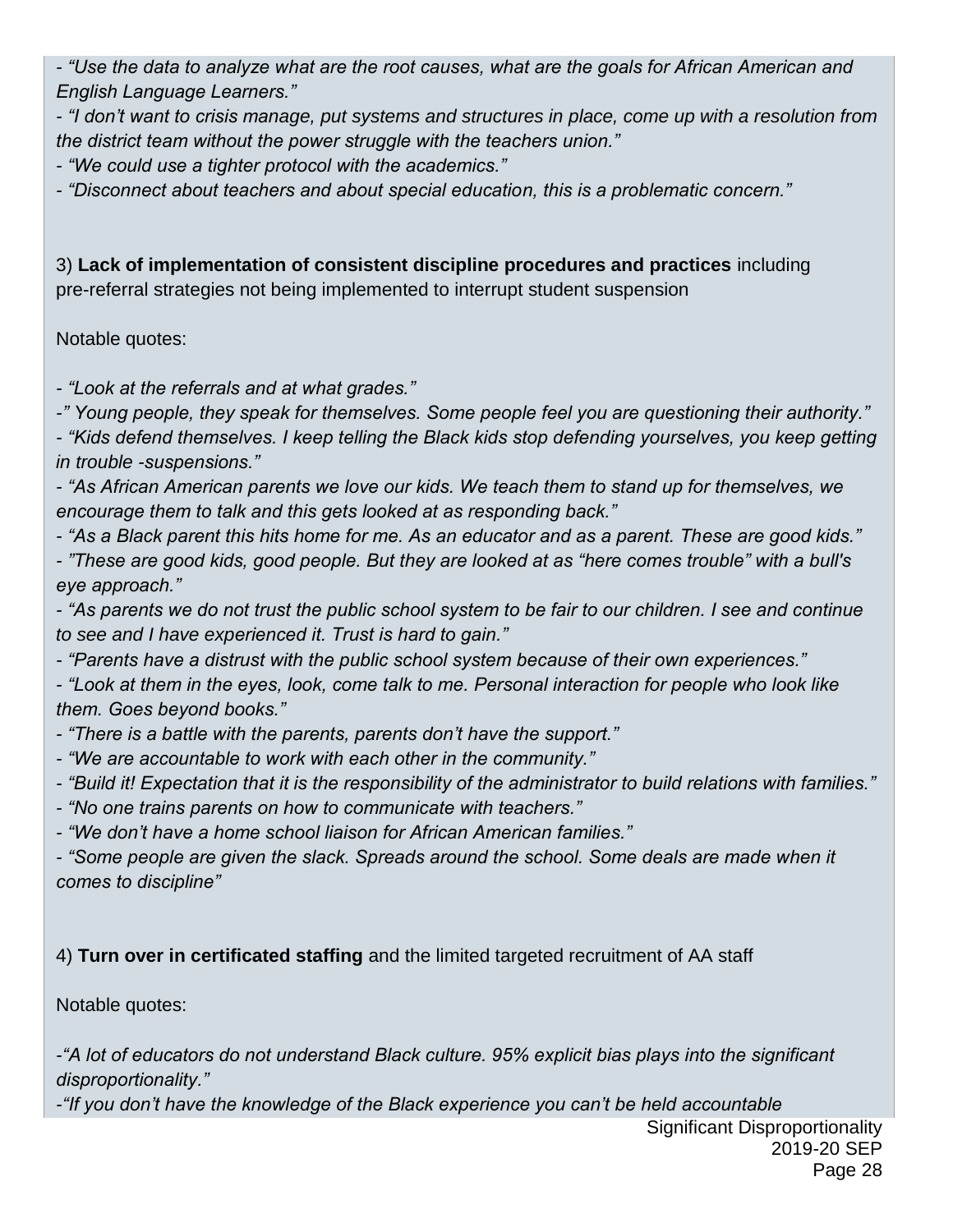*-"Teachers are burned out, tired, not connecting to students and families. Students don't know who they are going to get year to year*

*- "Strongest teachers are not Special Education teachers. We are not getting the caliber of teachers*

*-" People are not well-trained, we need support*

*-"You may do" training is not mandatory. Staff not engaged, "one and done trainings with no follow up coaching*

*-"More direction and support is needed for teachers* 

*-"We need to see ourselves in the mirror. What are we doing to perpetuate the system?* 

*-"We have systemic outcomes*

*-"Teachers need to do the work. I had to instruct the teacher on how to do the work*

*-"Belief and teacher attitude that admin will take care of it*

*-"Believe a lot has to do with positive communication. The basis of forming positive relations with students*

*-"They don't know how to get on the level of the kid. Kids can feel this early. It's not always the lack of programs but it is the people. The way the adult is interacting with the student*

*-"Teachers lack parent engagement."*

*[Comments from Policies, Practices, and Procedures \(PPP\) Interviews June 2020](https://docs.google.com/document/d/1WchaiaVJkPQi46beVF-6Bcnz73a8o3QjlJcTZx95dEg/edit?usp=sharing) [Counselor Focused Interview](https://drive.google.com/file/d/15rNLDz2PVhXJz0w2rdqDMTgsaESJy78e/view?usp=sharing) [School Psychologist Focus Group](https://drive.google.com/file/d/14L7M-yKKV2DiWjnrlYStCPAD9AyyueZh/view?usp=sharing) [Administrator Focus Group](https://drive.google.com/file/d/11Sdk6NC4zKLwIqSb0pky0gBARyl28lv1/view?usp=sharing)*

## AFRICAN AMERICAN PARENTS

Notable quotes from African American parents fell into distinct categories implicit bias/lack of cultural awareness and discipline.

Notable quotes:

*"I believe it is the most ineffective way to manage children that need additional support in a classroom. Have seen non-black teachers give a reprimand for the same offense another child who is not black did not get a reprimand."*

*"All educators, black and white are taught to remove the black child. Because they are not taught black children's culture. They have not been taught to address behaviors."*

*"It is a tool that further supports the structures that suppress black children, break their spirit, do not question, do not think for yourself. Suspension serves to break the spirit of black children. It is more important to teach them to "do what I say."*

Significant Disproportionality 2019-20 SEP *"When you dig deeper into the data you find that the children do not get the same consequences. When students are denied school, by suspension, we are taking away the child's essential right. They are missing out on lessons, and learning. And it is hard to recapture that. Teachers have been*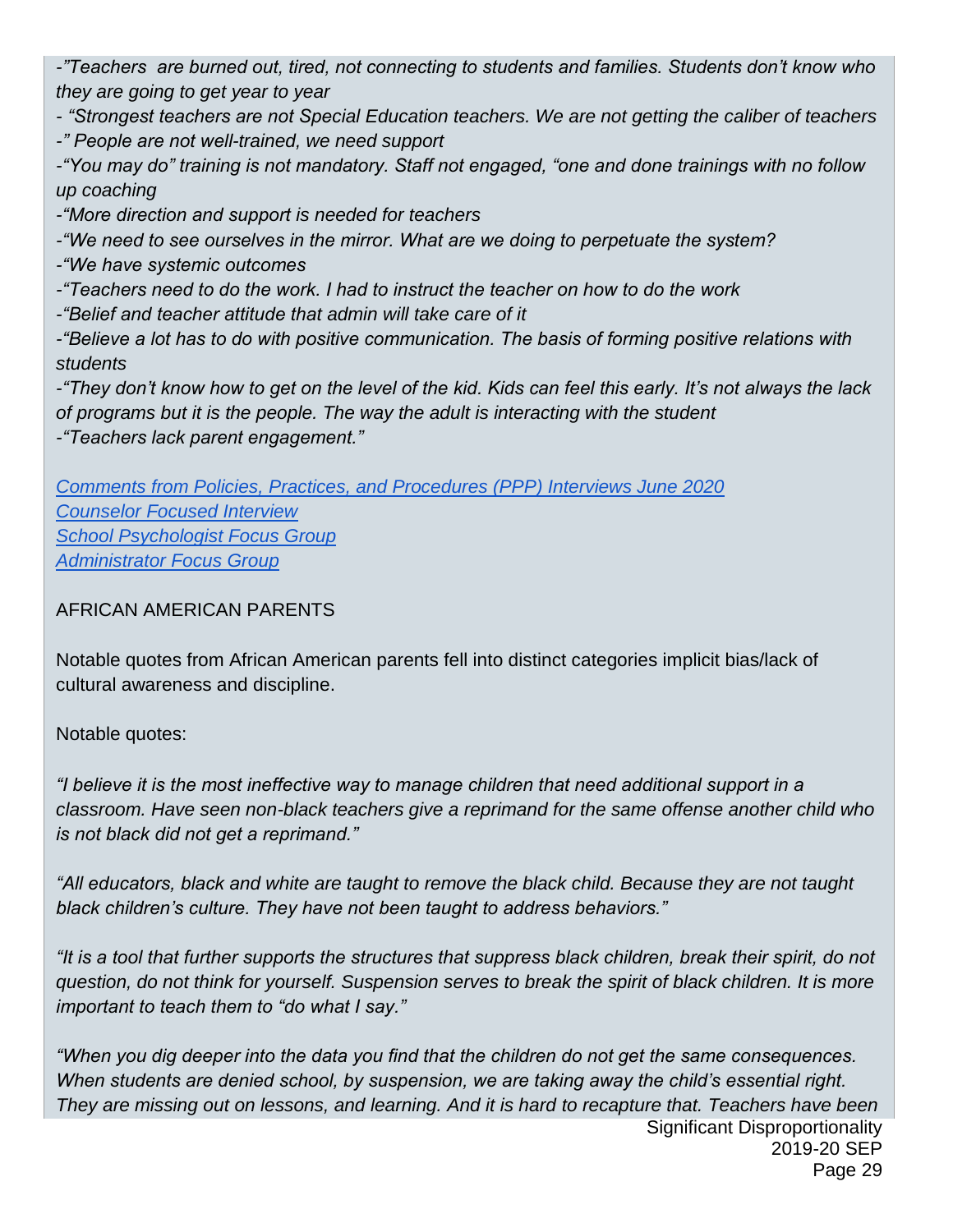*allowed to refuse giving the students an opportunity to make up the missed assignments. I don't think we are at the place where we can say students are given an equal opportunity to catch up."*

*"In the early primary grades is where we see the most need for schooling. They are still learning so to punish them for not being able to figure it out on their own is egregious."*

*"We are punished twice. They remove us then punish us for not knowing."*

*"My son was assessed in preschool. That process went well at Cameron. My older son, it was a very different experience. I was not included in the process, he was assessed and they told me afterwards. Not a lot of prior knowledge about the process. Currently in our fourth school for my son and have been successful training school staff on how to treat me and my son."*

*"I have asked that I be notified before any testing is done to make sure my daughter is prepared to receive new people who will test her. One or two times they have tried to do it without following the agreed process and my child reacted to being asked to perform things that she was not prepared for."*

*"Two to three times, and each time there was a cultural issue, a miscue. Common things like introducing the assessor, telling the child what is happening, informing me and my child, giving them the respect you would expect."*

*"At Cameron, they were very accommodating. Regular communication, as a parent I was involved. But then we are talking about a 2 or 3 year old. My husband is a special education teacher, so we had prior knowledge about the process. Still, I have seen them use belittling language, they were talked down to and made to feel they were not intelligent. We did not have that experience, but I know some folks have."*

*"I think it is because of the way black children express themselves. Teachers are mostly White women. As a Black mother, I am not afraid of the way black children emote or express themselves when they feel wronged. The teacher feels frightened and wants the child removed, because they're seen as a threat to their authority."*

*"At the tip of the iceberg, is all they see. Schools are an institution of whiteness, they need to pull themselves up their boot straps, they sit in rolls, they have to speak a certain way, walk a certain way. Our children are confused. They are corrected for being themselves and made to feel bad. So they find ways to feel good in school. If they don't think teachers care about them, value them, and want what's best for them. Why should they try. Why does it always change the babies, it needs to change the system. It's not about whiteness or white culture. We celebrate movement, culture, history, dance – who they are."*

Significant Disproportionality 2019-20 SEP Page 30 *"It has been about conforming. Each person has a unique learning style. If you don't have an IEP you are stuck doing it the way everyone else is doing it. Children are not learning because they're*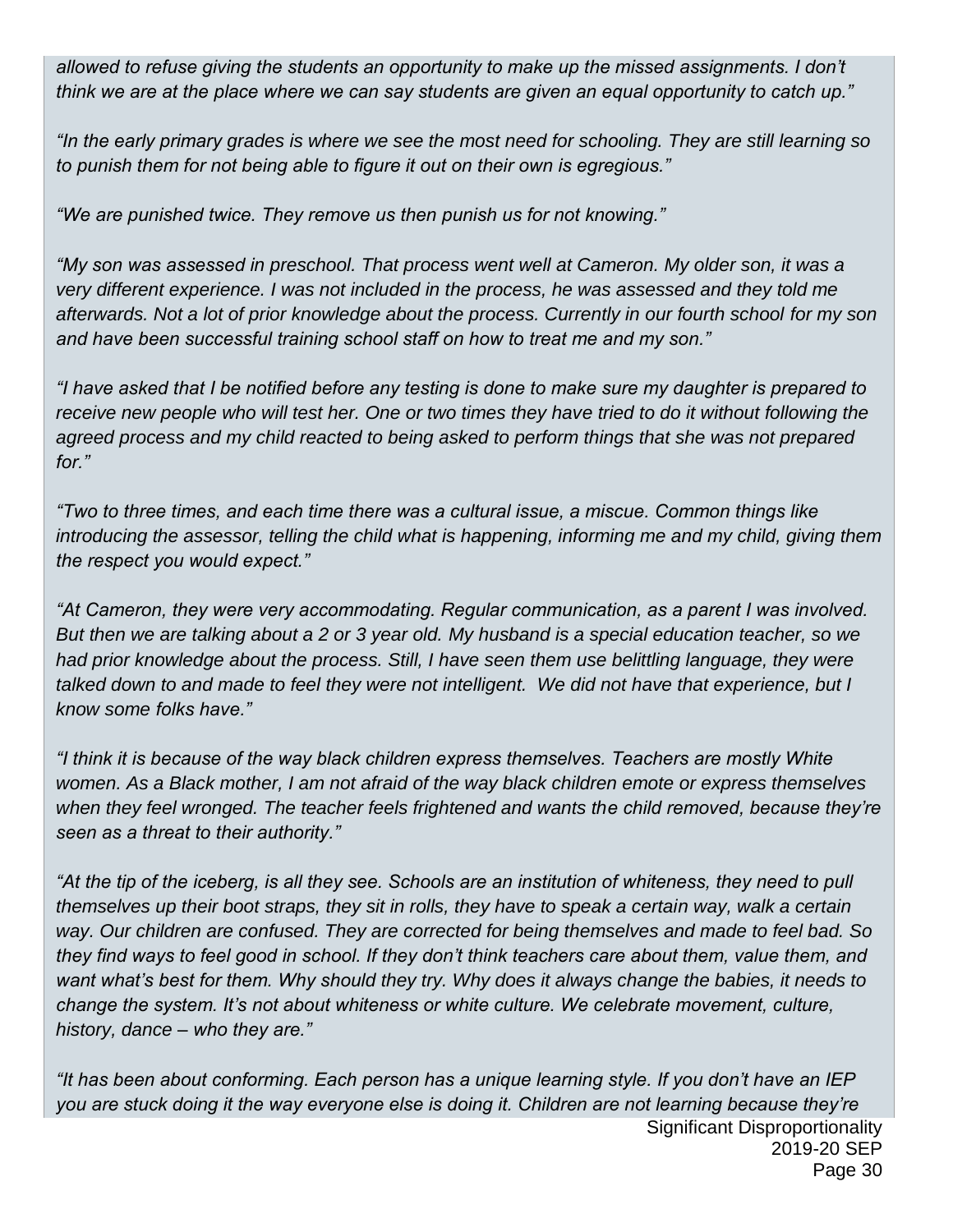*sitting here bored. They are singled out for not conforming. Black and Brown children are singled out and disciplined for their inability to conform. It is oppressive all around. Girls are single out too."*

*"The District needs to learn about the children they are educating starting at preschool for black boys, all black children by 3rd grade."*

*"For boys it is as early as kindergarten, girls by 2nd and 3rd grade. I also want to lift the needs of gifted students who are bored. We have to decolonize education. Have a more uniformed system. And not weaponized it to make black students conform."*

*"Preschool and Kindergarten is an issue early for Black children. Stop, just say No more harm."*

*"Preschool and kindergarten, says we already have an expected behavior for black kids, they began*  to label them as violent, hyperactive, attention deficit, etc. are all trigger words. Teachers become *afraid of them early. Not having unrealistic expectations. Willingness to go on the journey to examine their own unconscious bias, etc."* 

*[Notes](https://drive.google.com/file/d/16YgwVGyB1M1rbZQnhDrFosu6cWTbwk0D/view?usp=sharing) - [Matrix of questions and responses](https://drive.google.com/file/d/1mKFG2utOQydd9qdP3v8eNQNOsKpqwDSI/view?usp=sharing)*

AFRICAN AMERICAN COMMUNITY MEMBERS

Notable quotes include the following:

*"Racism, and the fact that people who don't understand the African American culture and children deal with our kids in unloving ways and un-nurturing ways. Our kids know when they are not liked or are in a hostile situation."*

*"The problem is the lack of expectations. The problem is that they are not high throughout the building. They (African American students) are expected to fail, have problems and come to school without support. It all becomes a self-fulfilling prophecy. Our kids say, "why should I try, they don't believe in me"*

*"Hostility towards our (African American) teachers. Like the letter written by the young African American teacher who left the district because of the lack of respect and support"*

*"Lack of early interventions and follow up, lack of parent training on their rights. You wouldn't have as many of our children labeled."*

*"Low expectations, systemic racism, don't understand the culture of African American folk, the belief is that they're (African American children) acting out because something is wrong with them."*

*"From a system perspective, they err on the side of bias against African American kids, and it is reinforced throughout the district/state. I worked in a predominantly Latino school district and the school board mirrored the students. So when that board made decisions things changed."*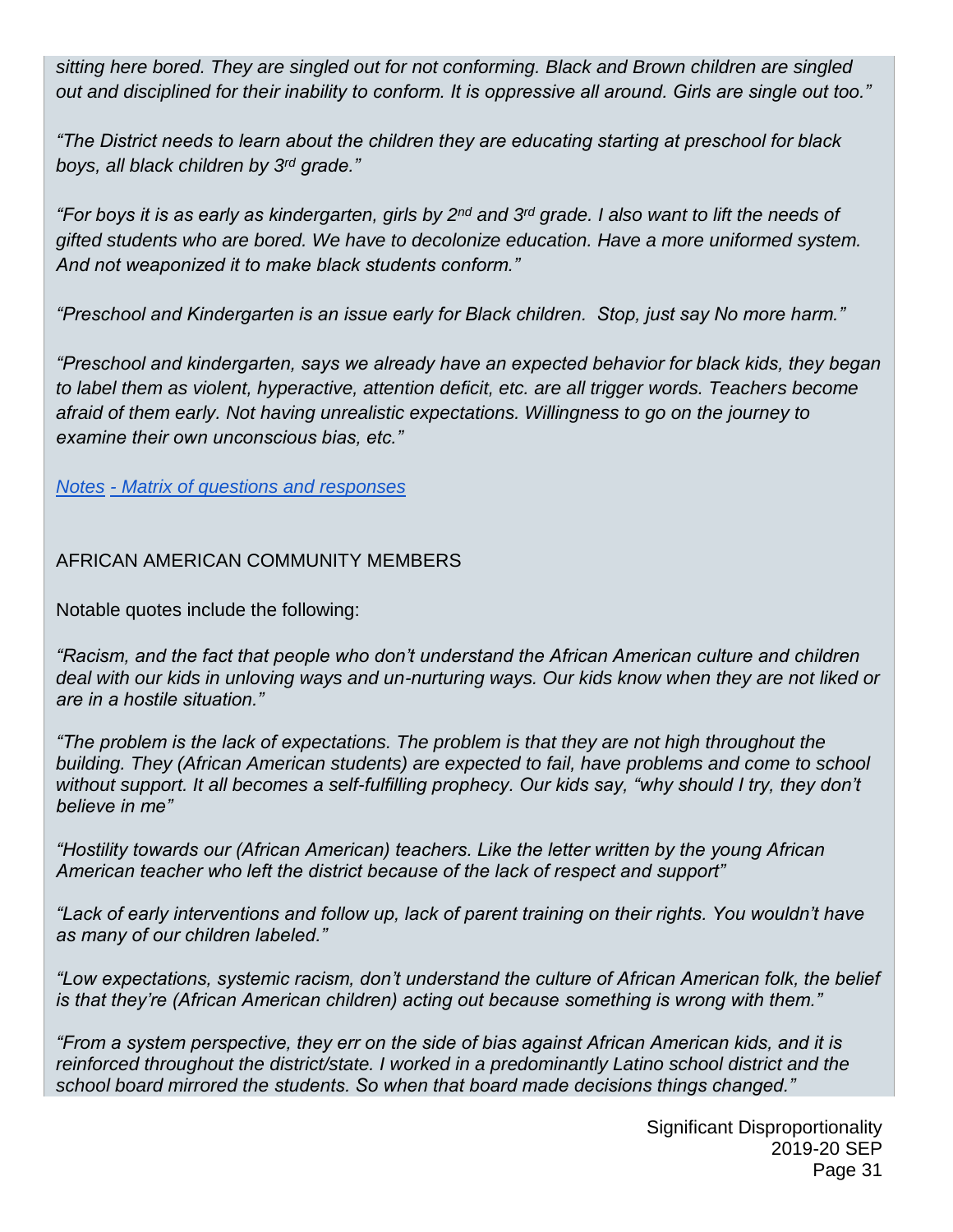*"Training is not good if there is no accountability to actually implement the training received."*

*"By actually sitting in the classroom, I was able to see the "disconnect" that the teachers had with our children. There is no accountability, no training, the teachers don't care. Kids come to the after school program and say, they don't like me, they care about me, I'm stupid. It's the whole system Yes, my daughter who was a teacher in this district was doing well with our kids. Why didn't they use her to support the struggling teachers? She was young and didn't have problems with students. It's about people not caring about our children."*

*"We are supposed to have Restorative Justice, but people have not been trained, the problem is that the program is not implemented."*

*"Yes, like Peace Makers. It is a successful program that has not been publicized correctly. Coaches come into the school and get a list of the struggling students and monitor them. Then stay in the classroom with students and become their advocate. When there is a caring adult present, they are less likely to mistreat them."*

*"I started my own mentorship program when I was at Lincoln. They worked with students twice a week for 45minutes to give students someone to care about them. We gave kids a positive, caring advocate."*

*"Having the right people in front of our children. Committed to these kids and the community. It's not about the program, it's about the people to mentor students. Be accountable, build relationships, and bond with kids. We need to show them how."*

*"It's about who is working with our kids, and them being accountable."*

*"African American kids who are emotionally challenged have contracted personnel working with them who treat the students horribly. Psychologists label the child and build a case against them and their family."*

*"Question raised – why don't IEPs help children to improve? Response – parents have to make sure they are knowledgeable about the labeling that happens, and the misuse of the criteria against the child."*

*"There's not many African American psychologists in WCCUSD. When they don't look like the students they will interpret the child's actions incorrectly."*

*"Well it depends on the psychologist, their training and if they are good at their jobs. The system is biased, and the psychologist can be black or white. They have to be good."*

*"There is also the whole issue of suspension disproportionality, and people not following the process."* 

*[Notes](https://drive.google.com/file/d/1634XUNpXbkmo-7Q90vCWbhJ6ALUOXnR8/view?usp=sharing)*

Results from the focus groups were presented to the Leadership team on September 17, 2020 (See link to [presentation\)](https://docs.google.com/presentation/d/12zVDArcr772SGoqKaoroeo5F-xX5T_CAD8Lsd2oRJYE/edit?usp=sharing) and shared with Stakeholders on October 8, 2020.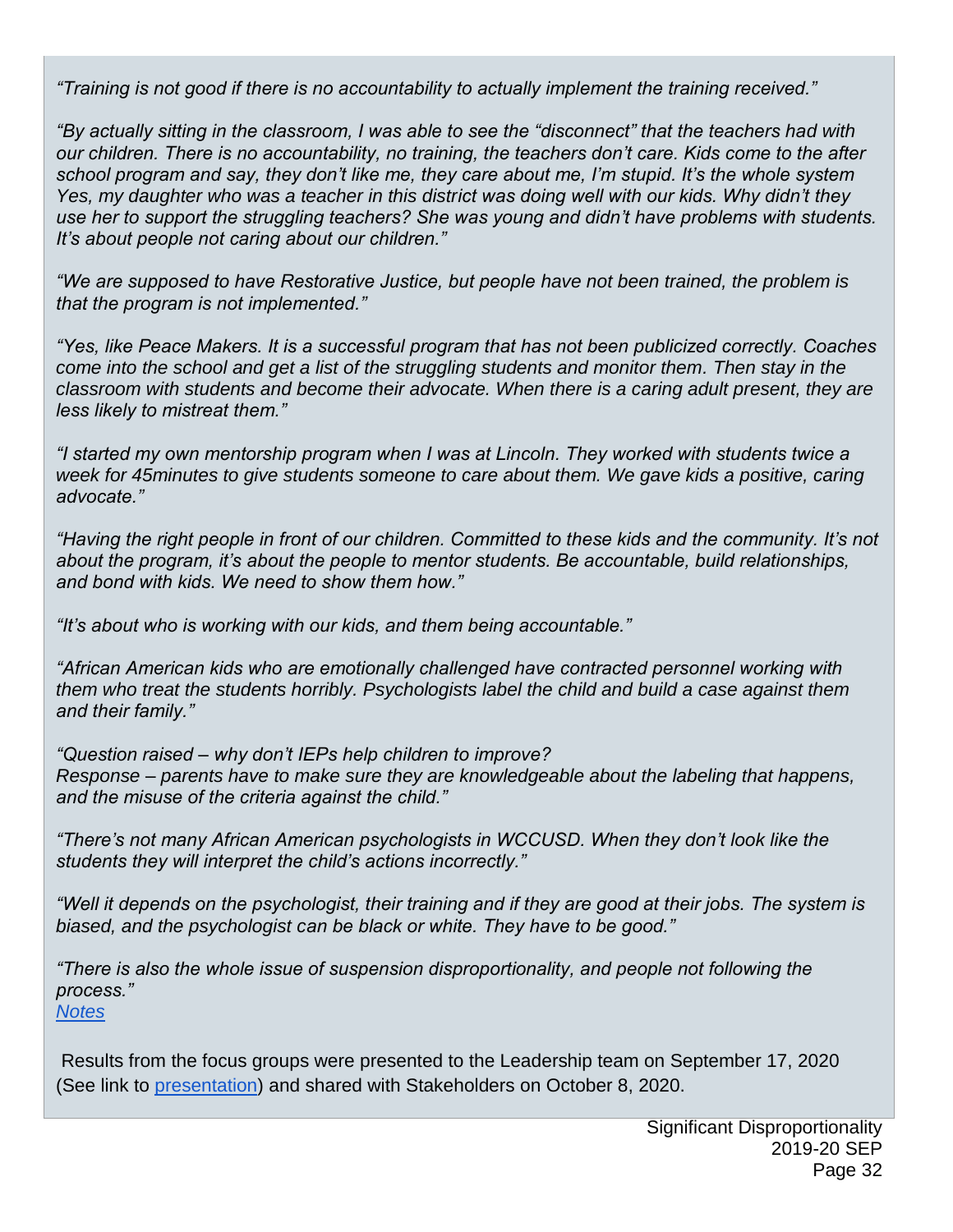#### **2.3 Complete Reflective Data Analysis**

Describe the processes used to collect, analyze, and interpret data. Include data sources. Note: The description of findings from this analysis should validate the selected: root causes; measurable outcomes and related activities; target populations; and policies, practices and procedures that are reviewed and revised.



Special Education File Review of African American students found eligible under the category of Emotional Disturbance:

As of 3/13/2020, there were 29 African American students in WCCUSD that were identified as E.D.

- All files were pulled on 3/15/2020 and reviewed to determine when the students were found to be eligible and what pre-referral factors might exist. In addition, PowerSchool records were reviewed in order to determine attendance and discipline factors.
- 38% of these students (11) transferred into the district with E.D. eligibility.
- 45% (13) were found to be eligible during the primary grades (K-3rd)
	- $\circ$  7 of these 13 students were found eligible in another district before transferring to **WCCUSD**
	- $\circ$  4 of the remaining 6 WCCUSD students were tested twice prior to being found eligible as E.D.
	- $\Omega$
- 31% (9) had chronic attendance issues prior to and after becoming eligible (more than 12 days per year)
- 45% (13) had a significant amount of discipline referrals and suspensions prior to being found eligible.
- 48% (14) of the identified students received extensive mental health services and community supports prior to being found eligible
	- $\circ$  14% (4) of the students were in foster care, however, many more were with extended family members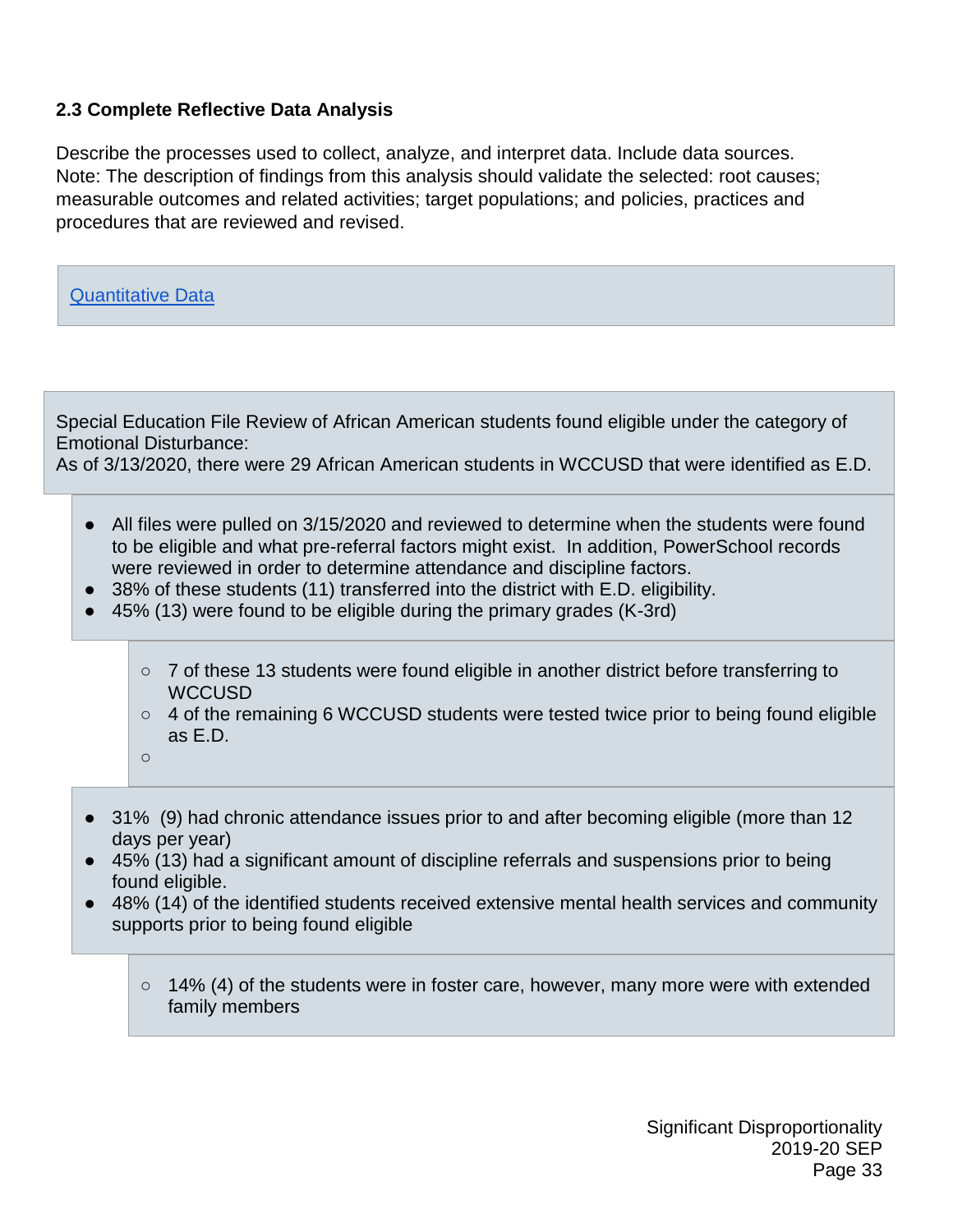● Also, it should be noted that 3 students were incorrectly classified and should have been classified as multi-ethnic.

#### Summary

- WCCUSD continues to be conservative when identifying students as E.D. in the primary grades.
- Since more than 50% of the primary students transferred in with that eligibility, it is suggested that all out of district transfers with E.D. eligibility, be reviewed carefully and reassessed when appropriate.
- There is a need for engaging our students with attendance issues and giving interventions prior to determining eligibility as E.D.
- Discipline referrals also indicate the need for more intensive behavior services for these students.

Current Numbers as of June 2020:

● As of June 2020, 4 of these students have left the district (2 graduated and 2 moved).

Both qualitative and quantitative data suggest that beginning early in elementary school there is a positive feedback loop between discipline, attendance, literacy proficiency for our African American students, disenfranchisement among our African American families, and limited cultural proficiency among our teachers and staff. 2019-20 and 2020-21 STAR Renaissance data indicates that over 50% of our African American students are struggling readers by second grade. This gap does not close over time, as only 20% of our African American students district-wide are achieving proficiency or above on the California state annual assessment (CAASPP), as opposed to 35% of our students overall. More than any other racial / ethnic group, our African American students also experience chronic absenteeism at approximately 25% year over year, as opposed to the district average of 16.7%. Although not clearly evident in our quantitative data at the elementary level, but evident in anecdotal data, our African American students are excluded from the classroom based on office referrals. Survey data indicates that our African American families do not feel welcome or supported on our campuses, and believe that their children are treated differently. They describe negative experiences with the schools, only being contacted when their children are "in trouble." Families and student survey data collected through Youth Truth, most recently in February 2020 supports this anecdotal data. While there has been improvement in reported perception of culture and climate factors overall in the district between 2018-19 and 2019-20, across all areas surveyed our families report lower than state average "empowerment to influence decision making;" "experiencing positive relationships with the school based on respect, care, and approachability;"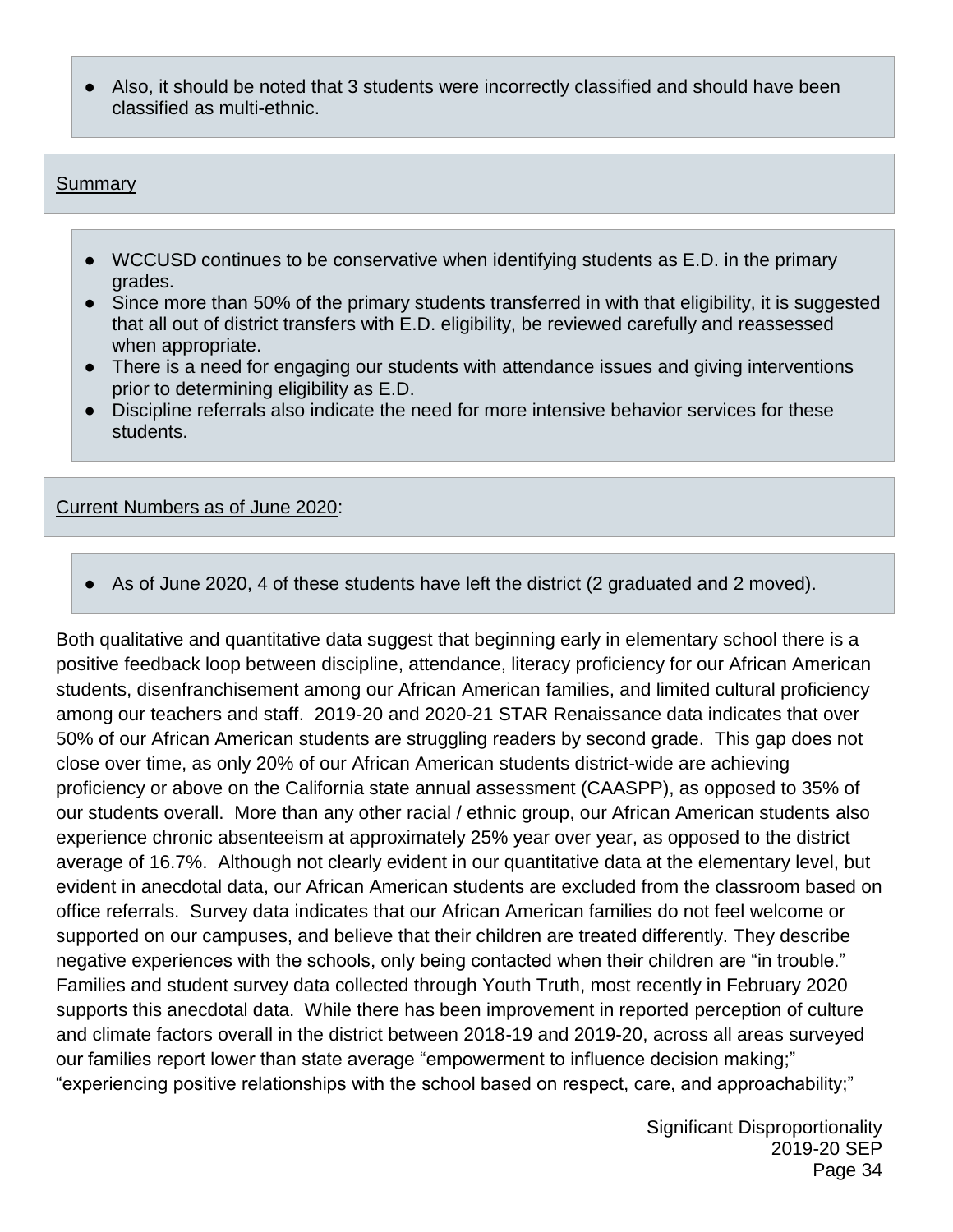"belief that their school fosters shared goals, respect, fairness, and diversity;" "perception that there are open and effective lines of communication;" "belief that their school deploys the necessary resources to support students;" and "belief that their school is a safe place for students." With the exception of "belief that their school is a safe place for students," which is slightly higher than the overall district rating, African American families who participated in the survey reported lower ratings across all areas compared to the district overall. High staff turnover and limited numbers of African American teachers result in low cultural proficiency and limited application of culturally responsive pedagogy within the classroom to support effective engagement in learning.

Over time, the district's African American students increasingly lose out on instruction in academics and social emotional learning, and miss out on the opportunities to practice and perfect the learning to learn (behavior) skills required for the classroom. These trends result in students increasingly falling behind academically and disengaging from school through escape (absenteeism) or acting out (exclusion from the classroom), and families who are distrustful and choose not to partner with the schools. These patterns establish the risk factors that by the secondary result in the disproportionate rates of suspension and identification of students as Emotionally Disturbed. African American students are suspended two and a half times as frequently as the overall district suspension rate (12.7% versus 5.5%), and found eligible for special education under the category of Emotional Disturbance at three times their representation in the overall population (47% of students identified as ED are African American, where they are 15% of the district's overall population) One in four of these students are found eligible in elementary school, which supports the anecdotal data that school staff conflate behavior with disability, and that special education is the only intervention available.

## **2.4 Determine Root Cause(s) Based on Data**

Provide the identified Root Cause of disproportionality and describe the Root Cause (including supporting data).

| <b>Root Cause</b>                                                                                                                                                                                    | <b>Description of Root Cause with Supporting Data</b>                                                                                                                                                                                                                                                                                                                                                                                                                                                                                                                                                                                                                                             |
|------------------------------------------------------------------------------------------------------------------------------------------------------------------------------------------------------|---------------------------------------------------------------------------------------------------------------------------------------------------------------------------------------------------------------------------------------------------------------------------------------------------------------------------------------------------------------------------------------------------------------------------------------------------------------------------------------------------------------------------------------------------------------------------------------------------------------------------------------------------------------------------------------------------|
| Cultural Dissonance: Implicit bias<br>and lack of cultural awareness<br>results in a disproportionate<br>outcomes for African American<br>students, including over-<br>identification and suspension | Cultural Dissonance Evidence of disparities in discipline<br>practices by race, gender and perceived ability is evidenced<br>by discipline of African American students. During 2018-19,<br>WCCUSD placed a heavy emphasis on implementing<br>alternatives to suspension. This resulted in a decrease in<br>suspensions across the district from 6.3% in 2017-18 to 5.5%<br>in 2018-19. This downward trend in overall suspensions was<br>observed for African American students, down from 14.9% to<br>12.7%. However, they were still more than twice as likely as<br>other students to be suspended at least once. While African<br>American students represent 15% of the student population, |

Root causes of disproportionality include an intersection between beliefs and practices.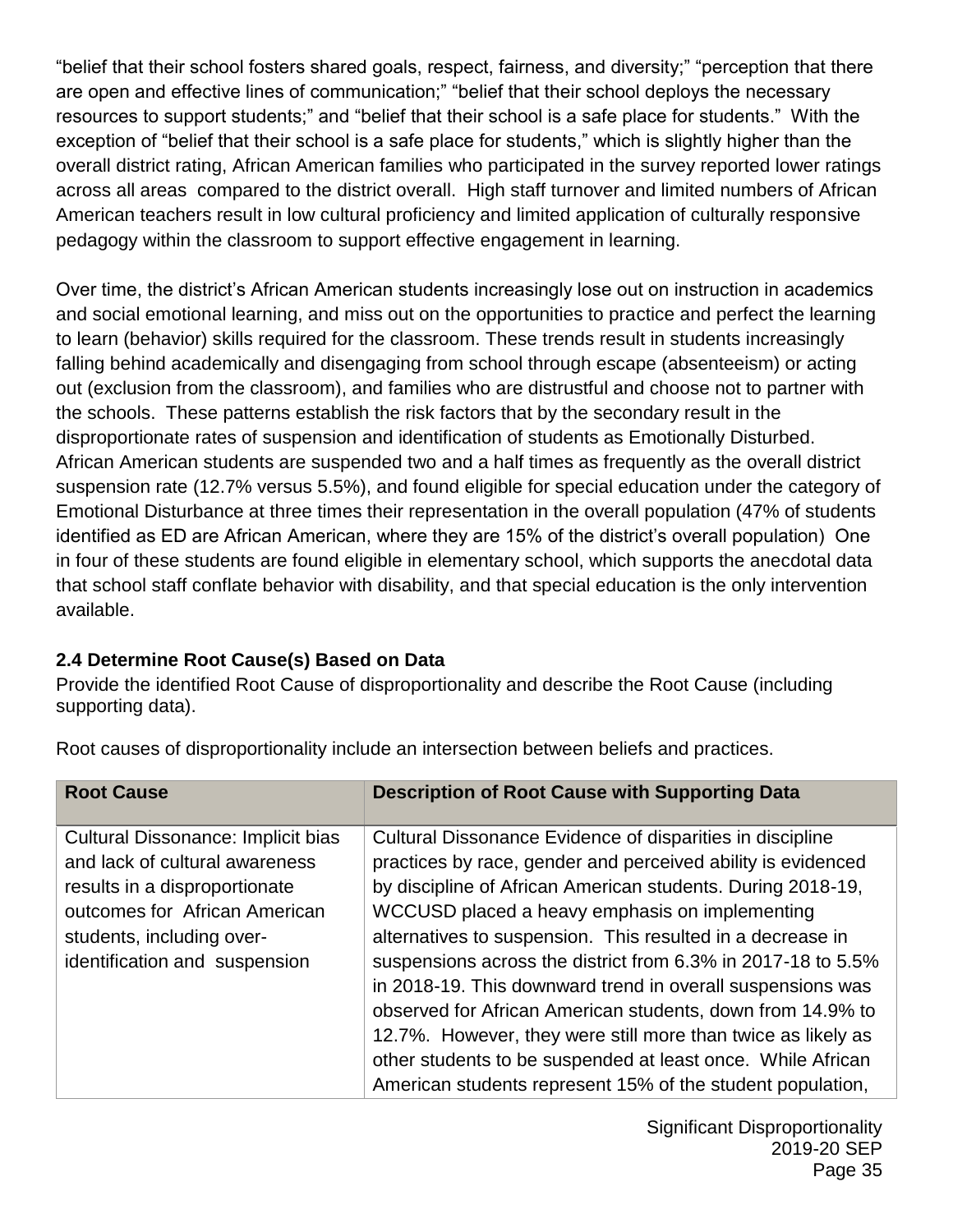they received 29% of all suspensions in 2018-19. There was greater disproportionality when considering students suspended 10 or more days in a single year. African American students represented 53% of these students. African American students with disabilities represented 42% of the suspensions for 10 or more days of students with disabilities. This trend has continued over the last 5 years. In 2018, 14.9% of all Afircan American students were suspended at least once. This reflects that they were more than twice as likely as the average student in the district to be suspended at least once. In 2017, 14.3% of all African American students were suspended at least once. This is also more than twice the average for the district. The evidence suggests there is a negative perception of African American students' sociocultural background contributing to bias and a limited belief in African American student's intellectual ability. Participants in all focus groups suggest that there is a perception among educators that placement in special education will help students academically and will address behavioral challenges. Anecdotal data suggest teachers and support providers hold students to lower standards in general and special education.

- Implicit bias and lack of cultural awareness results in a disproportionate suspension of African American students
- Inadequate relationships with African American Students and Families
- Evidence of disrespect and bias against African American families and students
- Limited beliefs and ability, teacher expectations, misconceptions and cultural dissonance

## Quotes:

*Implicit bias towards Black Boys is real*

-*Horrifying, Trauma is viewed as a learning disability*

*- ED is subjective. ED is labeled as emotional disturbance and not simply passion and energy*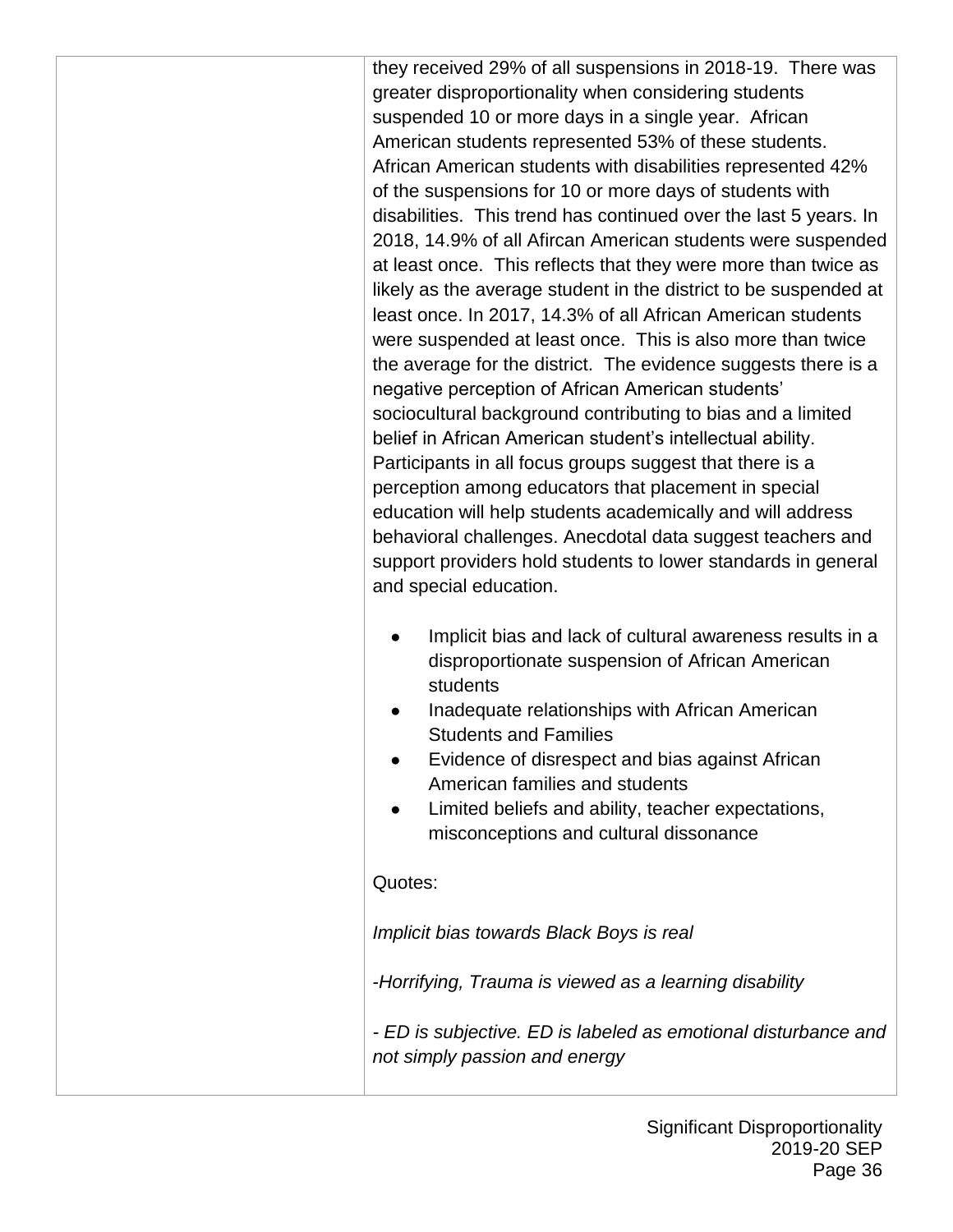|                                                     | - Perception of Black and Brown kids "Something must be<br>wrong with them"                                                                                                                                                                                                                                                                                                                                                                                                                                                                                                                                                                                                                                                                                                                                                                                                                                                                                                                                                                                                                                                                                                |
|-----------------------------------------------------|----------------------------------------------------------------------------------------------------------------------------------------------------------------------------------------------------------------------------------------------------------------------------------------------------------------------------------------------------------------------------------------------------------------------------------------------------------------------------------------------------------------------------------------------------------------------------------------------------------------------------------------------------------------------------------------------------------------------------------------------------------------------------------------------------------------------------------------------------------------------------------------------------------------------------------------------------------------------------------------------------------------------------------------------------------------------------------------------------------------------------------------------------------------------------|
|                                                     | - Need to have even more interventions, acknowledgement of<br>the positive qualities, praise of students and not a culture of<br>deficit thinking                                                                                                                                                                                                                                                                                                                                                                                                                                                                                                                                                                                                                                                                                                                                                                                                                                                                                                                                                                                                                          |
|                                                     | - They think the kids can't do the work. Two years behind,<br>they can do the work                                                                                                                                                                                                                                                                                                                                                                                                                                                                                                                                                                                                                                                                                                                                                                                                                                                                                                                                                                                                                                                                                         |
|                                                     | -As adults we should deal with bias, adults cover it. It's a<br>problem. Kids can tell when you are sincere or not                                                                                                                                                                                                                                                                                                                                                                                                                                                                                                                                                                                                                                                                                                                                                                                                                                                                                                                                                                                                                                                         |
|                                                     | -Belief and teacher attitude that admin will take care of the<br>relationship piece with the African American parents                                                                                                                                                                                                                                                                                                                                                                                                                                                                                                                                                                                                                                                                                                                                                                                                                                                                                                                                                                                                                                                      |
|                                                     | -Belief has a lot to do with positive communication. The basis<br>of forming positive relations with students                                                                                                                                                                                                                                                                                                                                                                                                                                                                                                                                                                                                                                                                                                                                                                                                                                                                                                                                                                                                                                                              |
| Lack of authentic parent and                        | Research by Dr. Zarreta Hammond and Pablo Noguerra                                                                                                                                                                                                                                                                                                                                                                                                                                                                                                                                                                                                                                                                                                                                                                                                                                                                                                                                                                                                                                                                                                                         |
| community engagement for African                    | confirms that effective, positive parent engagement and                                                                                                                                                                                                                                                                                                                                                                                                                                                                                                                                                                                                                                                                                                                                                                                                                                                                                                                                                                                                                                                                                                                    |
| American families and other<br>underserved families | partnership with schools is critical to student outcomes.<br>Based on both anecdotal and parent survey data, our African<br>American families report feeling less respected, less welcome<br>on campuses, and supported in participating in their children's<br>education compared to the overall participants. Across all<br>areas surveyed on the Youth Truth survey administered in<br>February 2020 (2525 respondents) our families report lower<br>than state average "empowerment to influence decision<br>making;" "experiencing positive relationships with the school<br>based on respect, care, and approachability;" "belief that their<br>school fosters shared goals, respect, fairness, and diversity;"<br>"perception that there are open and effective lines of<br>communication;" "belief that their school deploys the<br>necessary resources to support students;" and "belief that<br>their school is a safe place for students." With the exception<br>of "belief that their school is a safe place for students," which<br>is slightly higher than the overall district rating, African<br>American families who participated in the survey reported |
|                                                     | lower ratings across all areas compared to the district overall.                                                                                                                                                                                                                                                                                                                                                                                                                                                                                                                                                                                                                                                                                                                                                                                                                                                                                                                                                                                                                                                                                                           |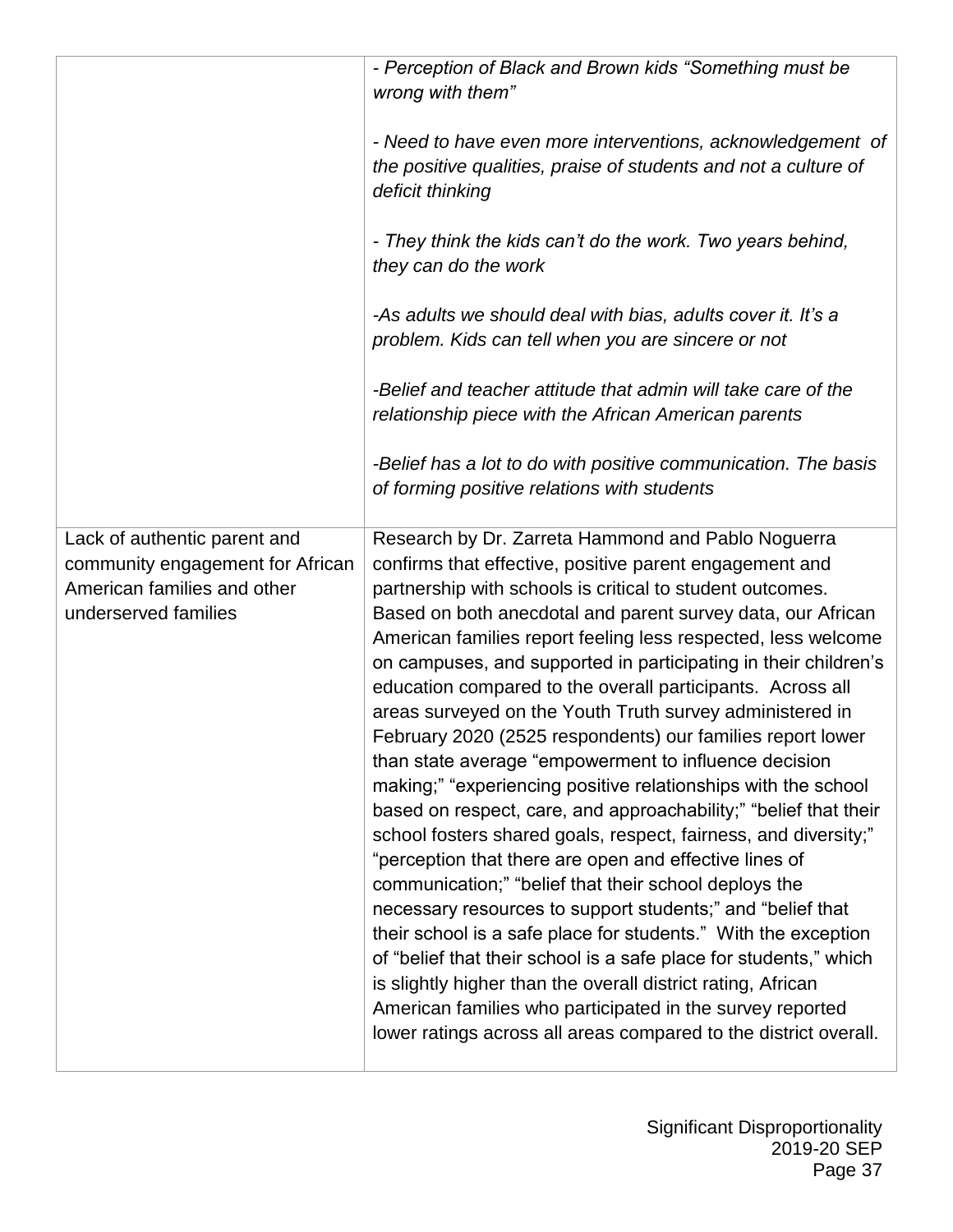|                                                                                            | Quotes:                                                                                                                                                                                                                                                                                                                                                                                                                                                                                                                                                                                                                                                                                                                                                                                                                                                                                                                                                                                                                                                                                                                                                                                                                                                                                                                                                                                                                                                                                                                                                                                                                                                                                                                                                                                                                                                                                                                                          |
|--------------------------------------------------------------------------------------------|--------------------------------------------------------------------------------------------------------------------------------------------------------------------------------------------------------------------------------------------------------------------------------------------------------------------------------------------------------------------------------------------------------------------------------------------------------------------------------------------------------------------------------------------------------------------------------------------------------------------------------------------------------------------------------------------------------------------------------------------------------------------------------------------------------------------------------------------------------------------------------------------------------------------------------------------------------------------------------------------------------------------------------------------------------------------------------------------------------------------------------------------------------------------------------------------------------------------------------------------------------------------------------------------------------------------------------------------------------------------------------------------------------------------------------------------------------------------------------------------------------------------------------------------------------------------------------------------------------------------------------------------------------------------------------------------------------------------------------------------------------------------------------------------------------------------------------------------------------------------------------------------------------------------------------------------------|
|                                                                                            | -"Racism, and the fact that people who don't understand the<br>African American culture and children deal with our kids in<br>unloving ways and un-nurturing ways. Our kids know when<br>they are not liked or are in a hostile situation."<br>-"Teachers lack parent engagement."<br>- "Treat students with dignity and respect"                                                                                                                                                                                                                                                                                                                                                                                                                                                                                                                                                                                                                                                                                                                                                                                                                                                                                                                                                                                                                                                                                                                                                                                                                                                                                                                                                                                                                                                                                                                                                                                                                |
| Lack of consistency in practice<br>across the district's Multi-Tiered<br>System of Support | Lack of a Comprehensive Multi-Tiered System of Support due<br>to Inconsistent and Poorly Defined Pre-Referral Processes.<br>Information from multiple focus groups indicated a need to<br>clarify the pre-referral intervention process. There is<br>inconsistency in referrals to site Care Teams, Cost Teams,<br>Student Success Teams, and special education . There is a<br>clear need to increase clarity around systems for referral to<br>special education due to a lack of a comprehensive MTSS for<br>social emotional, behavioral and academic interventions. The<br>Student Success Team (SST) Manual is up to date but there<br>is a need for updated professional development to ensure<br>alignment of practices across school sites. There is<br>inconsistent implementation across the district for universal<br>support programs and strategies within general education for<br>students with social emotional challenges. There is also an<br>inconsistent use of behavioral and academic assessment to<br>support early intervention planning for students. WCCUSD<br>has several structures in place for academic support and<br>interventions which include small group instruction, learning<br>centers, designated ELD supports, Student Success Teams<br>targeted instructional focus areas including student<br>engagement and student talk, technology based resources,<br>math modeling and individualized supports as needs<br>identified. All students participate in common baseline,<br>formative and benchmark assessments that guides decision<br>making. Based upon those assessments results, student<br>needs are identified. All students receive Tier 1 curricular<br>implementation grounded in strong First Instruction and<br>common instructional practices, including strategies of<br>Universal Design for Learning. In 2018-19, only 20% of<br>Afircan American students were Meeting or Exceeding |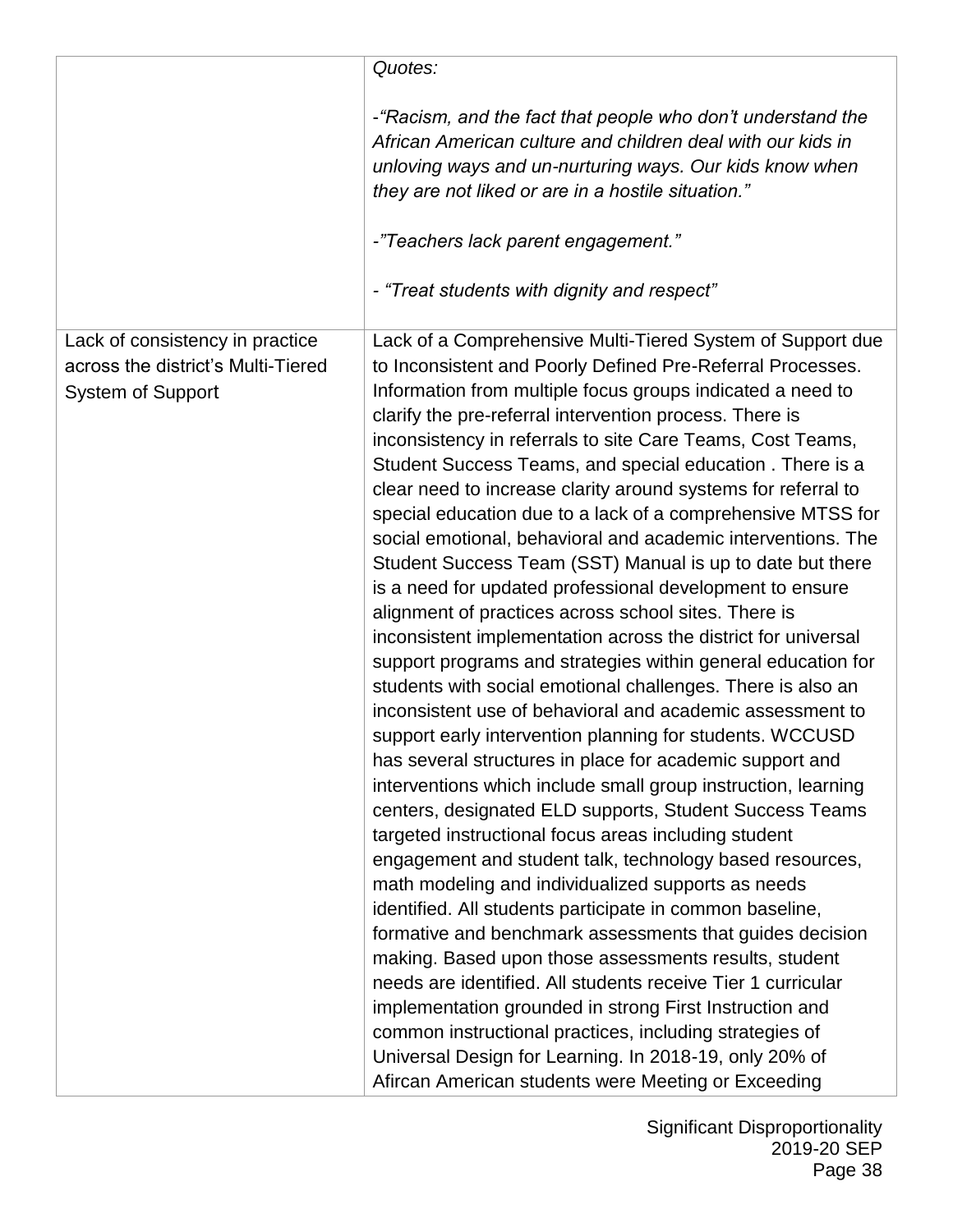standards in English Language Arts, based on the SBAC. In fall 2020, between 45 and 65% of all African American students in grades 2 through 6 needed Intervention or were in Urgent Need of Intervention in reading, based on the criterion referenced assessment STAR Reading. Students who are not making meaningful progress in Tier 1 will be referred to Student Success Team, and may be assigned to Tier II interventions which are customized to student needs. Input from stakeholder groups indicate that there are inconsistent resources across campuses to ensure that all students have access to the same evidence based interventions, particularly at Tiers 1 and 2 across academics, social emotional, and behavioral domains.

- Performance for AA students compared to other subgroups leading to differential access to resources within the communities and school related to racism and classism and other forms of bias that have negatively influenced student outcomes
- Outside agencies and counseling support is not aligned with the needs of the students. The district needs to have student interventions that are aligned with school goals rather than the community agencies' organizational goals
- Lack of adequate time and funding to implement classroom tools for social emotional learning
- Lack of consistency in practice across the district that supports students academically and behaviorally
- Lack of access to literacy curriculum at Tier 1 First Instruction and Tier 2 - Interventions
- Lack of first instruction in social/emotional learning and lack of Tier 2 social emotional behavioral interventions and supports. This results in Tier 3 / Special Education being the primary intervention available leading to overidentification

## Notable Quotes

*-Behavior issues = disability, really points to a lack of engagement in the classroom*

*- When students can't read, they will act out or shut down so*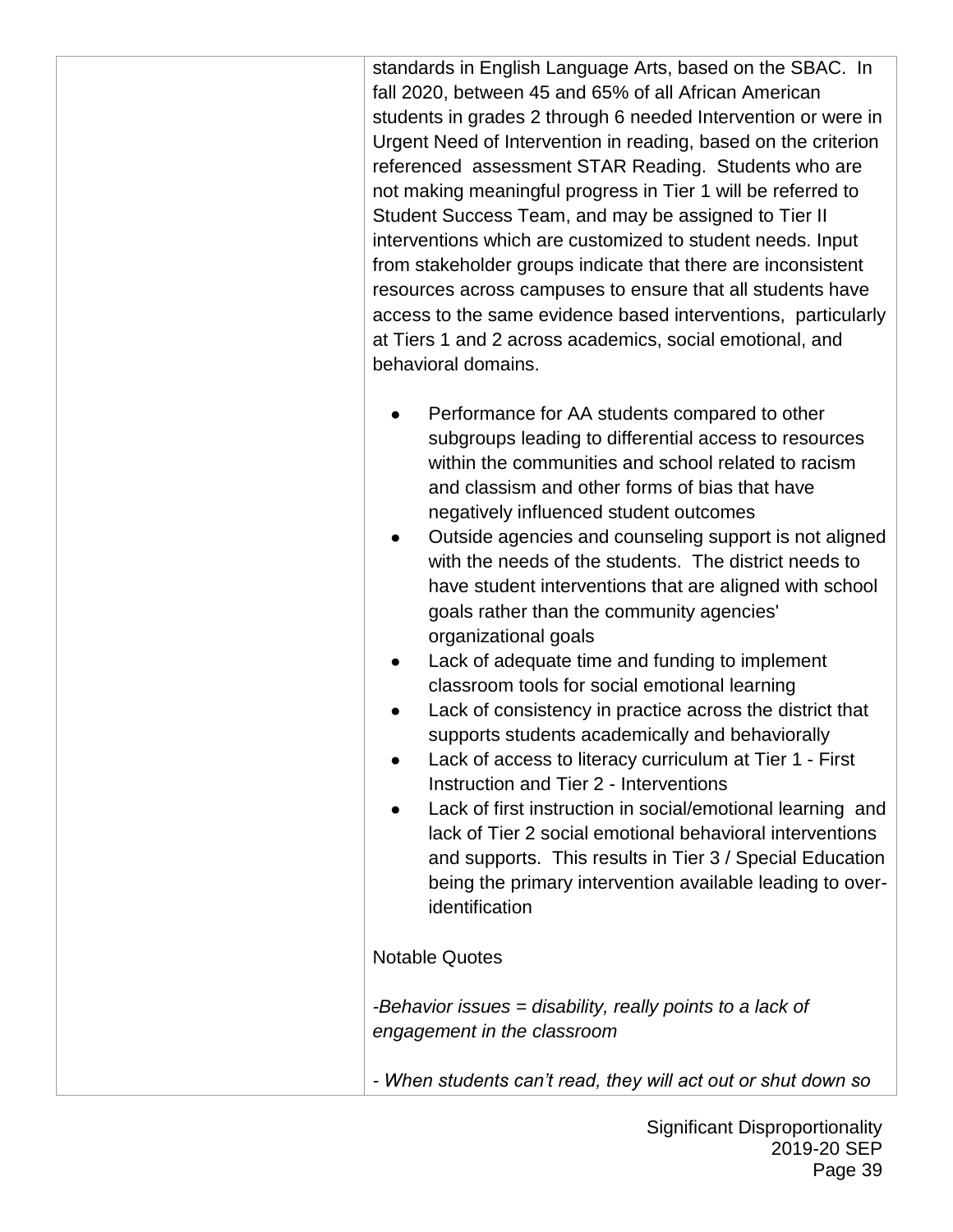*that they can escape classroom instruction where they cannot be successful. These students will not take risks and fail in front of their peers.*

*-The elementary schools are failing us. Not many resources at the middle and high school, window dressing.*

*-I met with a kid for 15 minutes, and I said this kid needs some help. IEP, what are the steps. IEP is not the first step, not the second step, it is the last step. What special education is, is a building structure for interventions*

*-Calling home is not an actual intervention, Interventions are not happening*

*-Special education is a well-worn path, the first, middle but the last step*

*-Special education is Black Hole, students are trapped. The Path to get out is missing.*

*-There are two systems, SpEd is a "Gotcha" nothing inbetween , You lose them in SpEd*

*The trauma is in the way of the learning. Not learning reading. Black and Brown kids have trauma*

*Need a program for kids and their parents, a program for 4,5 & 6 grades. Teach history and literature, teach Black kids to develop confidence in themselves*

*-Tier Two - there is not a menu of interventions to plug the kids into. We are struggling to get kids into interventions*

*-District wide SEL curriculum, nothing universal at the high school. Any training on trauma is site specific.*

*-PBIS – resistance and challenging to get every school to get a team going. No time scheduled into the school day. Teacher specific. Teachers want to but lack the skills. It takes a toll on the kids to self-manage, it comes from trauma.*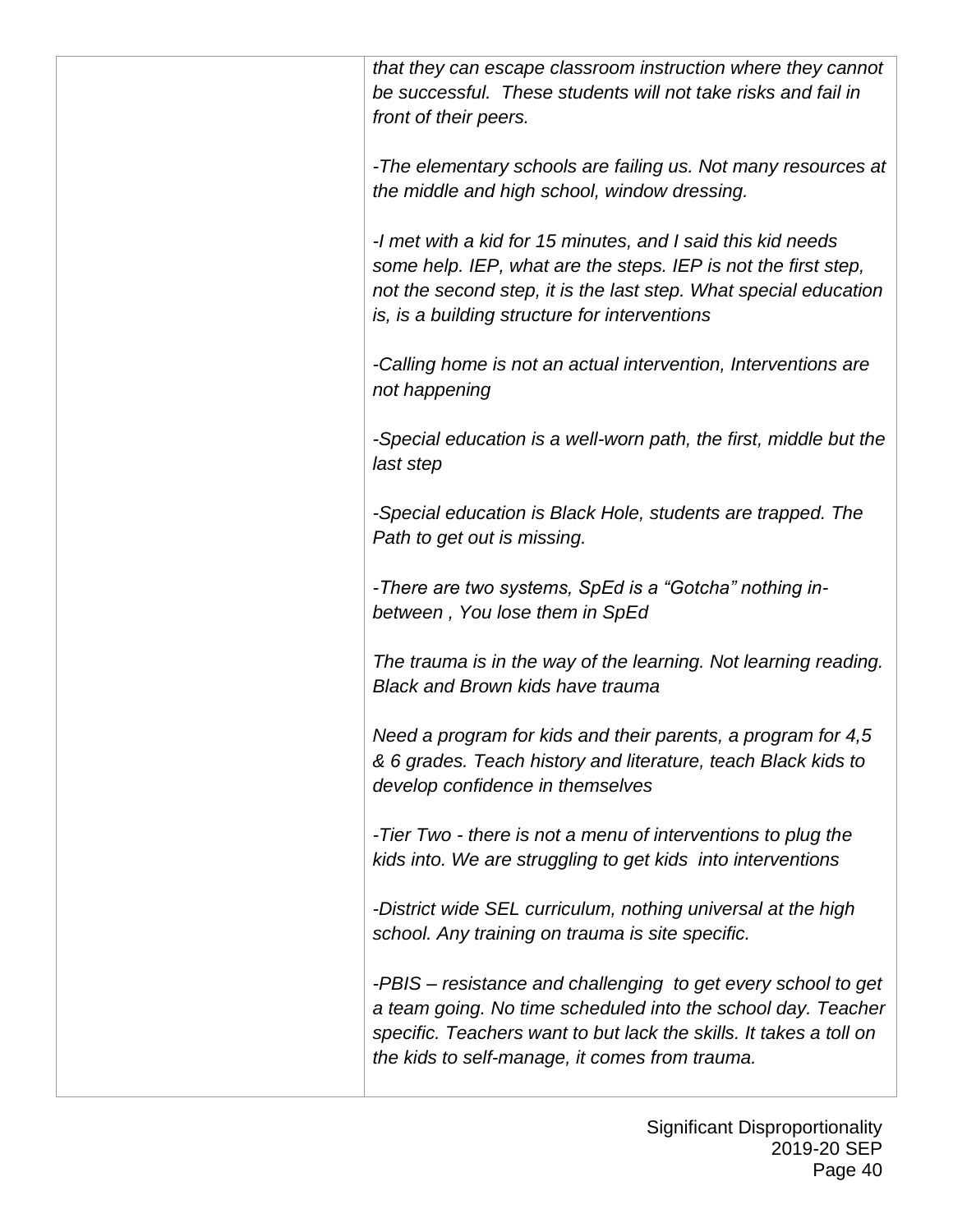|                                                                                                                                                                                  | -Really big racial divide, what programs are offered based on                                                                                                                                                                                                                                                                                                                                                                                                                                                                                                                                                                                                                                                                                                                                                                                                                                                                                                                                                           |
|----------------------------------------------------------------------------------------------------------------------------------------------------------------------------------|-------------------------------------------------------------------------------------------------------------------------------------------------------------------------------------------------------------------------------------------------------------------------------------------------------------------------------------------------------------------------------------------------------------------------------------------------------------------------------------------------------------------------------------------------------------------------------------------------------------------------------------------------------------------------------------------------------------------------------------------------------------------------------------------------------------------------------------------------------------------------------------------------------------------------------------------------------------------------------------------------------------------------|
|                                                                                                                                                                                  | race more apparent                                                                                                                                                                                                                                                                                                                                                                                                                                                                                                                                                                                                                                                                                                                                                                                                                                                                                                                                                                                                      |
|                                                                                                                                                                                  | -We are not building rapport with families, it is just not<br>happening at the Tier I level. Something is very wrong with<br>that thinking.                                                                                                                                                                                                                                                                                                                                                                                                                                                                                                                                                                                                                                                                                                                                                                                                                                                                             |
|                                                                                                                                                                                  | -No documentation of interventions, No data team                                                                                                                                                                                                                                                                                                                                                                                                                                                                                                                                                                                                                                                                                                                                                                                                                                                                                                                                                                        |
|                                                                                                                                                                                  | -Resources are not proportionally distributed across sites                                                                                                                                                                                                                                                                                                                                                                                                                                                                                                                                                                                                                                                                                                                                                                                                                                                                                                                                                              |
|                                                                                                                                                                                  | -Culturally responsive practices are not embedded into tiered<br>levels of support                                                                                                                                                                                                                                                                                                                                                                                                                                                                                                                                                                                                                                                                                                                                                                                                                                                                                                                                      |
|                                                                                                                                                                                  | -Resource mapping not universal                                                                                                                                                                                                                                                                                                                                                                                                                                                                                                                                                                                                                                                                                                                                                                                                                                                                                                                                                                                         |
|                                                                                                                                                                                  | -Use the data to analyze what are the root causes, what are<br>the goals for African American and English Language<br>Learners                                                                                                                                                                                                                                                                                                                                                                                                                                                                                                                                                                                                                                                                                                                                                                                                                                                                                          |
|                                                                                                                                                                                  | -I don't want to crisis manage, put systems and structures in<br>place, come up with a resolution from the district team without<br>the power struggle with the teachers union.                                                                                                                                                                                                                                                                                                                                                                                                                                                                                                                                                                                                                                                                                                                                                                                                                                         |
|                                                                                                                                                                                  | -We could use a tighter protocol with the academics                                                                                                                                                                                                                                                                                                                                                                                                                                                                                                                                                                                                                                                                                                                                                                                                                                                                                                                                                                     |
| Lack of Implementation of<br>consistent discipline Procedures<br>and Practices including pre-<br>referral strategies not being<br>implemented to interrupt student<br>suspension | Lack of Implementation of Consistent Discipline Procedures<br>and Practices Data suggests a disproportionate number of<br>African American students are being suspended. An<br>evaluation of policies, practices, and procedures suggests that<br>these policies be reexamined. A Discipline Matrix was<br>developed in 2018 to support site administration to provide a<br>universally available and consistent menu of evidenced based<br>alternatives to suspension to address behavioral infractions.<br>Anecdotal data from counselors and administrators, which has<br>been validated through a review of the quantitative data,<br>indicates that this matrix was not consistently utilized or<br>applied. The matrix needs to be revised to reflect current<br>available resources and to be more acceptable to site staff,<br>and staff require additional training in order to implement this<br>matrix with fidelity. This will lead to a decrease in<br>suspensions across the district. Procedures are not |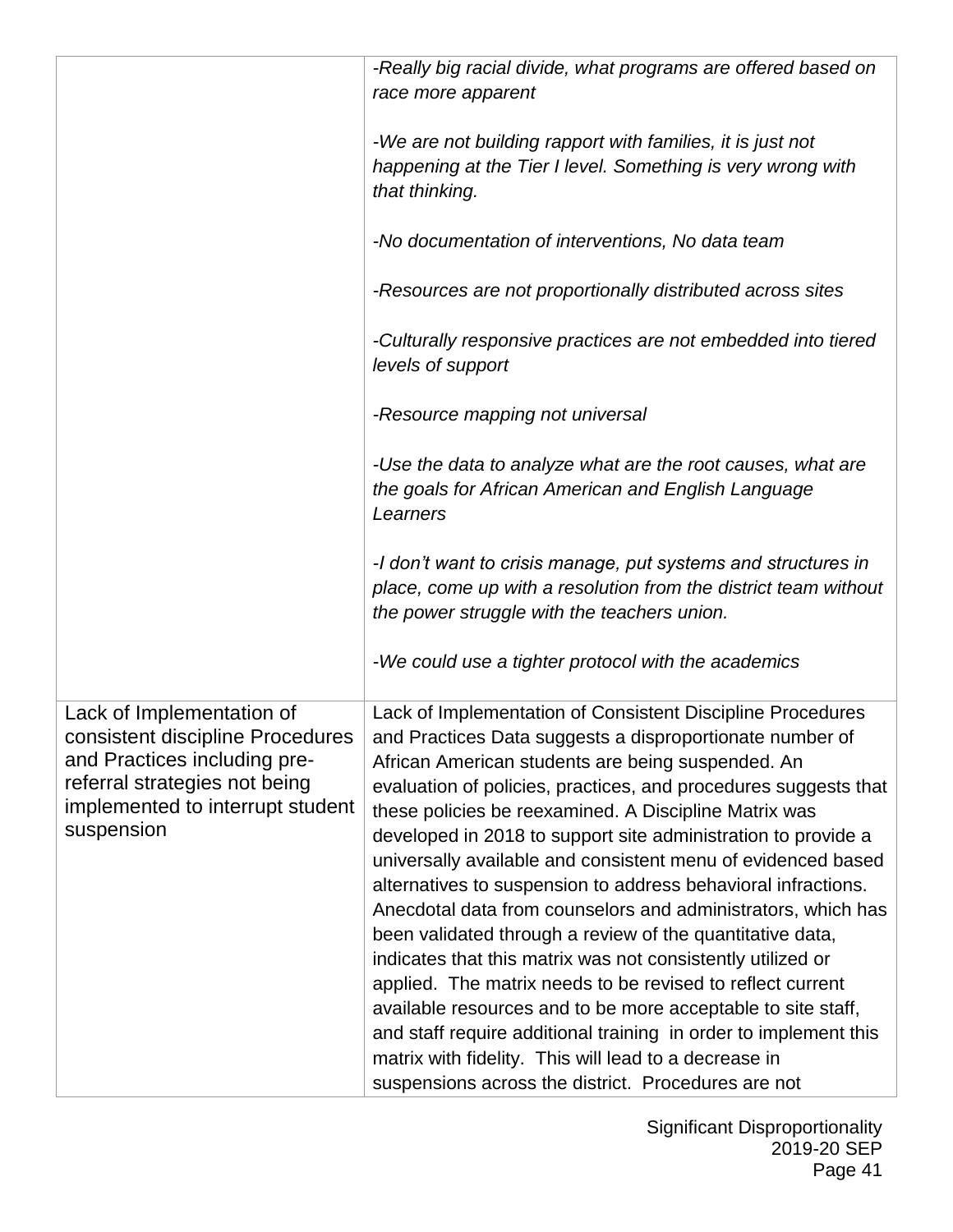consistently followed now or some employees are not clear on the proper referral procedures. The discipline policies and procedures are resulting in a higher number of students with disabilities who are African American being suspended. African Americans are suspended more than twice as often as the district's overall rate of suspension. Several focus groups stated that Af rican Americans receive harsher discipline than other student ethnic groups.

- Lack of implementation of consistent discipline procedures and practices including prereferral strategies not being implement to interrupt student suspension
- Policies and practices around discipline: inconsistent implementation across the district of the adopted Behavior Matrix due to limited access to training
- Lack of clear behavioral expectations at Tier 1

Notable quotes:

*-Some people are given the slack. Spreads around the school. Some deals are made when it comes to discipline*

*-Look at the referrals and at what grades*

*-Young people, they speak for themselves. Some people feel you are questioning their authority.*

*-Kids defend themselves. I keep telling the Black kids stop defending yourselves, you keep getting in trouble suspensions*

*- As African American parents we love our kids. We teach them to stand up for themselves, we encourage them to talk and this gets looked at as responding back.*

*- As a Black parent this hits home for me. As an educator and as a parent. These are good kids. -These are good kids, good people. But they are looked at as "here comes trouble" with a bull's eye approach*

*-As parents we do not trust the public school system to be fair*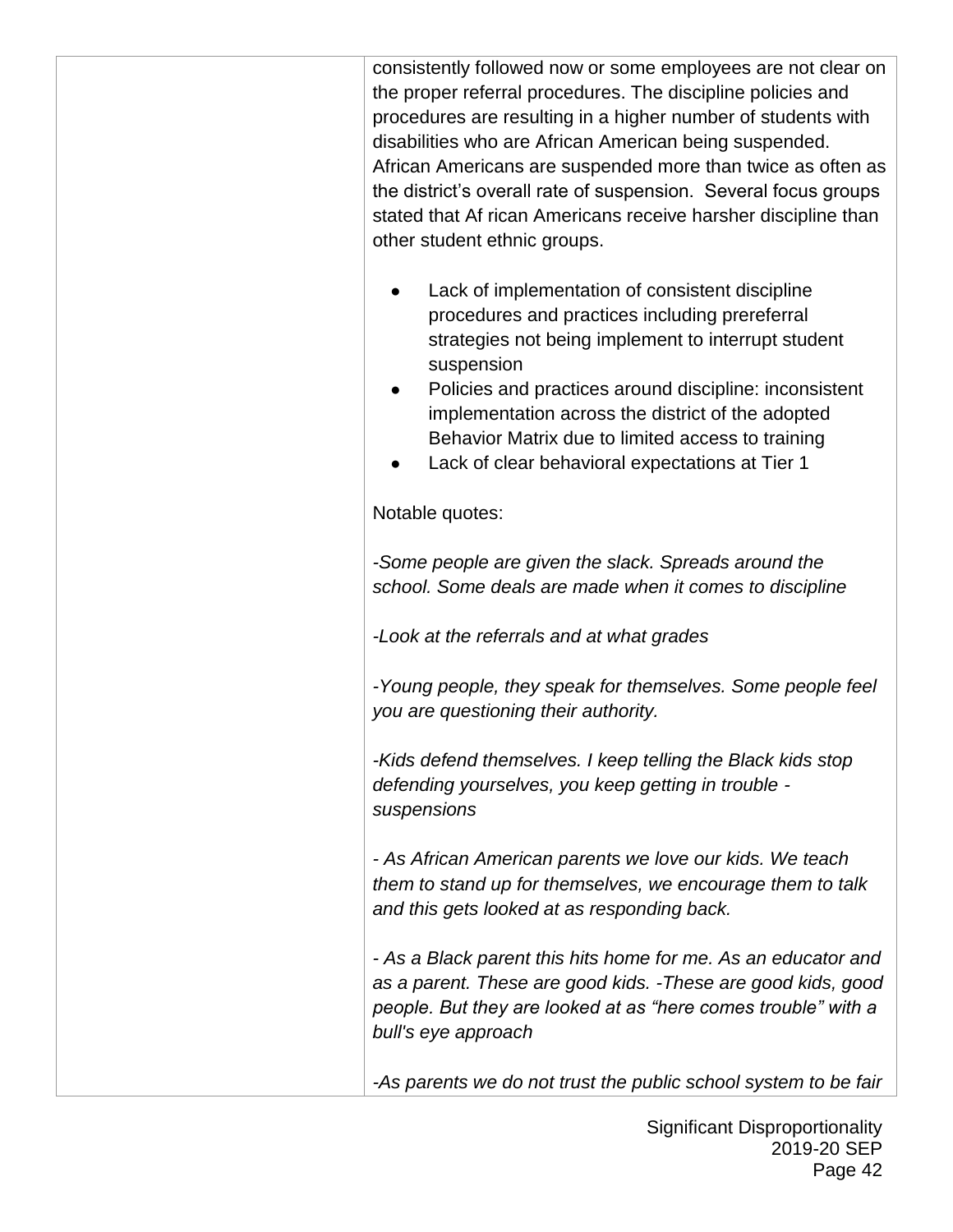|                                    | to our children. I see and continue to see and I have            |  |
|------------------------------------|------------------------------------------------------------------|--|
|                                    | experienced it. Trust is hard to gain                            |  |
|                                    |                                                                  |  |
|                                    | -Parents have a distrust with the public school system           |  |
|                                    | because of their own experiences                                 |  |
|                                    |                                                                  |  |
|                                    | -Look at them in the eyes, look, come talk to me. Personal       |  |
|                                    | interaction for people who look like them. Goes beyond books.    |  |
|                                    |                                                                  |  |
|                                    | -There is a battle with the parents, parents don't have the      |  |
|                                    | supports                                                         |  |
|                                    |                                                                  |  |
|                                    | -We are accountable to work with each other in the               |  |
|                                    | community                                                        |  |
|                                    |                                                                  |  |
|                                    | -Build it! Expectation that it is the responsibility of the      |  |
|                                    | administrator to build relations with families                   |  |
|                                    |                                                                  |  |
|                                    | -We don't have a home school liaison for African American        |  |
|                                    | families                                                         |  |
|                                    |                                                                  |  |
| Turn over in certificated staffing | Our racial / ethnic profile of our staff does not reflect our    |  |
| and the limited targeted           | students. Research indicates that this has a negative impact     |  |
| recruitment of AA staff            | on educational outcomes for under-represented groups. Total      |  |
|                                    | number of teachers in the district: 1567 / total number of       |  |
|                                    | African American teachers in the district: 60. The instructional |  |
|                                    | staff of the district is less than 4% African American, where    |  |
|                                    | the student population is 15% African American.                  |  |
|                                    |                                                                  |  |
|                                    | Lack of systemic hiring of adults that represent our             |  |
|                                    | student demographics                                             |  |
|                                    | Recruitment of highly qualified teachers who are                 |  |
|                                    | representative of the students they teach                        |  |
|                                    | <b>Notable Quotes</b>                                            |  |
|                                    |                                                                  |  |
|                                    | -A lot of educators do not understand Black culture, 95%         |  |
|                                    | explicit bias plays into the significant disproportionality      |  |
|                                    |                                                                  |  |
|                                    | -If you don't have the knowledge of the Black experience you     |  |
|                                    | can't be held accountable                                        |  |
|                                    |                                                                  |  |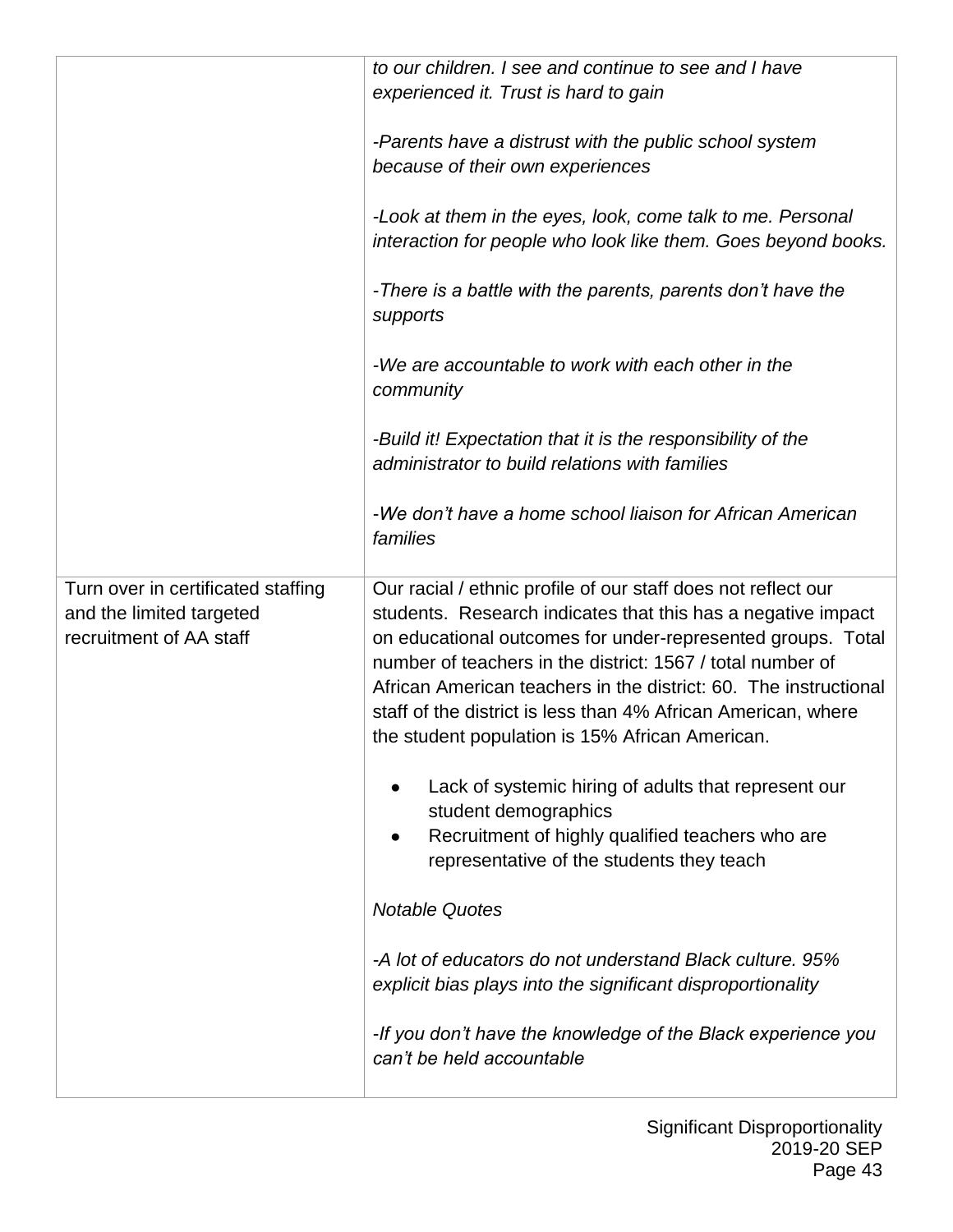|  | -Teachers are burned out, tired, not connecting to students<br>and families. Students don't know who they are going to get<br>year to year                                                          |
|--|-----------------------------------------------------------------------------------------------------------------------------------------------------------------------------------------------------|
|  | -Strongest teachers are not Special Education teachers. We<br>are not getting the caliber of teachers                                                                                               |
|  | -People are not well-trained, we need support                                                                                                                                                       |
|  | You may do" training is not mandatory. Staff not engaged,<br>"one and done trainings with no follow up coaching                                                                                     |
|  | -We have systemic outcomes. We need to see ourselves in<br>the mirror. What are we doing to perpetuate the system?                                                                                  |
|  | -- They don't know how to get on the level of the kid. Kids can<br>feel this early. It's not always the lack of programs but it is the<br>people. The way the adult is interacting with the student |
|  |                                                                                                                                                                                                     |

## **Phase 3**

## **3.1 Complete Review of Policies, Practices, and Procedures**

Guidance: (Upon identification of significant disproportionality, an LEA must) Provide for the annual review and, if appropriate, revision of the policies, practices, and procedures used in identification or placement in particular education settings, including disciplinary removals (to ensure compliance.) 34 *CFR* Section 300.646

Has your LEA completed a review of the related policies, practices, and procedures? Yes or No.

**Yes**

Has your LEA revised the reviewed policies, practices, or procedures? Yes or No.

**Yes**

If any policies, practices, and/or procedures have been revised, document revisions and describe how revisions will be shared (e.g., School Board meeting minutes, posting on LEA website).

Based on review of Board policies, five board policies were updated (BPs 0430, 5144.1, 6159, 6159.2, 6164.2), and two board policies were adopted (BPs 0415, 0460). Administrative regulations were also updated and adopted (ARs 6164.4, 6159.1, 6159.2, 4112.22, 4112.23).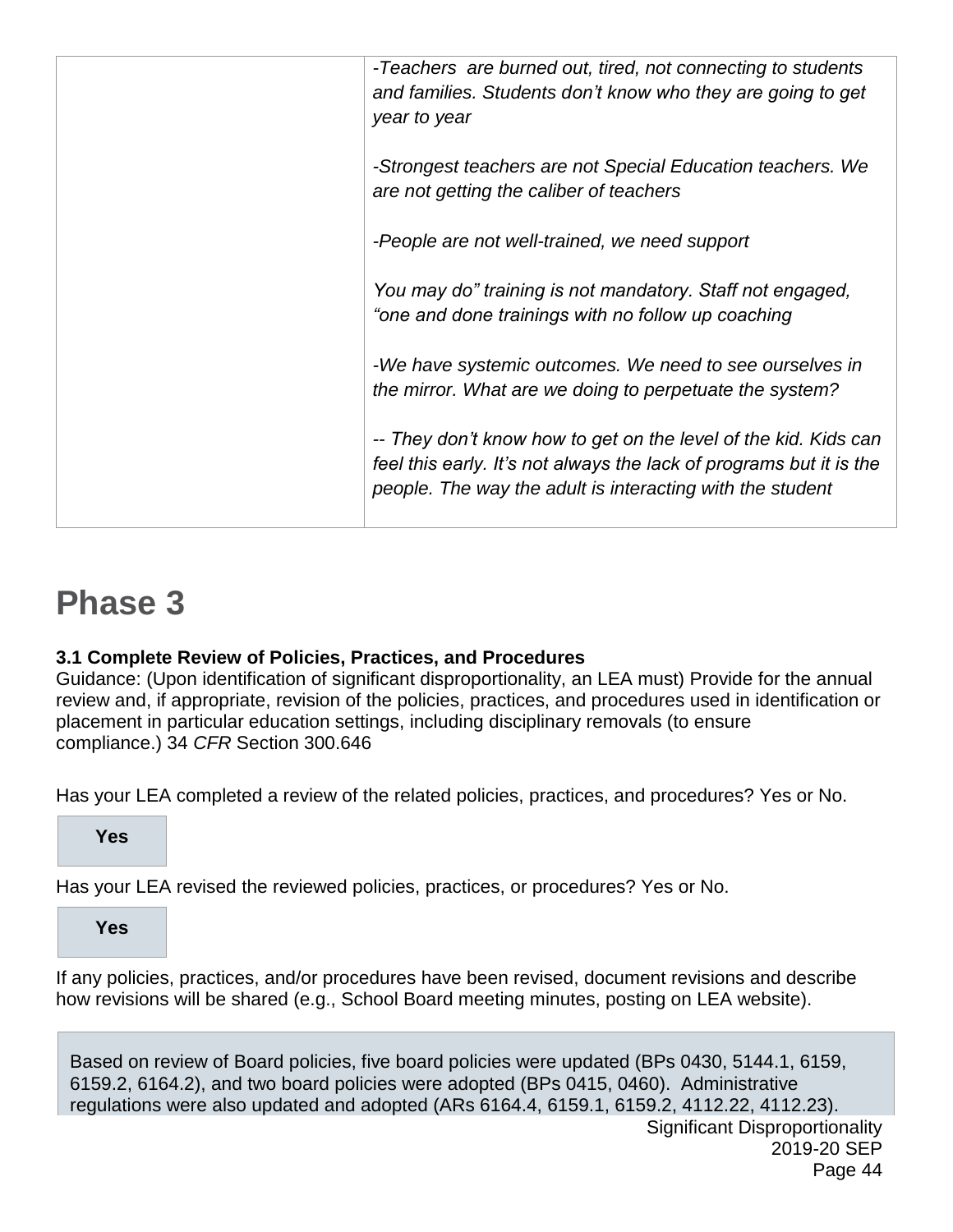Procedural Manuals and Handbooks were reviewed, updated, electronically posted, and training conducted for the Special Education Procedural Manual, Section 504 Manual, and the Student Study Team Handbook. The RtI / MTSS Handbook is currently being reviewed and updated by Academic Cabinet and site administrators and staff will receive training once updates are completed. See [WCCUSD Policies-Procedures Matrix 2020](https://drive.google.com/file/d/1rM2BSRH2afrOmiuTcCaQAEEAhn3ngksB/view?usp=sharing) for additional details

#### **3.2a Develop Programmatic Improvement Action Plan**

Complete information below for each measurable outcome (cut and paste empty boxes for additional outcomes).

Describe how the budget allocation aligns with the Programmatic Improvement Action Plan. *(See Section 3.2b.)*

#### **Measurable Outcome 1:**

By November 2021, 100% of target students will achieve and maintain at least 95% attendance

Indicator/Element(s):

African American - Emotional Disturbance

African American - Greater Than 10 Days Out of School

Root Cause(s):

Implicit bias and lack of cultural awareness results in a disproportionate outcomes for African American students, including over-identification and suspension

Lack of consistency in practice across the district's Multi-Tiered System of Support

Lack of authentic parent and community engagement for African American families and other underserved families

Students who ultimately are referred for and found eligible for special education under the category of Emotional Disturbance and/or are SWD who are suspended 10 or more days per year exhibit a pattern of characteristics that include poor performance in ELA / reading, chronic absenteeism, and discipline over an extended period of time. Anecdotal data from site administrators and parents suggest that even at elementary school, these students missed substantial time in instruction due to exclusion from the classroom setting. School sites do not consistently hold student-focused problem solving meetings that engage the parents to identify, implement, and track evidenced based / culturally responsive interventions across all three areas of academics, social emotional

> Significant Disproportionality 2019-20 SEP Page 45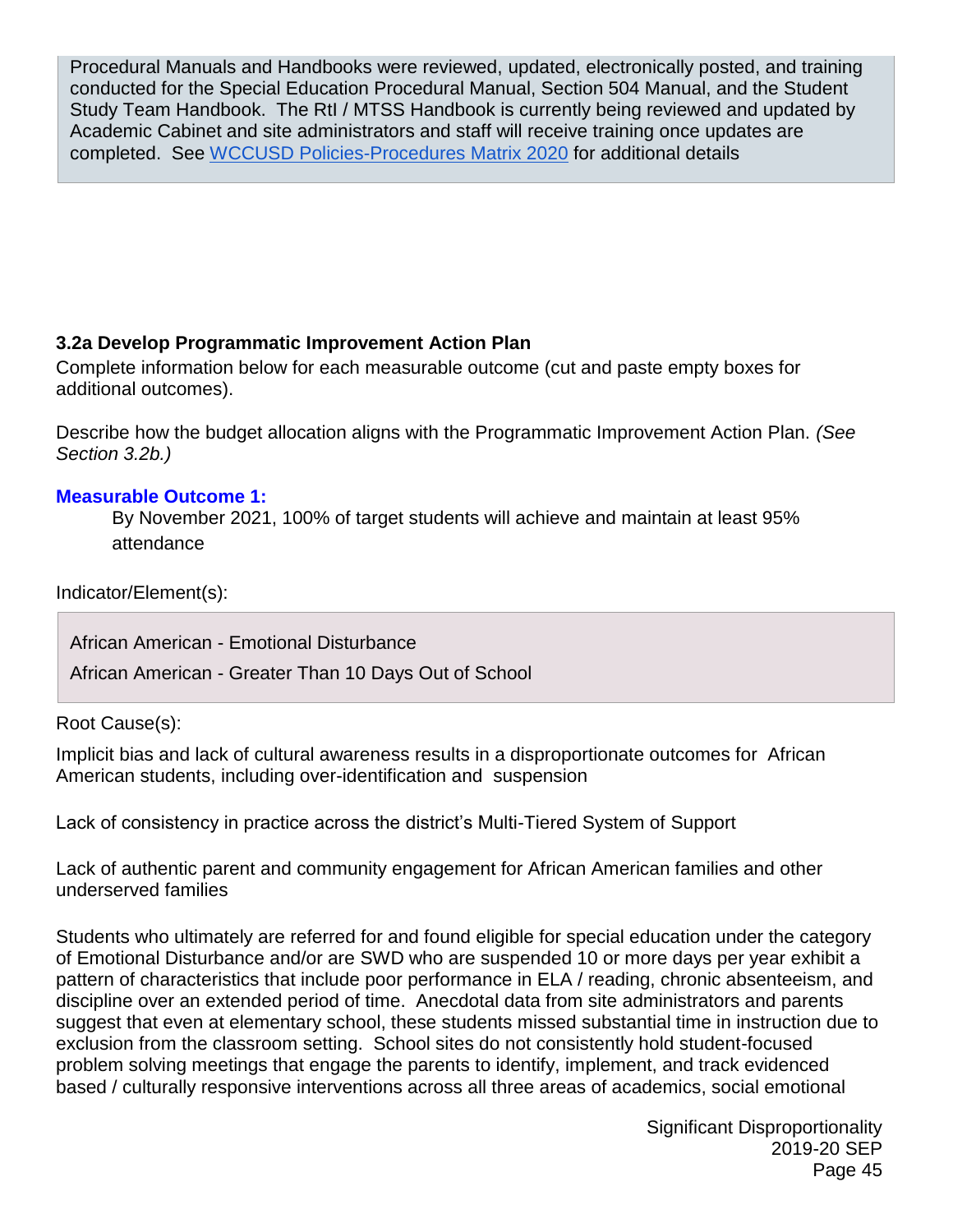skills, and behavior. There are inconsistencies across sites related to the district's practices related to Student Success Team, which provides goal-driven interventions for students who are not successfully accessing Tier 1 instruction. In Focus Groups and interviews, parents report that they are being contacted when their students are "in trouble" and they perceive that their students are "treated differently."

Anecdotal data indicates that there is limited exchange of information for students served by community agencies at the site level. In addition, agency grants change from year to year, shifting the number and profile of students that the agency is able to serve. This has created challenges at the school site level to develop sustainable intervention programs, and to ensure that there is a comprehensive safety net of services and supports for our most vulnerable students.

#### Target Population:

Four of our K-6 elementary schools were chosen as our Target schools because they have over 8% AA students, they have been in red or orange on the state dashboard in six more areas for African American or special education students for the past two years, and they feed into secondary schools with high suspension rates. These sites are King, Lincoln, Oholne, and Shannon. Our targeted student population at these sites are students who meet three of six of the following criteria: chronic absenteeism, STAR and/or early literacy reading scores in the Below Standard range, referral to SST, COST or CARE, at least one out of school suspensions, Free and Reduced Lunch, and / or Principal referral.

270 students have been identified (180 African American students and 90 students of other ethnic backgrounds reflecting the district's demographic profile who share the same risk factors) and we will track their reading proficiency, attendance, office referrals and referrals to special education.

### **Activity 1: Development of Individual Learning Plans for Target Students**

Staff Responsible:

SELPA Director

School psychologist in collaboration with classroom teacher and site administrator

Coordinator CCEIS with Student Success Team Team (general education teacher, parent, school psychologist, site administrator)

Timeline:

Meet with four target schools to develop and adopt a uniform Individual Learning Plan and identify common data points for literacy, behavior, social emotional - January 2021

Gather baseline data for target students: academic, behavior, social emotional - January to June 2021

Hold initial Student Success Team meetings and develop initial Individual Learning Plan for all target students - August through October 2021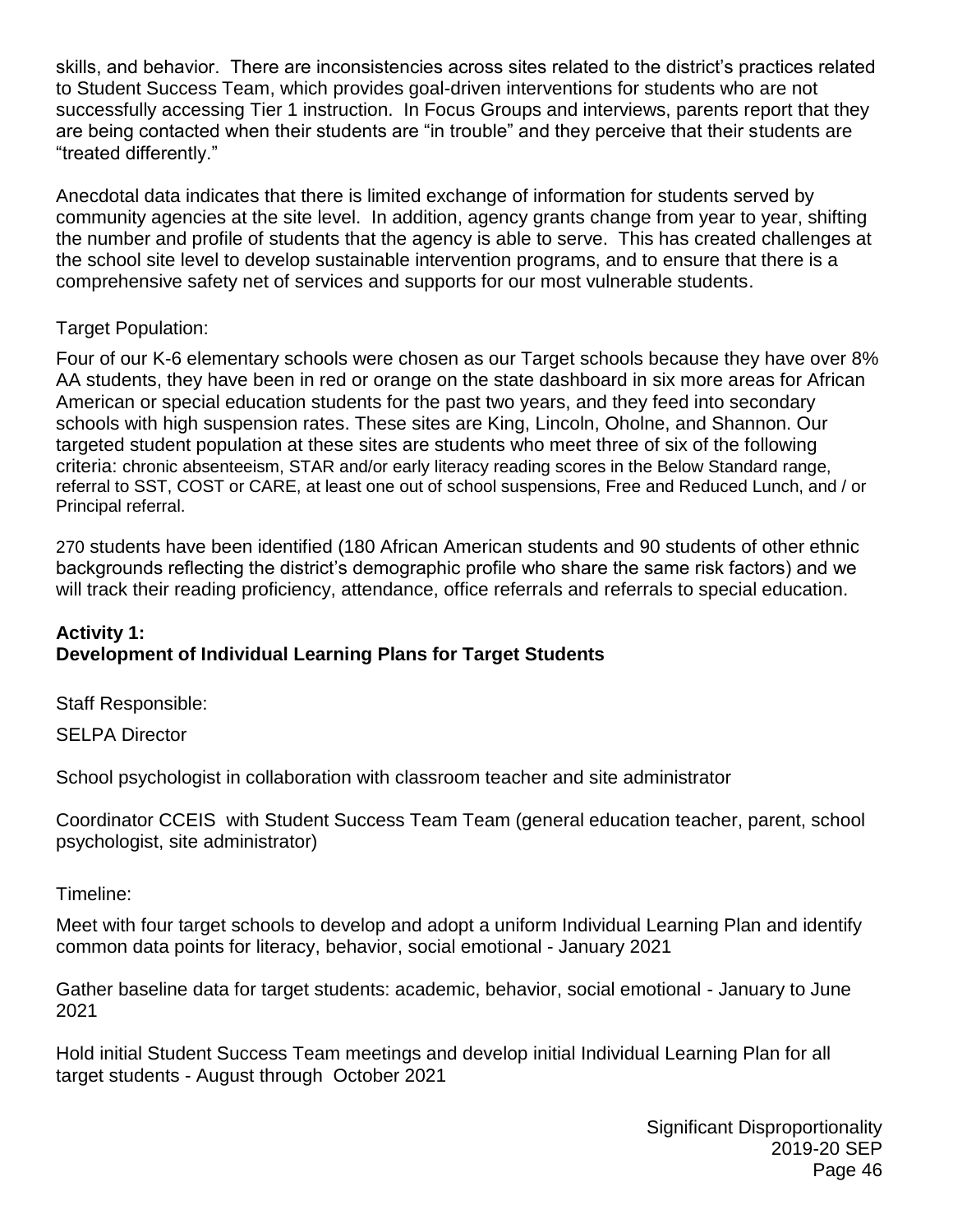Meet quarterly to review and revise Individual Learning Plan for each target student - November 2021 through June 2022 Data Sources/Methods for Evaluating Progress:

Development and quarterly monitoring of Individual Student Learning Plans to include participation by general education teacher, parent, site administrator, CCEIS Coordinator, school psychologist, and general education teacher

Progress on Individual Learning Plan goals as documented in quarterly meetings

## **Activity 2:**

**Central monitoring of students who are not responding to interventions in order to hold schedule Circle of Care with other community-based agencies - wrap around support / services**

Staff Responsible:

Director of Community Engagement to collaborate with community partners to develop supports and services

Coordinator of Community Engagement and Coordinator of CCEIS to schedule and hold Circle of CARE meetings with participation of school psychologist, parent, and appropriate community agencies

Timeline:

Circle of CARE meetings to begin for target students after implementation and tracking of Individual Learning Plan - November 2021-September 2022

Data Sources/Methods for Evaluating Progress:

Schedule of Circle of CARE meetings and meeting notes and referrals to community based agencies

## **Activity 3:**

**Establishment of and PD for Site Leadership Data team to review school and student level data**

Staff Responsible:

Director of Curriculum, Instruction, and Assessment Coordinator of CCEIS Site principals Instructional Lead Teams at target schools

Timeline:

Identify data to be used quarterly basis for review of student achievement / engagement - January through March 2021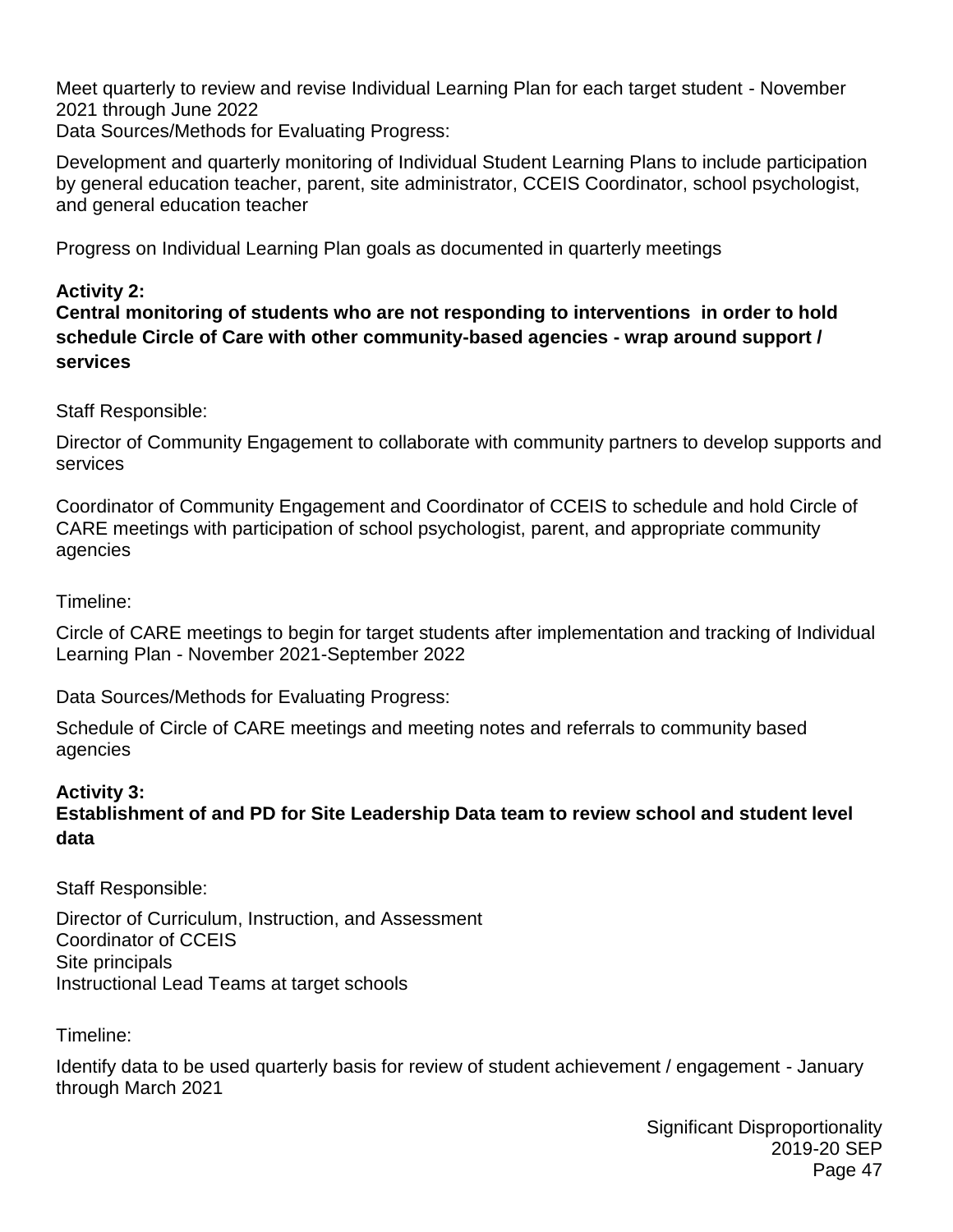Collect baseline data in the areas of literacy, office referrals, and attendance - April through June 2021

Data Sources/Methods for Evaluating Progress:

Notes from quarterly review of target school site data in the areas of literacy, office referrals / implementation of Behavior Matrix, and attendance. Data from site level sources will be reflected in the Individual Learning Plans

#### **Measurable Outcome 2:**

By June 2022, target students will reduce office referrals during in-person instruction by 5% from baseline

Indicator/Element(s):

African American - Emotional Disturbance African American - Greater Than 10 Days Out of School

Root Cause(s):

Lack of consistency in practice across the district's Multi-Tiered System of Support

Interviews and input from Focus Groups indicate that students at the elementary are being referred to the office and excluded from instruction due to behavior. At the middle and high school, these students are being suspended and identified as Emotionally Disturbed. Although the district created and adopted a Discipline Matrix in 2018, there have not been the resources to implement it with fidelity, and there is a dearth of Tier 2 interventions.

#### Target Population:

Four of our K-6 elementary schools were chosen as our Target schools because they have over 8% AA students, they have been in red or orange on the state dashboard in six more areas for African American or special education students for the past two years, and they feed into secondary schools with high suspension rates. These sites are King, Lincoln, Oholne, and Shannon. Our targeted student population at these sites are students who meet three of six of the following criteria: chronic absenteeism, STAR and/or early literacy reading scores in the Below Standard range, referral to SST, COST or CARE, at least one out of school suspensions, Free and Reduced Lunch, and / or Principal referral.

270 students have been identified (180 African American students and 90 students of other ethnic backgrounds reflecting the district's demographic profile who share the same risk factors) and we will track their reading proficiency, attendance, office referrals and referrals to special education.

#### **Activity 1:**

**Identification and implementation of targeted behavior interventions at Tier 2 (including Restorative Practices and Collaborative Proactive Solutions), documented in the Discipline**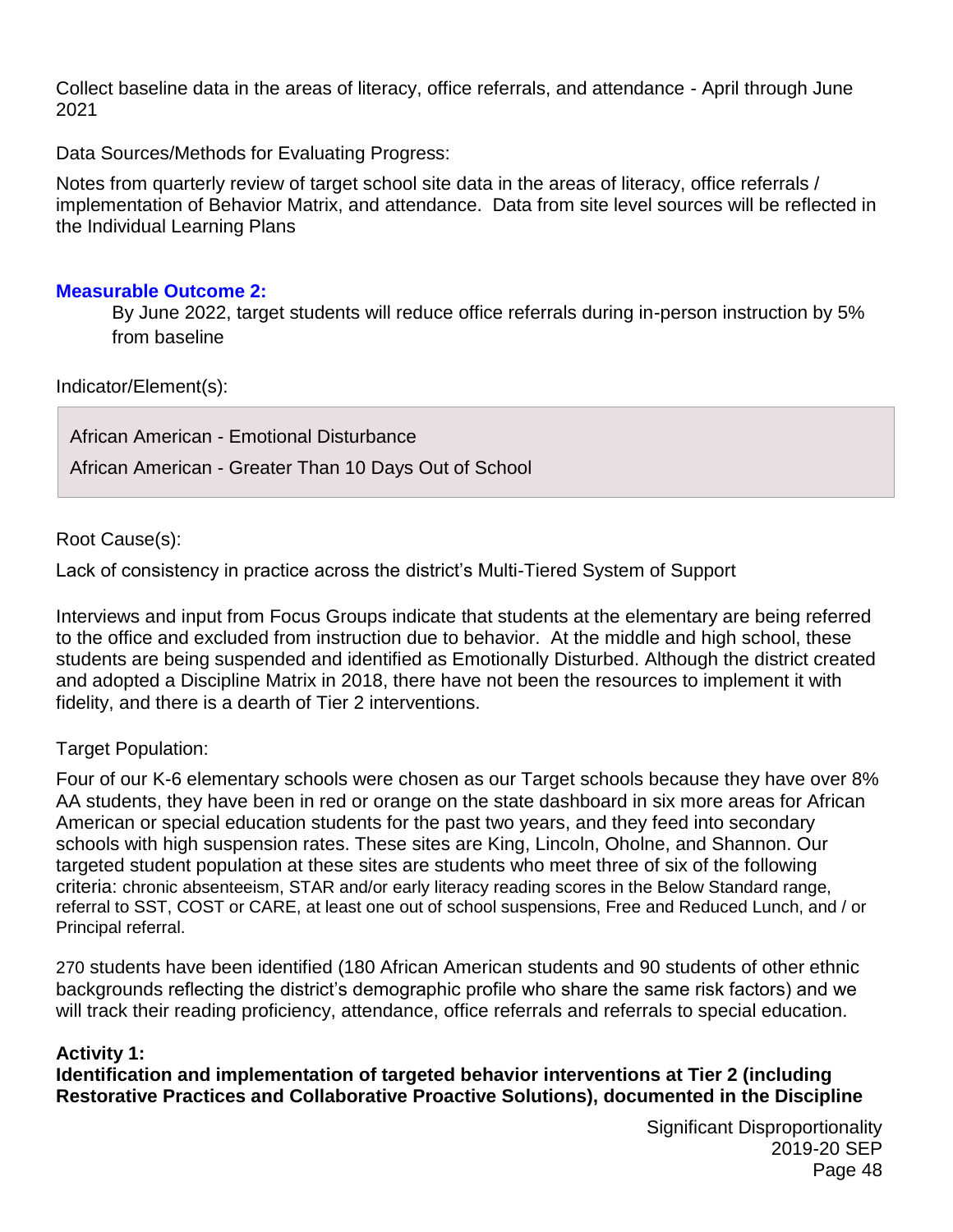**Matrix. Develop and monitor consistent documentation of behavioral incidence through defining terms and identifying common location to store the data and processes and procedures for documentation, including the use of SWIS (School Wide Information System), an application to track Positive Behavior Intervention and Supports**

Staff Responsible:

Director of Culture Climate in collaboration with district task force of site administrator, teachers, school psychologists, and parents

Site principals

Restorative Practices Consultant

SELPA Director

Timeline:

Revise Discipline Matrix between January and March 2021

Train staff district-wide in revised Discipline Matrix April through June 2021

Provide updated training of target school site staff in Restorative Practices April through June 2021

Provide updated training of school psychologists, site administrator, and teachers at target schools in Collaborative Proactive Solutions April through June 2021

Train appropriate school site staff in selected office referral data tracking system August 2021

Monitor implementation of office referral data tracking system August 2021 through September 2022

Data Sources/Methods for Evaluating Progress:

Data on office referrals including alternative to suspension / removal utilized

Progress on Individual Learning Plan goals and Behavioral Intervention Plans as documented in quarterly Student Success Team meetings

Notes of Restorative conversations and circles - notes in SWIS (School Wide Information System)

Notes of Plan B conversations - Collaborative Proactive Solutions

Documentation from Site Data Team Meetings reviewing Office Referrals

#### **Measurable Outcome 3:**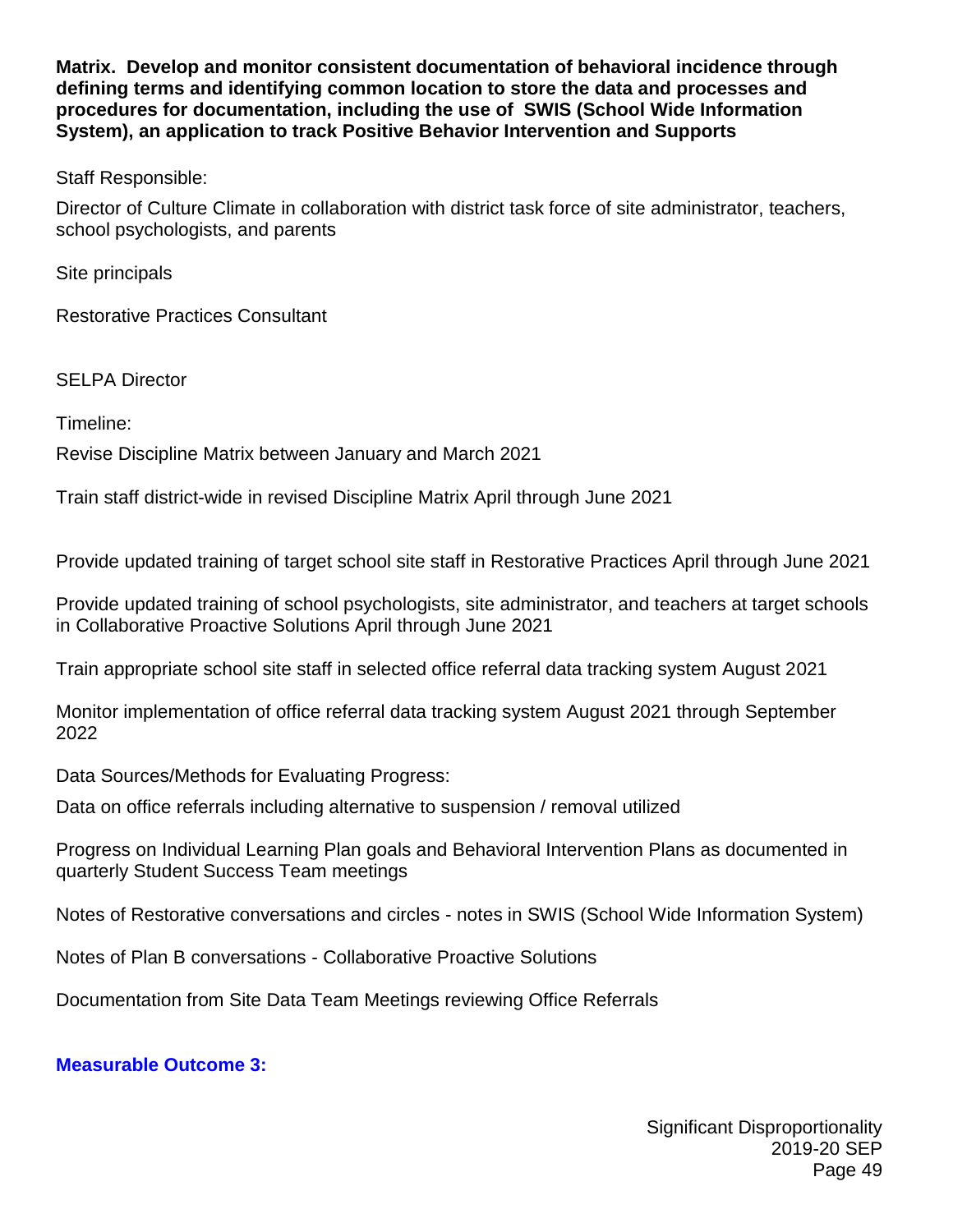Students at target schools will improve their relationship with teachers by 5% from February 2020 baseline survey data based on aggregate school data taken in May 2022

Indicator/Element(s):

| African American - Emotional Disturbance              |  |  |
|-------------------------------------------------------|--|--|
| African American - Greater Than 10 Days Out of School |  |  |

#### Root Cause(s):

Cultural Dissonance: Implicit bias and lack of cultural awareness results in a disproportionate outcomes for African American students, including over-identification and suspension

Lack of authentic parent and community engagement for African American families and other underserved families

#### Target Population:

Four of our K-6 elementary schools were chosen as our Target schools because they have over 8% AA students, they have been in red or orange on the state dashboard in six more areas for African American or special education students for the past two years, and they feed into secondary schools with high suspension rates. These sites are King, Lincoln, Oholne, and Shannon. Our targeted student population at these sites are students who meet three of six of the following criteria: chronic absenteeism, STAR and/or early literacy reading scores in the Below Standard range, referral to SST, COST or CARE, at least one out of school suspensions, Free and Reduced Lunch, and / or Principal referral.

270 students have been identified (180 African American students and 90 students of other ethnic backgrounds reflecting the district's demographic profile who share the same risk factors) and we will track their reading proficiency, attendance, office referrals and referrals to special education.

#### **Activity 1:**

## **Establish quarterly Principals' Professional Learning Community on Creating and Sustaining Anti-Racist schools**

Staff Responsible:

Director of Office of African American Student Achievement

Director of Culture and Climate

Timeline:

Establish group norms content and process of meetings and collect baseline staff and parent survey data to inform work - January through March 2021

Meet quarterly per established process - April 2021 - September 2022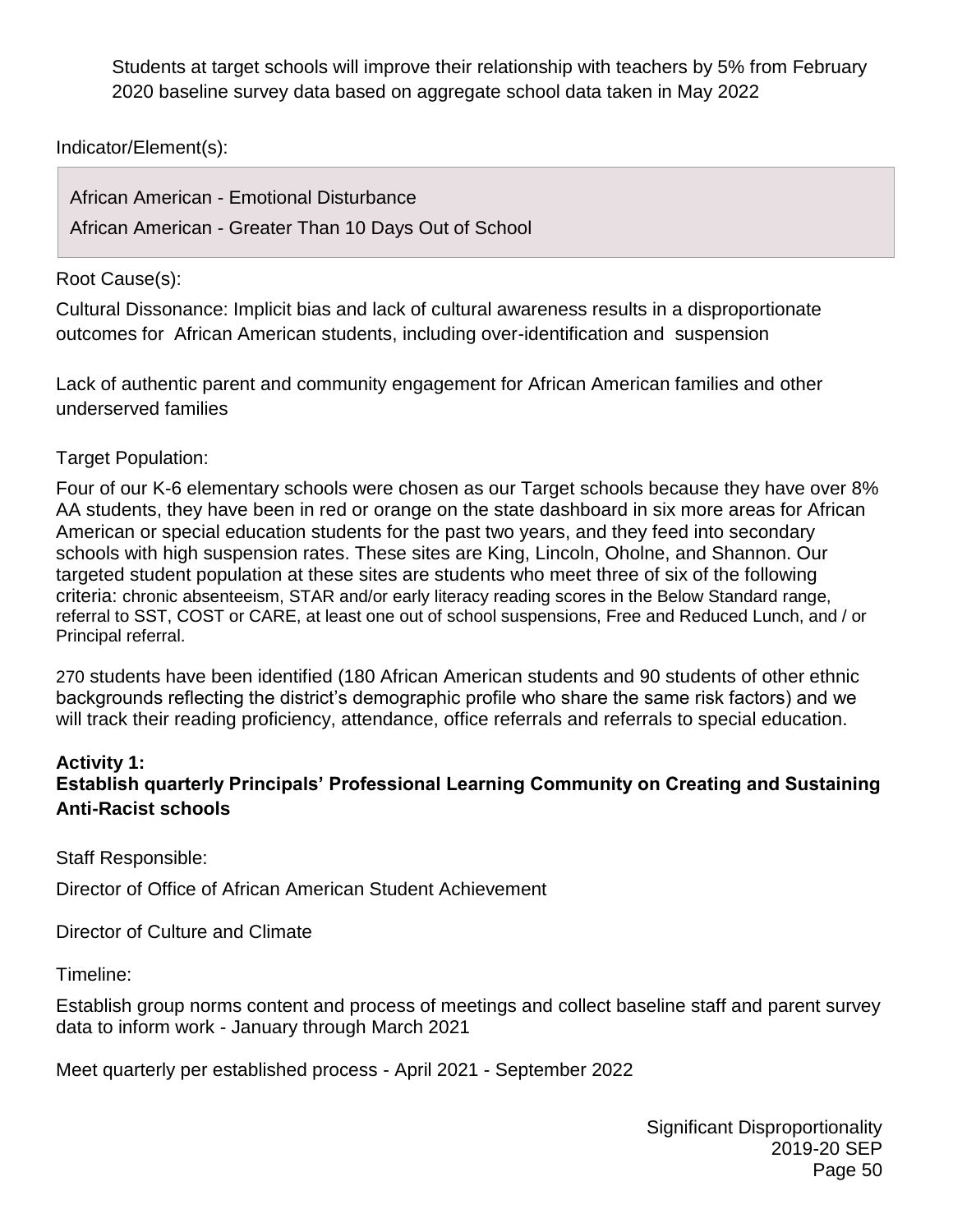Data Sources/Methods for Evaluating Progress:

Student Survey data on Culture and Climate, to include district created / selected tool, such as Youth Truth

#### **Measurable Outcome 4:**

By June 2022, 80% of target students will achieve mastery / proficiency of grade level literacy skills (proportional growth from baseline) as measured by District Benchmarks.

Indicator/Element(s):

African American - Emotional Disturbance African American - Greater Than 10 Days Out of School

Root Cause(s):

Lack of consistency in practice across the district's Multi-Tiered System of Support

Interviews and Focus Groups identified a lack of consistent access to evidenced based interventions across all sites, and inconsistent administrator and analysis of formative assessment and progress monitoring to refine instruction and monitor access to the Learning Center, where available.

#### Target Population:

Four of our K-6 elementary schools were chosen as our Target schools because they have over 8% AA students, they have been in red or orange on the state dashboard in six more areas for African American or special education students for the past two years, and they feed into secondary schools with high suspension rates. These sites are King, Lincoln, Oholne, and Shannon. Our targeted student population at these sites are students who meet three of six of the following criteria: chronic absenteeism, STAR and/or early literacy reading scores in the Below Standard range, referral to SST, COST or CARE, at least one out of school suspensions, Free and Reduced Lunch, and / or Principal referral.

270 students have been identified (180 African American students and 90 students of other ethnic backgrounds reflecting the district's demographic profile who share the same risk factors) and we will track their reading proficiency, attendance, office referrals and referrals to special education.

#### **Activity 1:**

**Provision of Tier 2 interventions for literacy using Targeted Research Based Interventions for Reading. Intervention groups will be determined based on benchmark and progress monitoring assessment data**

Staff Responsible: Director of Early Literacy and ELD

Director of Elementary Special Education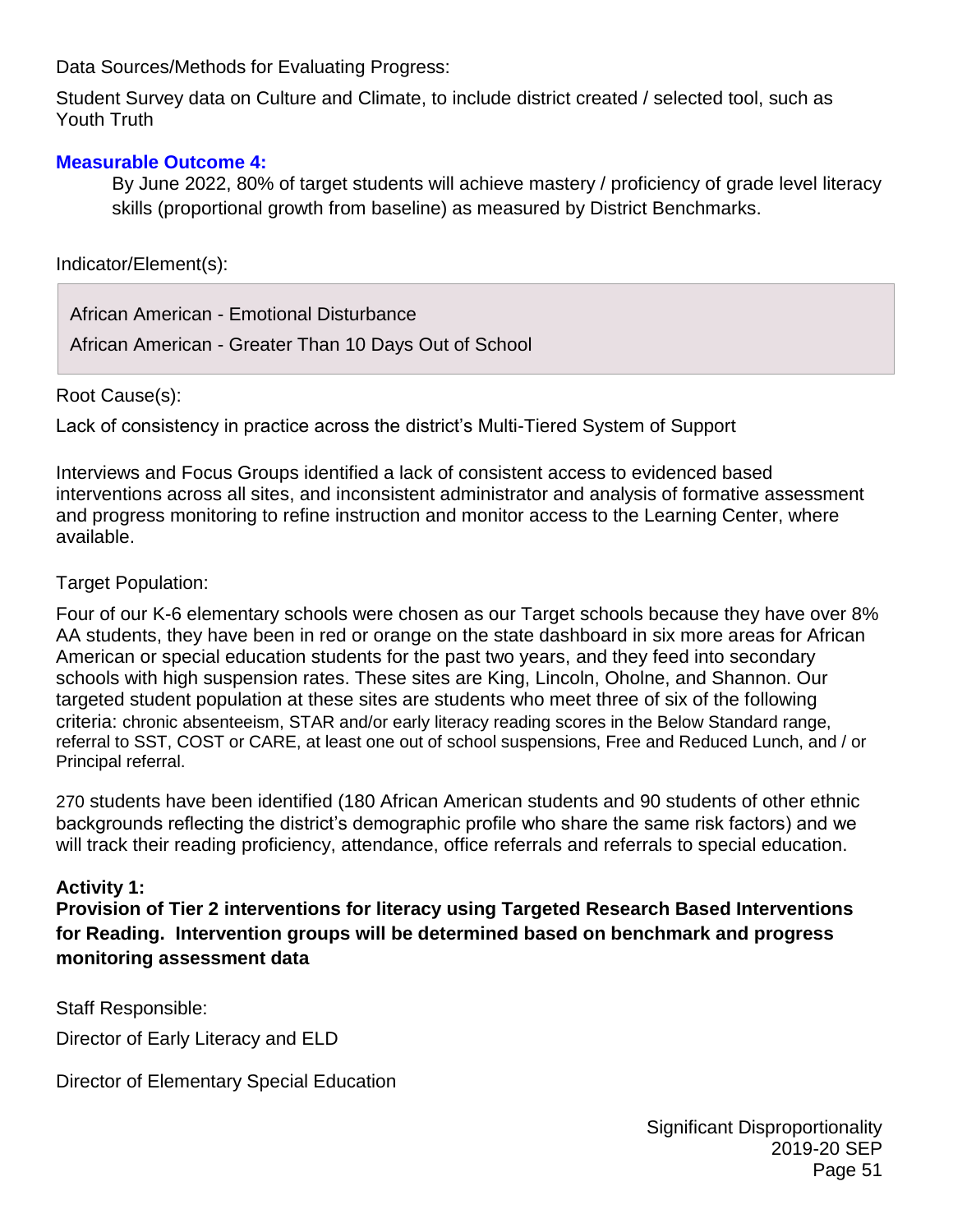Site principals, instructional coaches and identified instructional staff

Timeline:

Collaborate with target school sites to inventory current reading intervention programs and determine efficacy and gaps - January 2021

Research, pilot, and select benchmark assessments and targeted reading interventions curricula and determine service delivery model - February through June 2021

Purchase selected materials - June through July 2021

Train instructional staff on selected benchmark assessments and curriculum - August 2021

Implement benchmark assessments and curriculum - August 2021 through September 2022

Data Sources/Methods for Evaluating Progress:

Documentation in Individual Learning Plans

Intervention group lists

Benchmark assessment data

Curriculum based progress monitoring assessment data

Notes from regular classroom walk-throughs and teacher consultation

#### **Measurable Outcome 5:**

Parents at target school will improve authentic engagement as well as increase their perception of respect and caring relationship with school staff by 5% from February 2020 baseline survey data based on aggregate school data taken in May 2022

Indicator/Element(s):

African American - Emotional Disturbance African American - Greater Than 10 Days Out of School

#### Root Cause(s):

Implicit bias and lack of cultural awareness results in a disproportionate outcomes for African American students, including over-identification and suspension

Lack of authentic parent and community engagement for African American families and other underserved families

Consistent with the Roadmap and Resolution for African American Student Achievement, providing brave spaces where African American families can provide input and feedback to school sites will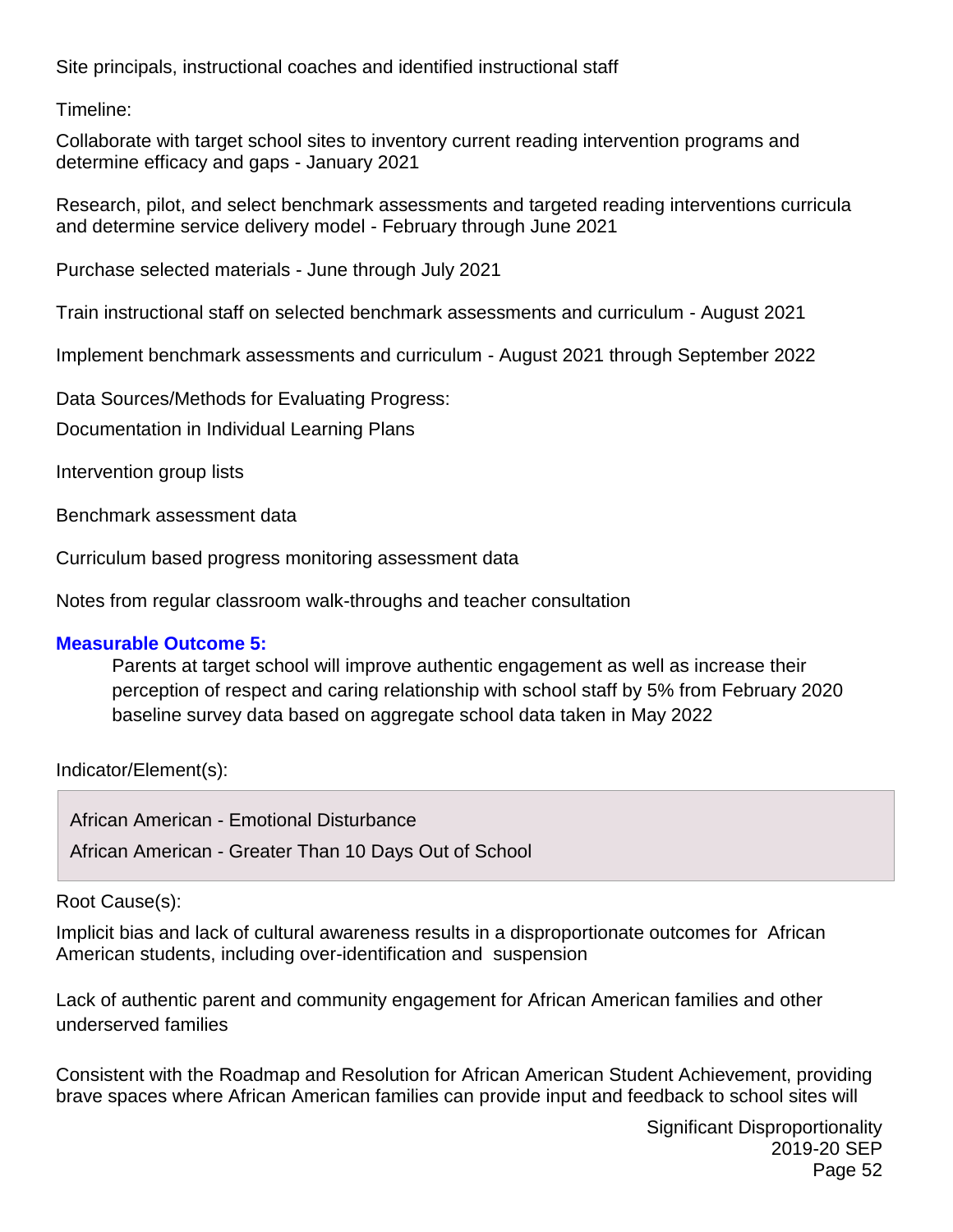increase the school's cultural responsiveness and improve educational outcomes for African American students. Research by Dr. Zarreta Hammond and Pablo Noguerra confirms that effective, positive parent engagement and partnership with schools is critical to student outcomes. Based on both anecdotal and parent survey data, our African American families report feeling less respected, less welcome on campuses, and supported in participating in their children's education compared to the overall participants.

Target Population:

Four of our K-6 elementary schools were chosen as our Target schools because they have over 8% AA students, they have been in red or orange on the state dashboard in six more areas for African American or special education students for the past two years, and they feed into secondary schools with high suspension rates. These sites are King, Lincoln, Oholne, and Shannon. Our targeted student population at these sites are students who meet three of six of the following criteria: chronic absenteeism, STAR and/or early literacy reading scores in the Below Standard range, referral to SST, COST or CARE, at least one out of school suspensions, Free and Reduced Lunch, and / or Principal referral.

270 students have been identified (180 African American students and 90 students of other ethnic backgrounds reflecting the district's demographic profile who share the same risk factors) and we will track their reading proficiency, attendance, office referrals and referrals to special education.

## **Activity 1:**

**District-wide parent and staff workshops on a range of culturally relevant topics to support the educational success of our African American students**

Staff Responsible:

Director of Office of African American Student Achievement

Timeline:

Workshops began in fall 2020, and will continue - January 2021 through September 2022

Data Sources/Methods for Evaluating Progress:

Workshop schedule: these workshops are designed to increase the efficacy of school staff and parents to partner to advance the achievement of African American students across all domains, attendance at workshops, and workshop evaluation data

## **Activity 2:**

**Target school sites will develop robust AAPAC committees with representation on district AASAT committee**

Staff Responsible:

Director of Office of African American Student Achievement

Site principals

Timeline: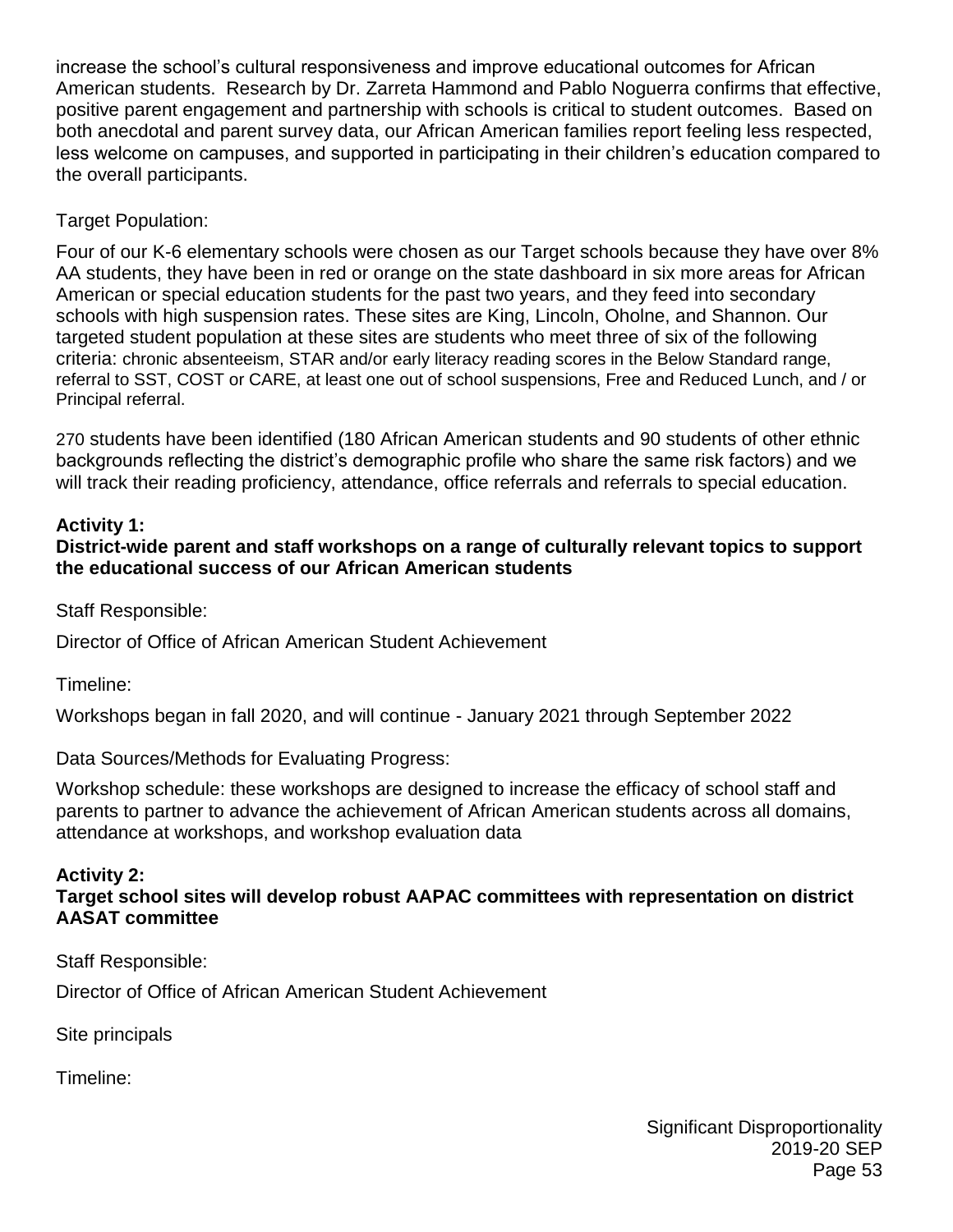Identify AAPAC committee and representative to AASAT - November 2020 through January 2021

Collect baseline attendance data for parent participation - February through June 2021

Hold regular (monthly) AAPAC and AASAT meetings - February 2020 - September 2022

Data Sources/Methods for Evaluating Progress:

Site committee list of AAPAC members and one representative to AASAT submitted to district office,

Agendas, minutes, and attendance from meetings, and Student Survey data on Culture and Climate, to include district created / selected tool, such as Youth Truth

#### **Measurable Outcome 6:**

By June 2022, the district will build a culturally responsive MTSS framework that will provide appropriate levels of academic, social emotional and positive behavioral intervention support that will lead to a reduction of 5% in office referrals rates as measured by disciplinary records.

Indicator/Element(s):

African American - Emotional Disturbance

African American - Greater Than 10 Days Out of School

Root Cause(s):

Lack of Implementation of consistent discipline Procedures and Practices including pre-referral strategies not being implemented to interrupt student suspension

Implicit bias and lack of cultural awareness results in a disproportionate outcomes for African American students, including over-identification and suspension

Anecdotal data from interviews and Focus groups indicates that data is not consistently collected and reviewed for the purposes of developing student level goals to drive first instruction and interventions. Special Education is believed to be the only intervention available. There is a lack of cohesion of supports and interventions for our most vulnerable students.

Although the district has a Student Success Team Manual, including how to design and implement multi-tiered systems of support, anecdotal data from interviews and focus groups indicate that there is lack of consistency in access to interventions and the Student Success Team process is used differently across school sites. Data is not consistently reviewed for the purposes of developing student level goals to drive first instruction and interventions. Special Education is believed to be the only intervention available.

Lack of consistency in practice across the district's Multi-Tiered System of Support in the area of Social Emotional Learning - when students do not have the age / grade appropriate learning to learn skills: self-regulation, social communication, task initiation, work completion, and on task behavior and when teachers are not able to recognize trauma and engage students in culturally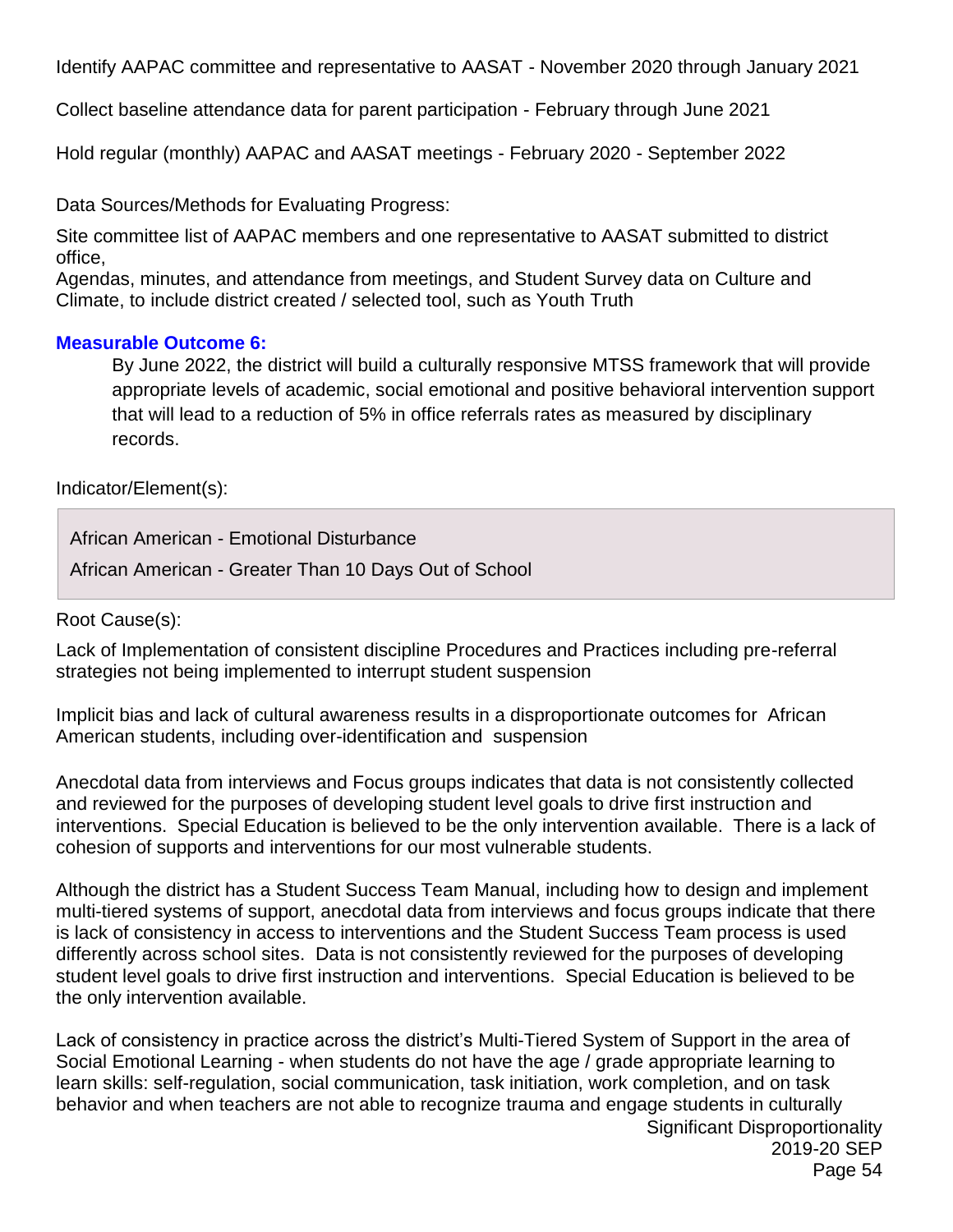relevant / responsive ways, students are not in a learning ready state and are not able to effectively participate in instruction; shutting down or acting out. When students do not effectively participate in instruction / engage in behaviors contrary to their learning and that of others, teachers will send students out of class.

Lack of clear behavioral expectations for students in the classroom that are culturally responsive and support students to be in a learning ready state, and fail to provide direct instruction and targeted feedback to students to proactively support effective participation in teaching and learning. When students do not effectively participate in instruction / engage in behaviors contrary to their learning and that of others, teachers will send students out of class.

The school psychologists are the district staff responsible for Tier 2 and 3 interventions for social emotional (short term group and individual counseling and provision of Educationally Related Mental Health Services as required in the IEP) and behavior (behavior plans for Student Success team, Section 504, and IEPs), in addition to their legally mandated roles to complete initial and triennial assessments for special education. The district did allocate 6 school psychologist full time equivalent positions through the Local Control Accountability Plan funded through LCFF. These positions were distributed across 12 school psychologists to increase their time at target schools between one half and a full day per week. Anecdotal data from interviews with the school psychologists indicate that this has not resulted in effective services to students in the general education in the form of behavior or social emotional support. This has resulted in inconsistent supports across sites, as some sites contract these services through outside agencies, many of which are restricted to only serving students who are Medi-Cal eligible and those sites that participate in the Unconditional Education - Partnership with Seneca Family of Agencies.

### Target Population:

Four of our K-6 elementary schools were chosen as our Target schools because they have over 8% AA students, they have been in red or orange on the state dashboard in six more areas for African American or special education students for the past two years, and they feed into secondary schools with high suspension rates. These sites are King, Lincoln, Oholne, and Shannon. Our targeted student population at these sites are students who meet three of six of the following criteria: chronic absenteeism, STAR and/or early literacy reading scores in the Below Standard range, referral to SST, COST or CARE, at least one out of school suspensions, Free and Reduced Lunch, and / or Principal referral.

270 students have been identified (180 African American students and 90 students of other ethnic backgrounds reflecting the district's demographic profile who share the same risk factors) and we will track their reading proficiency, attendance, office referrals and referrals to special education.

## **Activity 1:**

**Increase school psychologists at the target schools to 1.0 to support Tier 1 implementation and to provide Tier 2 resources for Social Emotional Learning and behavior. Establish monthly PLC with school psychologists from the 4 target schools and 6 psychologists with time funded through LCAP for monthly collaboration and PD**

- **Restorative Practices within a Tiered system of support**
- **PBIS within a Tiered system of support**
- **Ross Greene's Collaborative Proactive Solutions**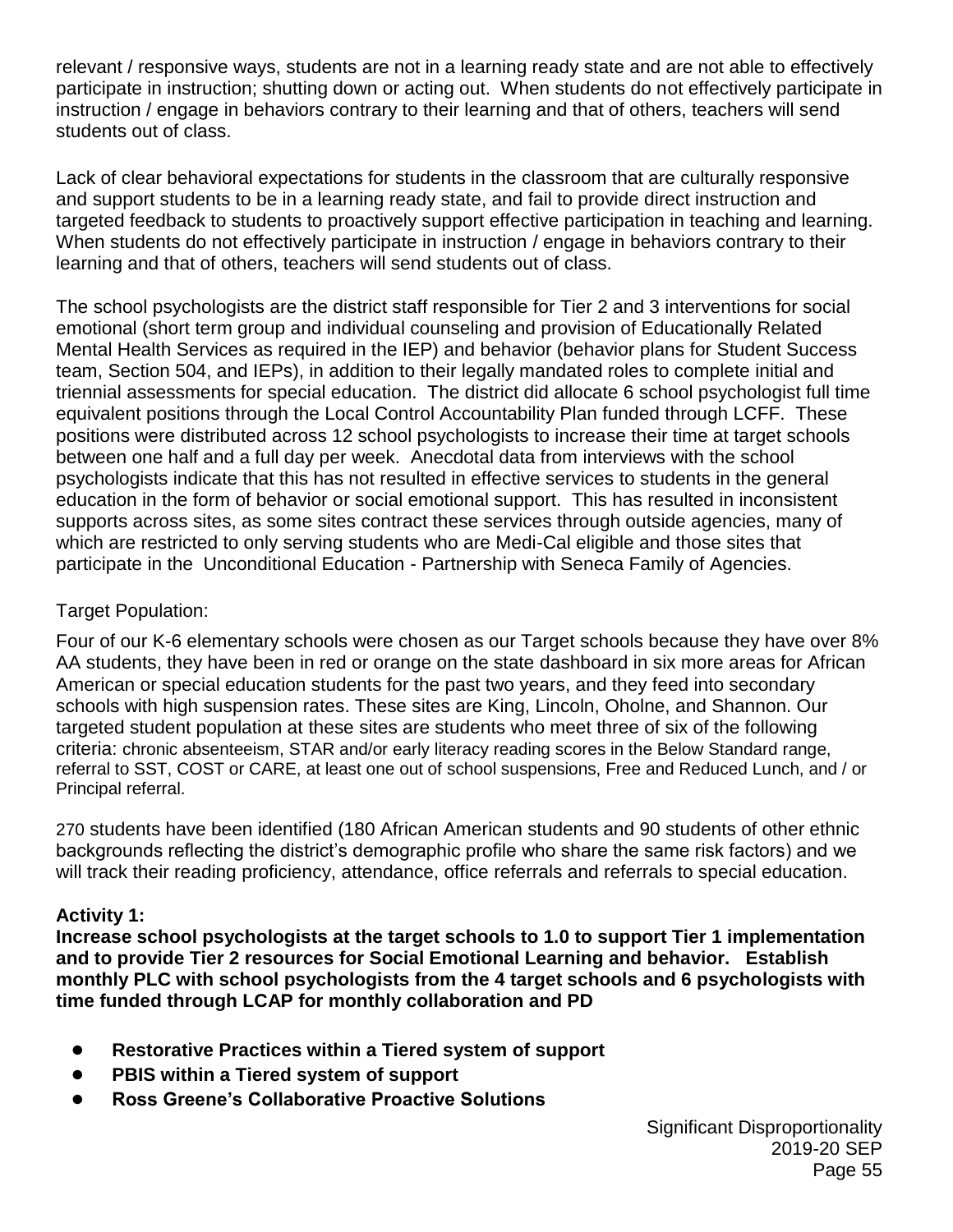## ● **Social Emotional Learning -Stanford Harmony**

Staff Responsible:

SELPA Director in collaboration with Director of Certificated Staffing - Human Resources

Director of Culture and Climate

Timeline:

Develop description of time allocation for school psychologists at the target schools to reflect increase in support to general education - January through March 2021

Recruit and hire additional school psychologists to backfill for the shift in staffing allocation - April through June 2021

Provide advanced training in Collaborative Proactive Solutions to school psychologists at target school sites - April through July 2021

Provide advanced training in Stanford Harmony to school psychologists at target school sites - April through July 2021

Facilitate monthly Professional Learning Community for school psychologists at target school and those funded under LCAP to engage in data analysis and review and discussion of practices in areas to include consultation and collaboration, Positive Behavior Intervention and Supports. Social Emotional Learning, Trauma Informed Practices - August 2021 - September 2022

School psychologists will participate in Student Success Team meetings for target students quarterly to monitor Child Find and support with development of intervention strategies in the areas of social emotional learning and behavior - August 2021 - September 2022

Data Sources/Methods for Evaluating Progress:

Attendance at target student Student Success Team Meetings

Service logs reflecting consultation time with general education teachers in the areas of Positive Behavior Intervention and Support (Collaborative Proactive Solutions and Restorative Practices) and Social Emotional Learning (Stanford Harmony) implementation

Service logs reflecting provision of Tier 2 interventions for behavior - development, staff training, and tracking of Behavior Plans

Service logs reflecting provision of Tier 2 interventions for social emotional - group and individual counseling and progress notes and notes from Plan B conversations (Collaborative Proactive Solutions)

## **Activity 2:**

**Case management for each target student with regular monitoring through Student Success Team to include family using the Individual Learning Plan**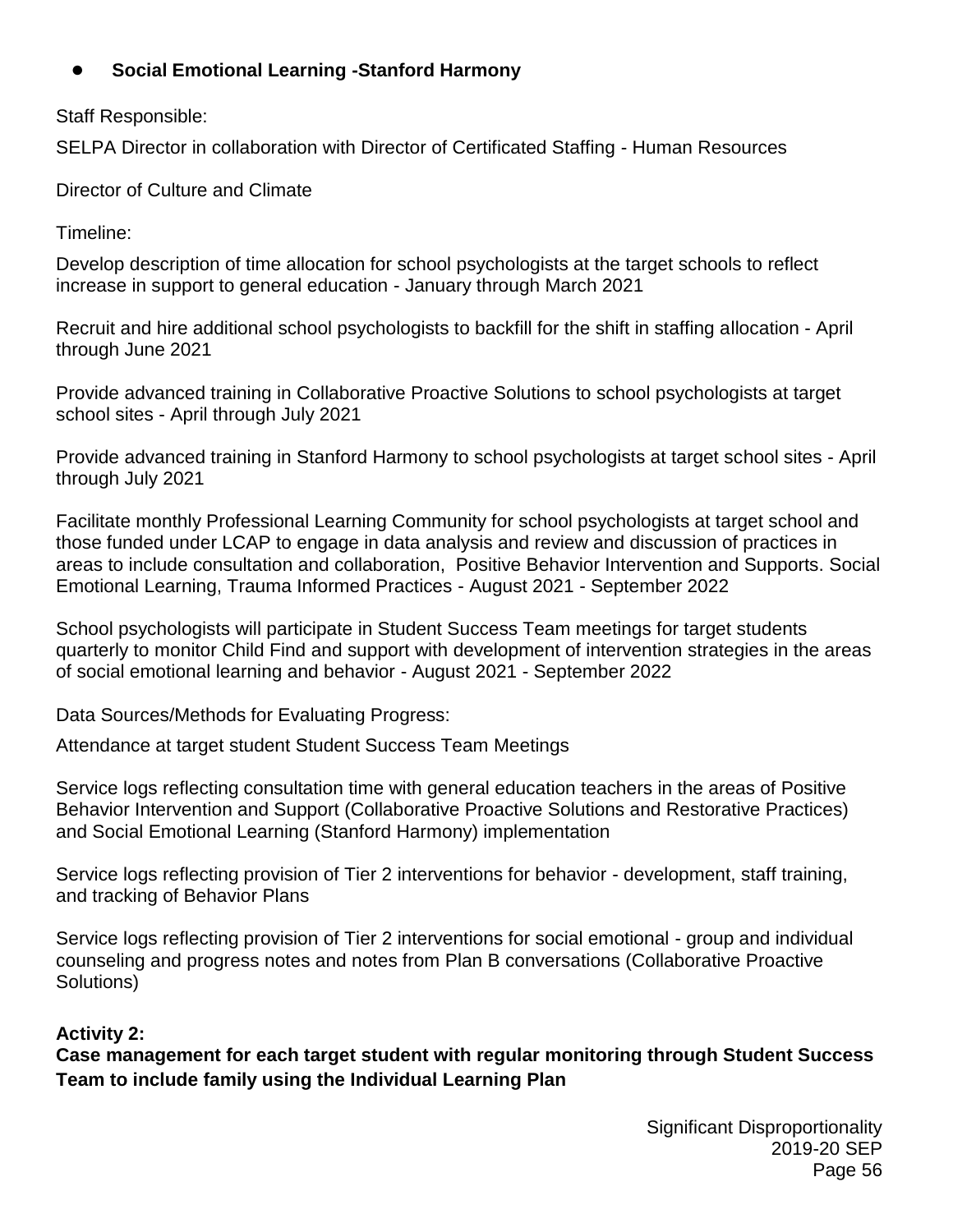Staff Responsible:

Coordinator CCEIS with Student Success Team Team (general education teacher, parent, school psychologist, site administrator)

Timeline:

Gather baseline data for target students: academic, behavior, social emotional February to June 2021

Hold initial Student Success Team meetings and develop initial Individual Learning Plan for all target students - August through October 2021

Meet quarterly to review and revise Individual Learning Plan for each target student - October 2021 through June 2022

Data Sources/Methods for Evaluating Progress:

Development and quarterly monitoring of Individual Student Learning Plans to include participation by general education teacher, parent, site administrator, CCEIS Coordinator, school psychologist, and general education teacher

Progress on Individual Learning Plan goals as documented in quarterly meetings

Office referrals using SWIS (School Wide Information System), an application to track Positive Behavior Intervention and Supports; and criterion referenced literacy data from STAR / Basic Phonics Skills Tests

Notes from regular classroom walk-throughs and teacher consultation

#### **Activity 3:**

**Creation of CCEIS Coordinator to support sites with development of Individual Learning Plans and scheduling and facilitation of quarterly Student Study Team meetings for each target student. The Coordinator will support with training, implementation, data collection and analysis of elements of the CCEIS plan.**

- **Literacy interventions**
- **Behavior - PBIS and Tier 2 / Discipline Matrix**
- **Attendance - Chronic absenteeism and attendance meetings**
- **Social Emotional Learning and Tier 2 / individual and group counseling**

#### Staff Responsible:

SELPA Director in collaboration with the Associate Superintendent of Educational Services

SELPA Director in collaboration with Chief Personnel Officer

Coordinator CCEIS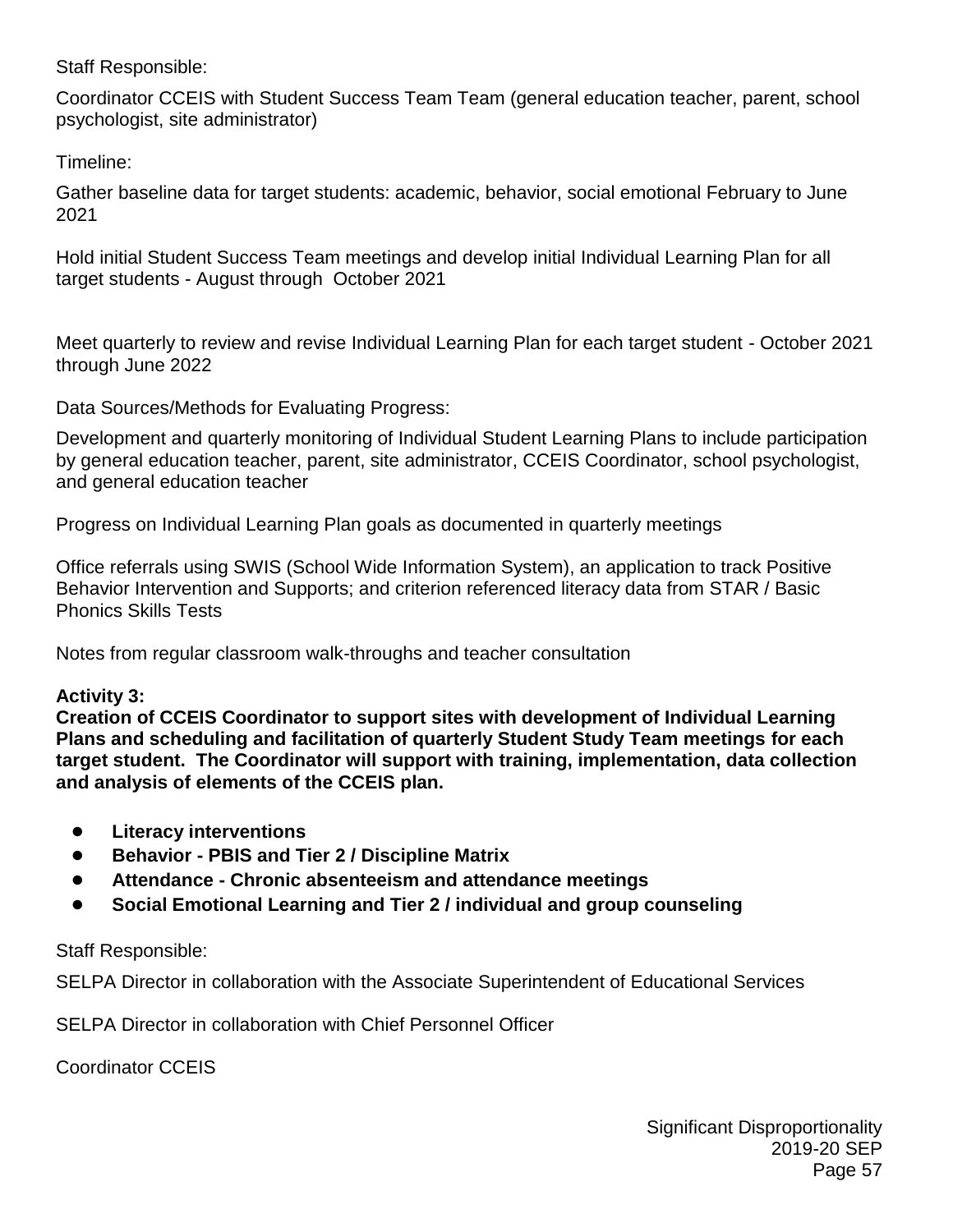Timeline:

Develop and get board approval for job description - January through March 2021

Recruit and hire CCEIS Coordinator who is well-grounded in evidence-based culturally responsive pedagogy, specifically for Afircan American students and data analysis and is skilled at collaboration / consultation with a range of stakeholders - April through June 2021

Work with target schools to gather baseline data, and schedule and facilitate Student Success Team meetings to develop initial Individual Learning Plans for target students. These Student Success Team meetings will include the parent, general education teacher, school psychologist, and site administrator - August through October 2021

Gather and interpret data related to goals in the target student Individual Student Learning Plans and support school sites with implementation of tier 1 and 2 instruction and interventions - November 2021 - September 2022

Facilitate quarterly Student Success Team Meetings, with parent, general education teacher, and other staff as indicated by interventions, for target students and adjust Individual Learning Plans as indicated by data - quarterly between November 2021 - September 2022

Assist Special Education to gather and interpret data and prepare quarterly reports for the CCEIS Plan

Data Sources/Methods for Evaluating Progress:

Job description

Resume of selected candidate

Individual Student Learning Plans for each student in the target group, including baseline data, intervention plan, and attendance

Progress monitoring data from literacy curriculum and interventions, office referral data by teacher, student, and outcome, attendance data, and attendance logs for literacy and social emotional interventions - group or individual

Quarterly updates / revisions to the Individual Student Learning Plans for each student in the target group, including progress monitoring data, revised intervention plan, and attendance

Quarterly CCEIS progress reports

#### **Activity 4:**

## **Implementation of Tier 1 Social Emotional Learning curriculum, including coaching and PD**

Staff Responsible:

School Psychologist / Director of Culture Climate / Coordinator of CCEIS

Director of Culture and Climate will obtain and disseminate materials and provide training on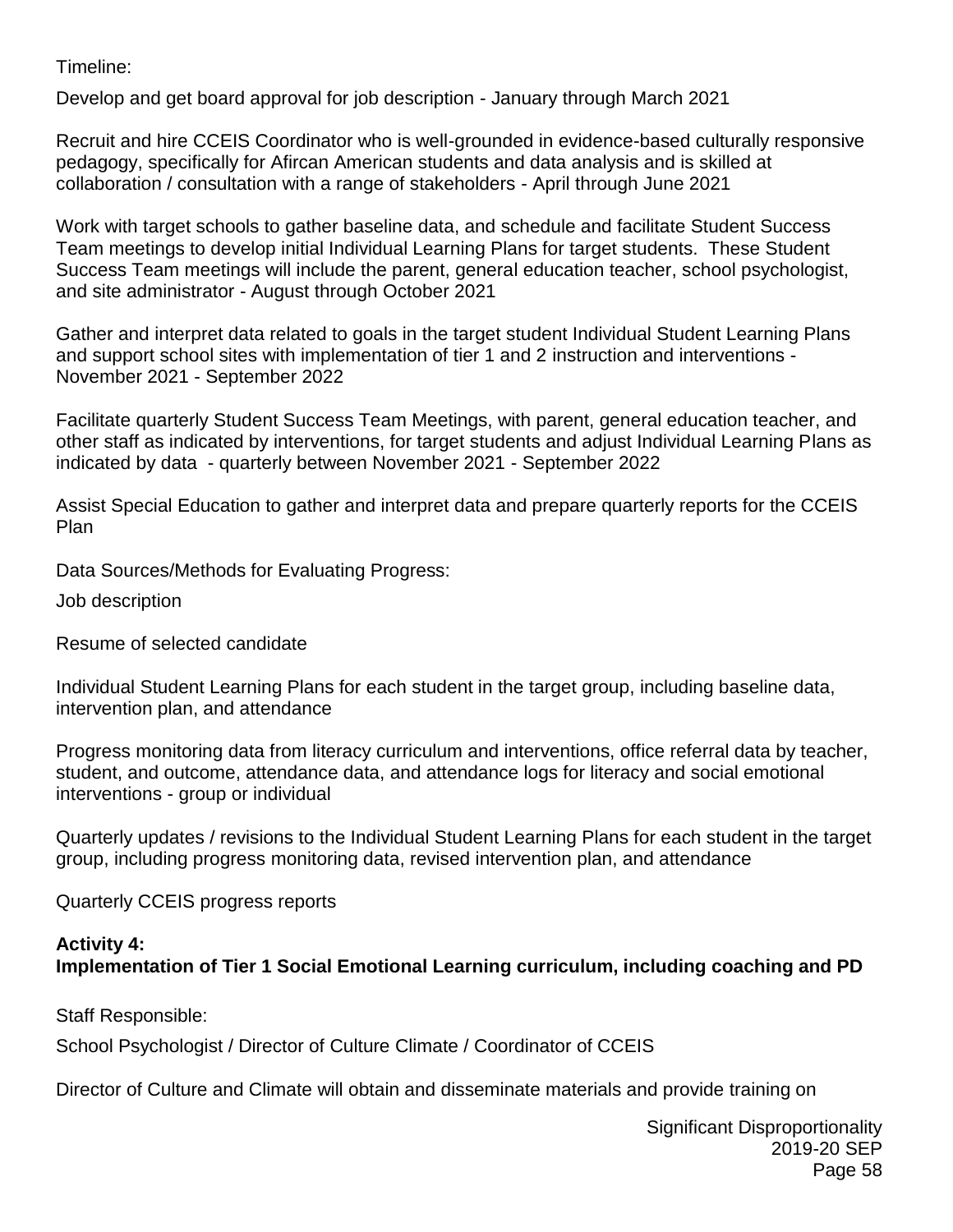#### curriculum

School psychologists and Coordinator of CCEIS will receive advanced training in Stanford Harmony and trauma-informed practices and will provide professional development and ongoing coaching to teachers as appropriate, based on office referral data and teacher request

Social Emotional Learning-focused instructional walk- throughs to be conducted by site principals and Coordinator of CCEIS to inform ongoing staff professional development

Timeline:

Collect baseline office referral data using SWIS (School Wide Information System), an application to track Positive Behavior Intervention and Supports or similar system from February to June 2021

Purchase and disseminate Social Emotional Learning materials (Stanford Harmony - or adopted curriculum) and train all staff at the four school sites to implement curriculum - December 2020 through February 2021

Full implementation April 2021

Data Sources/Methods for Evaluating Progress:

Office referrals by student and by teacher

Attendance sheets from professional development sessions

Evidence of Social Emotional Learning instruction using Stanford Harmony (or adopted curriculum) based on instructional walk-throughs

Progress on Social Emotional Learning goals on Individual Student Learning Plans

## **Activity 5:**

**Implementation of Tier 1 PBIS strategies (consistent student behavioral expectations), including establishing a system to collect and monitor consistent documentation of behavioral incidence through defining terms and identifying common location and processes and procedures, including SWIS (School Wide Information System), an application to track Positive Behavior Intervention and Supports** 

Staff Responsible:

Site principal

Director of Culture Climate in collaboration with district task force of site administrator, teachers, school psychologists, and parents

PBIS-focused instructional walk- throughs to be conducted by site principals and Coordinator CCEIS to inform ongoing staff professional development

School psychologists and Coordinator CCEIS will receive advanced training in PBIS and will provide professional development and ongoing coaching to teachers as appropriate, based on office referral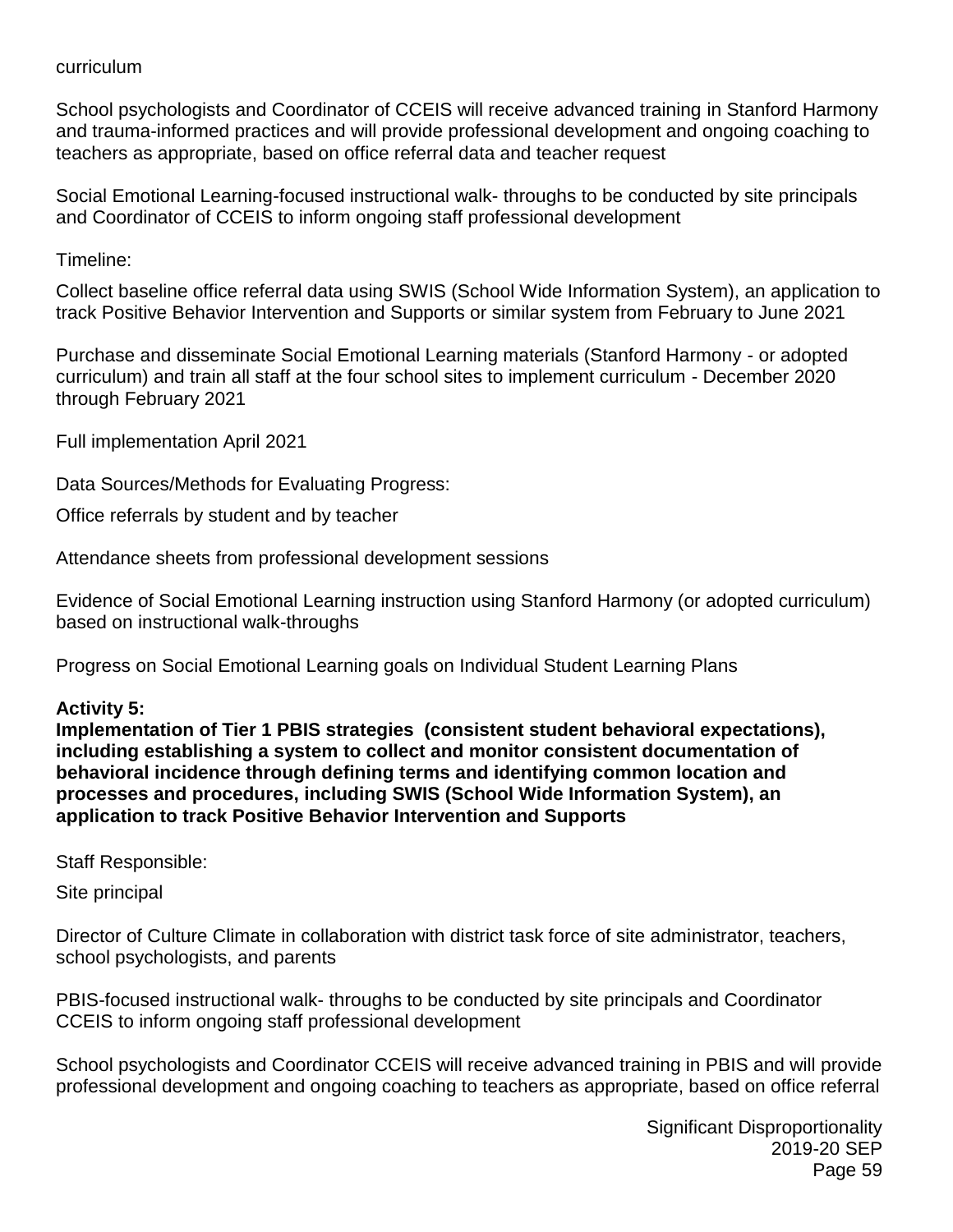data and teacher request

Timeline:

Collect baseline office referral data using SWIS (School Wide Information System), an application to track Positive Behavior Intervention and Supports or similar system from February to April 2021

Revise Discipline Matrix between January and March 2021

Provide professional development to all staff at four target schools in Tier 1 supports for creating classrooms and instructing and providing feedback to students in clear behavioral expectations April and June 2021

Full implementation fall 2021through September 2022

Data Sources/Methods for Evaluating Progress:

Office referrals by student and by teacher

Revised discipline matrix

Attendance sheets from professional development sessions

Evidence of clear behavioral expectations and evidence based ratio of interactions with students based on instructional walk-throughs

Progress on PBIS goals on Individual Student Learning Plans

#### **Measurable Outcome 7:**

By June 2022, teachers will increase the use of culturally responsive and relevant instructional practices in the areas of social emotional learning, behavior, and academics. Measurements will include teacher and student surveys, goals and strategies in Individual Learning Plans, and instructional walk-throughs

Indicator/Element(s):

African American - Emotional Disturbance African American - Greater Than 10 Days Out of School

#### Root Cause(s):

Turn over in certificated staffing and the limited targeted recruitment of African American staff result in low cultural proficiency and limited application of culturally responsive pedagogy within the classroom to support effective engagement in learning, exclusion of students from class, and overidentification of African American students as Emotionally Disturbed

Significant Disproportionality 2019-20 SEP Page 60 Cultural Dissonance: Implicit bias and lack of cultural awareness results in a disproportionate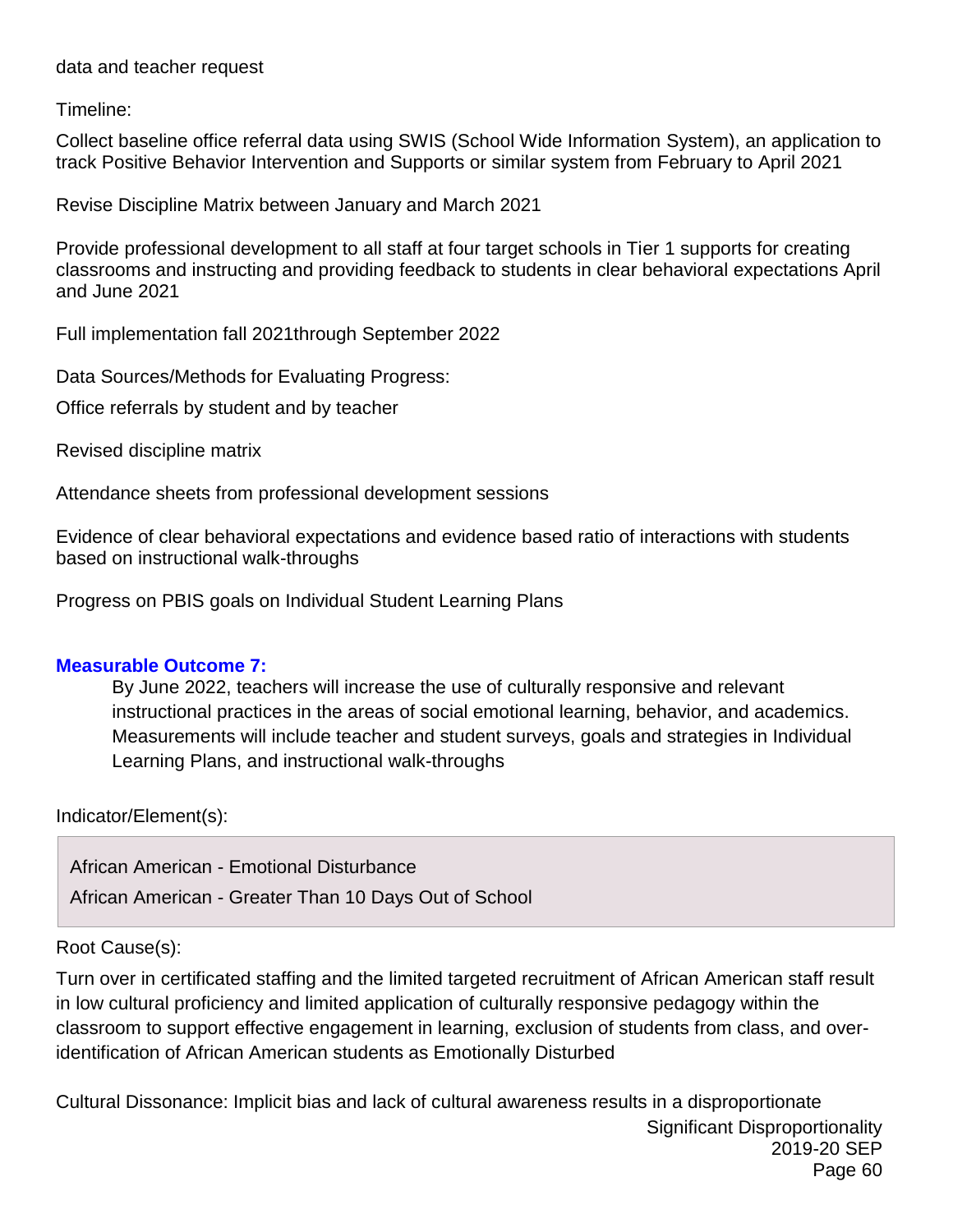outcomes for African American students, including over-identification and suspension

#### Target Population:

Four of our K-6 elementary schools were chosen as our Target schools because they have over 8% AA students, they have been in red or orange on the state dashboard in six more areas for African American or special education students for the past two years, and they feed into secondary schools with high suspension rates. These sites are King, Lincoln, Oholne, and Shannon. Our targeted student population at these sites are students who meet three of six of the following criteria: chronic absenteeism, STAR and/or early literacy reading scores in the Below Standard range, referral to SST, COST or CARE, at least one out of school suspensions, Free and Reduced Lunch, and / or Principal referral.

270 students have been identified (180 African American students and 90 students of other ethnic backgrounds reflecting the district's demographic profile who share the same risk factors) and we will track their reading proficiency, attendance, office referrals and referrals to special education.

#### **Activity 1:**

**Collaborate with Human Resources**

- **Recruitment of Black employees**
- **Retention of Black employees**
- **Support for Black employees**

Staff Responsible:

Chief Personnel Officer in collaboration with Director of Certificated Staffing

Director of Office of African American Student Achievement

Timeline:

Intentional recruitment of African American teachers and administrators through organizations to include California African American Superintendent and Administrators Job Fair - winter through spring 2021

Focus on development and retention of African American teachers and administrators through the Black Educators Network - ongoing

Data Sources/Methods for Evaluating Progress:

Staff demographic data

Data related to years of service within the district

Minutes from Black Educators network meetings

#### **Activity 2:**

**Provide staff with professional development in race and equity at both the site and district level three times monthly to include equitable grading practices and culturally responsive pedagogy.**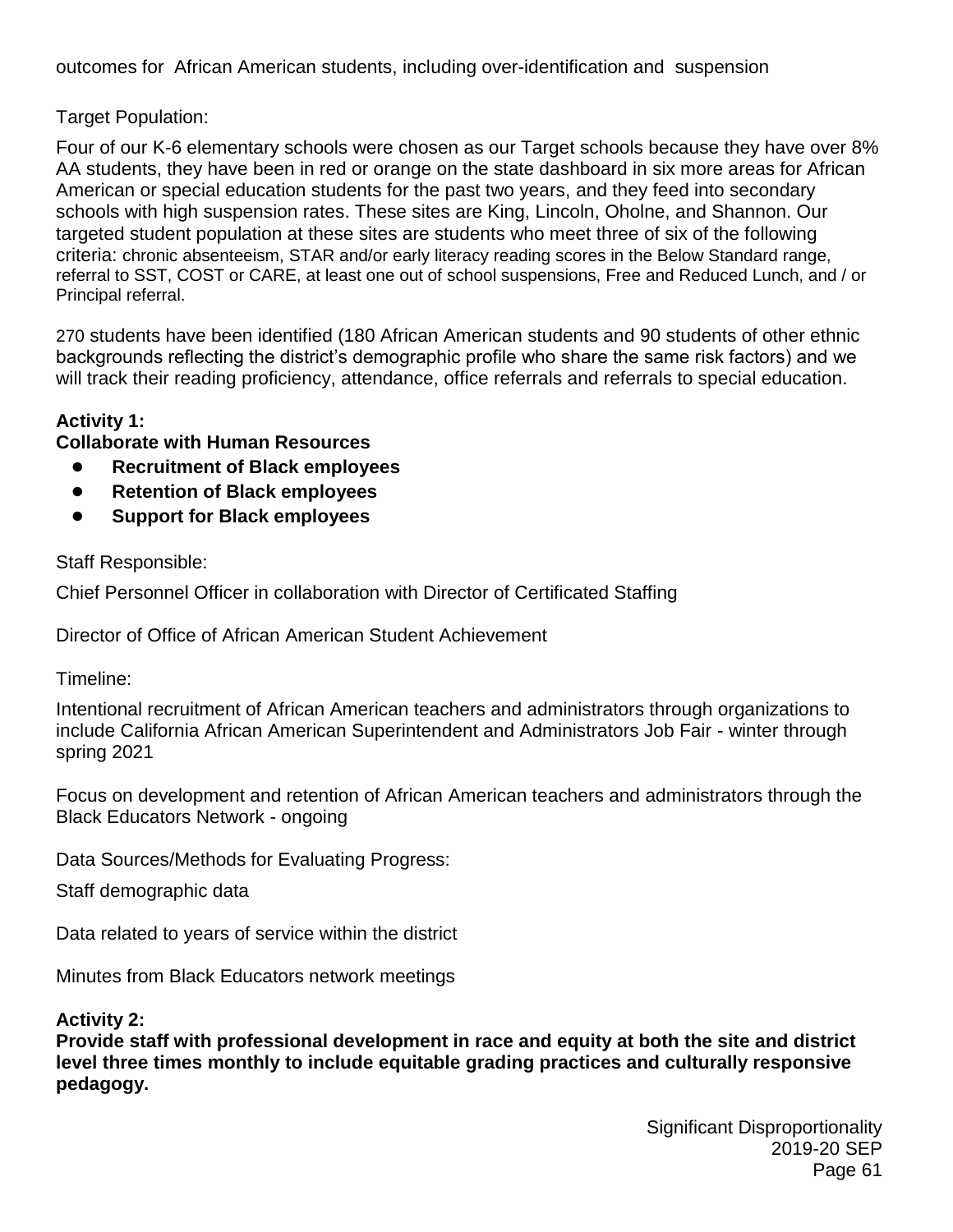Staff Responsible: **Superintendent** 

Chief Academic Officer / Associate Superintendent of Educational Services in consultation with district-selected consultants

Site principals and CCEIS Coordinator to conduct instructional walk- throughs at target schools focused on culturally relevant practices to inform ongoing staff professional development

Timeline:

Plan for and deliver professional development to all district staff through targeted groups and content January through June 2021

Data Sources/Methods for Evaluating Progress:

Teacher efficacy survey data Student survey data related to relevance and rigor of instructional practices Goals and strategies in Individual Learning Plans Notes from instructional walk-throughs and teacher consultation

#### **Note: Information described in the section above will be monitored through quarterly progress reporting**

## **3.2b Complete Budget Forms**

Step 1: Download the following documents from the padlet section specific to Significant Disproportionality.

- 2020 Budget Allocation and 2020 Allowable Costs Budget
- 2020 Target Student Population

Step 2: Complete both documents.

- [2020 Target Student Population](https://drive.google.com/file/d/1FyMY0kycHHn5O0G2Xue27pQOEqS_zYH1/view?usp=sharing)
- [2020 Budget Allocation](https://drive.google.com/file/d/1PaggRC25gssLPpIt8o83P_Jeni1V38Hm/view?usp=sharing)

Step 3: Save each document with your district's name or initials in the file name.

## **Phase 4**

## **4.1 Implement Programmatic Improvement Action Plan**

List staff responsible for oversight of CCEIS activities (including submission of Progress Report and Quarterly Expenditure Reporting Forms). If these are submitted from different departments (such as business and program), two individuals may be identified.

| <b>Staff Name</b> | <b>Reports to Submit</b>    | <b>Email</b> |
|-------------------|-----------------------------|--------------|
|                   | (Progress, Budget, or Both) |              |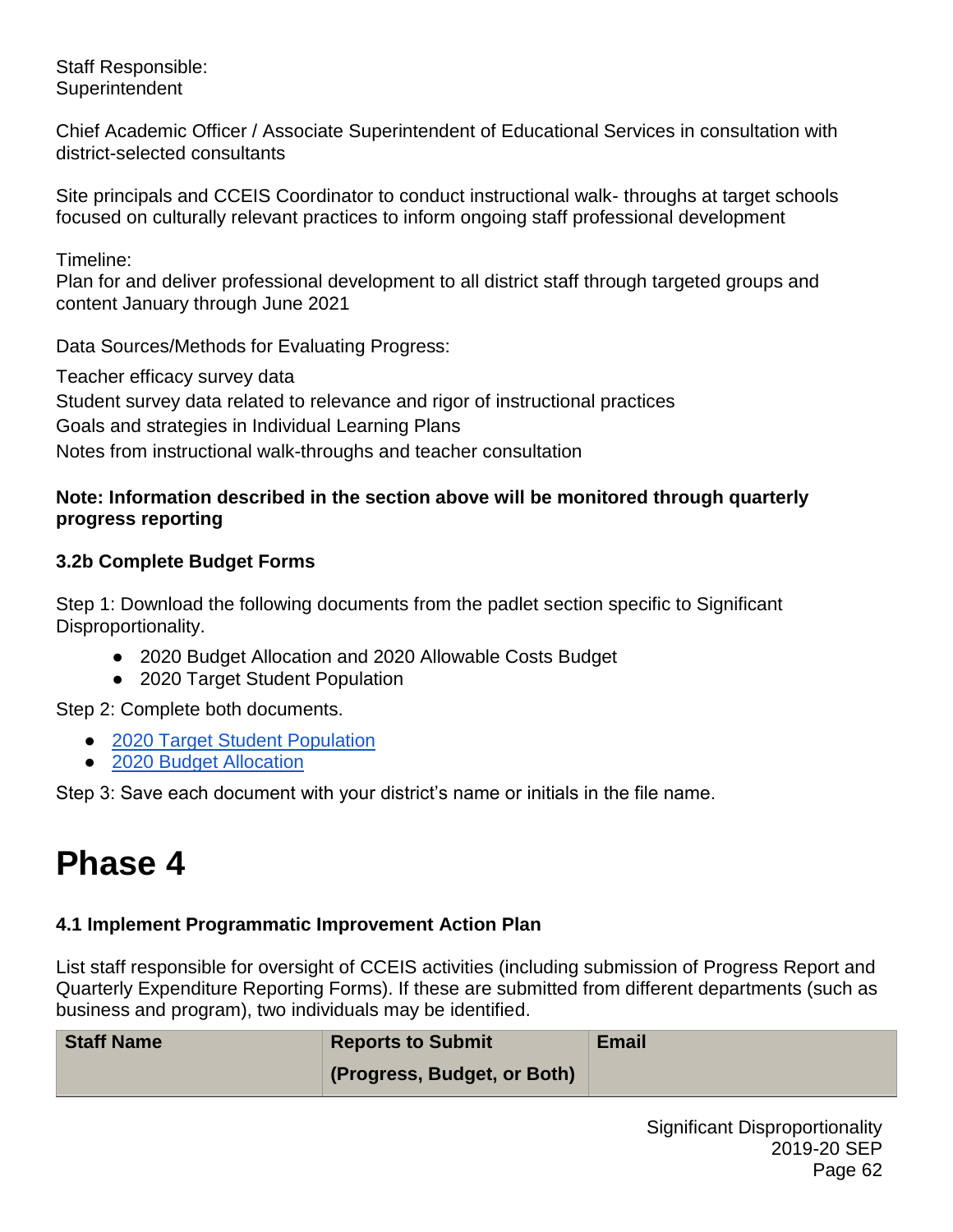| <b>Kristen Hardy</b>    | Progress Reports      | kristen.hardy@wccusd.net |
|-------------------------|-----------------------|--------------------------|
| <b>Gustavo Aguilera</b> | <b>Budget Reports</b> | gaguilera@wccusd.net     |

#### **4.2 Evaluate Effectiveness**

Describe process for ongoing collection and analysis of data related to the measurable outcomes outlined in the Programmatic Improvement Action Plan. This includes tracking of target students, sending out feedback surveys, gathering and sharing data with stakeholders, and adapting the action plan based on data.

The Leadership and Core Implementation teams will be responsible for collecting, reviewing, and analyzing data on a quarterly basis to make informed decisions and adjust the plan as appropriate. The data points will continue to be drawn from suspension data in PowerSchool Student Information System, SEIS, CalPADS, and the CDE Dashboard. Targeted students will be addressed to gauge the success of the intervention and supports during these convenings.

#### **4.3 Build Supports and Sustainability**

Describe the process for adding support for sustainability of CCEIS activities that demonstrate success in reducing disproportionality. Consider LCFF/LCAP, blended funding, grant writing, and other funding sources.

In order to build support and sustainability, each of the action items is aligned with the district's initiatives, including the LCAP goals and action steps, the Resolution for African American Student Achievement, the Roadmap 2.0. Thus these action steps are tied to sustained funding. The alignment of SPSAs to the CCEIS plan will help ensure sustainability as well at site level. The Director of Special Education will meet quarterly with the Leadership Team. The goal of these meetings are to ensure continued alignment of the CCEIS Plan with the district's LCAP Goals 1 and 3: Goal 1 addresses Achieving Students: Practices for African American Student Support and Success. Goal 3 addresses Caring Schools: Positive School Climates: Strengthen school culture through a tiered system of positive and restorative practices and Socio-Emotional Services: Support the whole child through effective social and emotional supports. Stakeholder meetings held quarterly to discuss data on the implementation of the sites intervention plans and activities. The activities are leading to sustainability as we are building capacity of school sites to continue the work. For example, equity teams, collaborative meetings at identified Target schools, and improvement cycles at schools. Funding will be reviewed in regards to the CCEIS plan's measurable outcomes' success in addressing disproportionality. Target data will be collected, reviewed, and analyzed on a quarterly basis to determine that measurable outcomes have been achieved to reduce disproportionality. With the flux of the COVID 19 pandemic we will need to make budget adjustments based on services virtually and/or in person.

#### **4.5 Complete and Submit CDE Feedback survey**

List staff responsible for completing and submitting survey provided by CDE at the end of the CCEIS period.